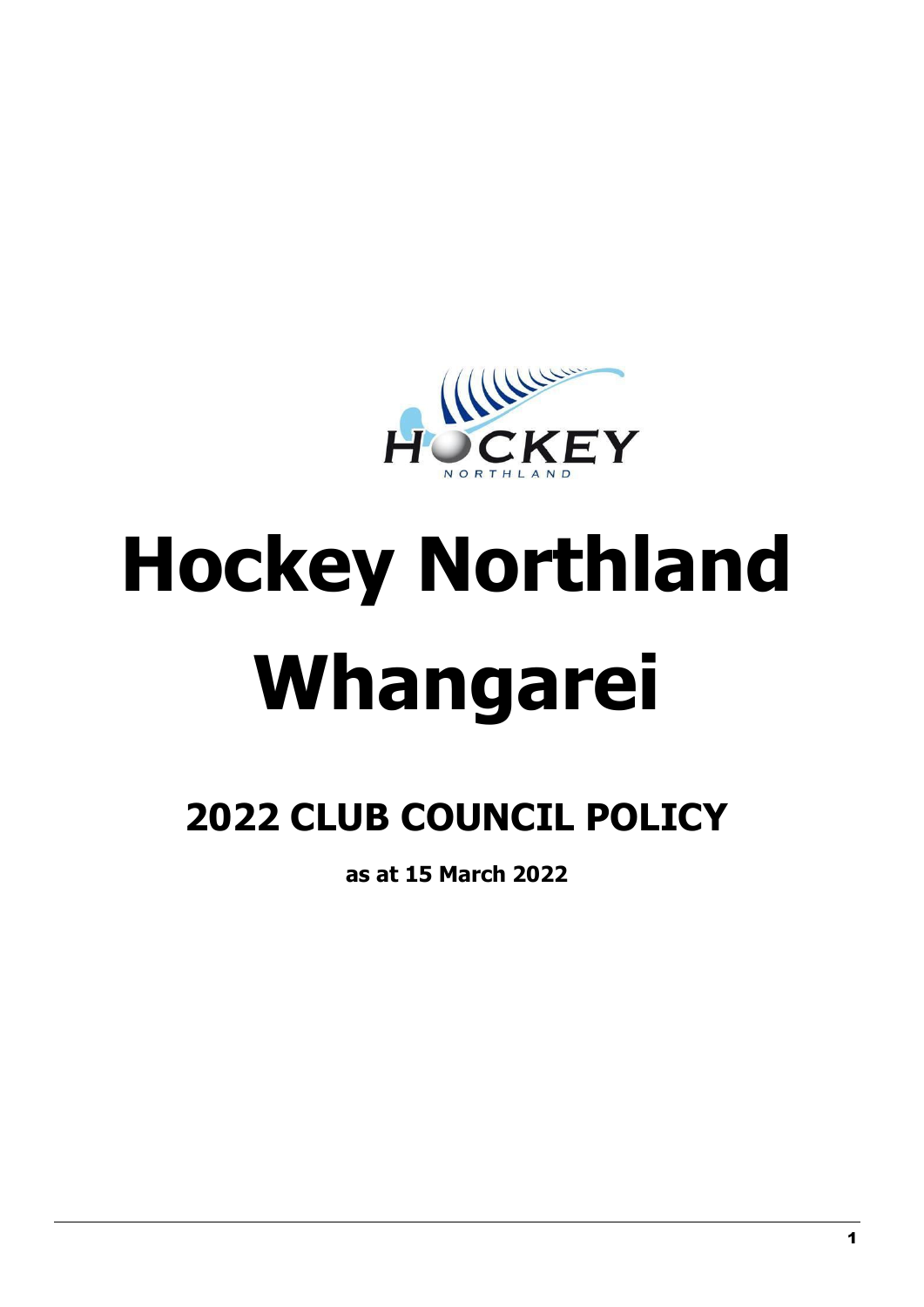## **Table of Contents**

| <b>Contents</b> |                                                                                                   |  |
|-----------------|---------------------------------------------------------------------------------------------------|--|
|                 |                                                                                                   |  |
|                 |                                                                                                   |  |
|                 |                                                                                                   |  |
|                 |                                                                                                   |  |
|                 |                                                                                                   |  |
|                 |                                                                                                   |  |
| 1.              |                                                                                                   |  |
| 2.              |                                                                                                   |  |
| 3.              |                                                                                                   |  |
| 4.              |                                                                                                   |  |
| 5.              |                                                                                                   |  |
| 6.              |                                                                                                   |  |
| 7.              |                                                                                                   |  |
| 8.              |                                                                                                   |  |
| 9.              |                                                                                                   |  |
| 10.             |                                                                                                   |  |
| 11.             | Playoff/Finals Formats for All Whangarei Senior Club and Collegiate Competitions 20               |  |
| 12.             |                                                                                                   |  |
| 13.             |                                                                                                   |  |
| 14.             |                                                                                                   |  |
| 15.             |                                                                                                   |  |
| 16.             |                                                                                                   |  |
| 17.             |                                                                                                   |  |
| 18.             |                                                                                                   |  |
| 19.             |                                                                                                   |  |
| 20.             |                                                                                                   |  |
| 21.             |                                                                                                   |  |
| 22.             |                                                                                                   |  |
|                 |                                                                                                   |  |
|                 |                                                                                                   |  |
|                 | SCHEDULE 2 - Guidelines On Process For Hearing and Determining any Complaint, Protest or Appeal47 |  |
|                 |                                                                                                   |  |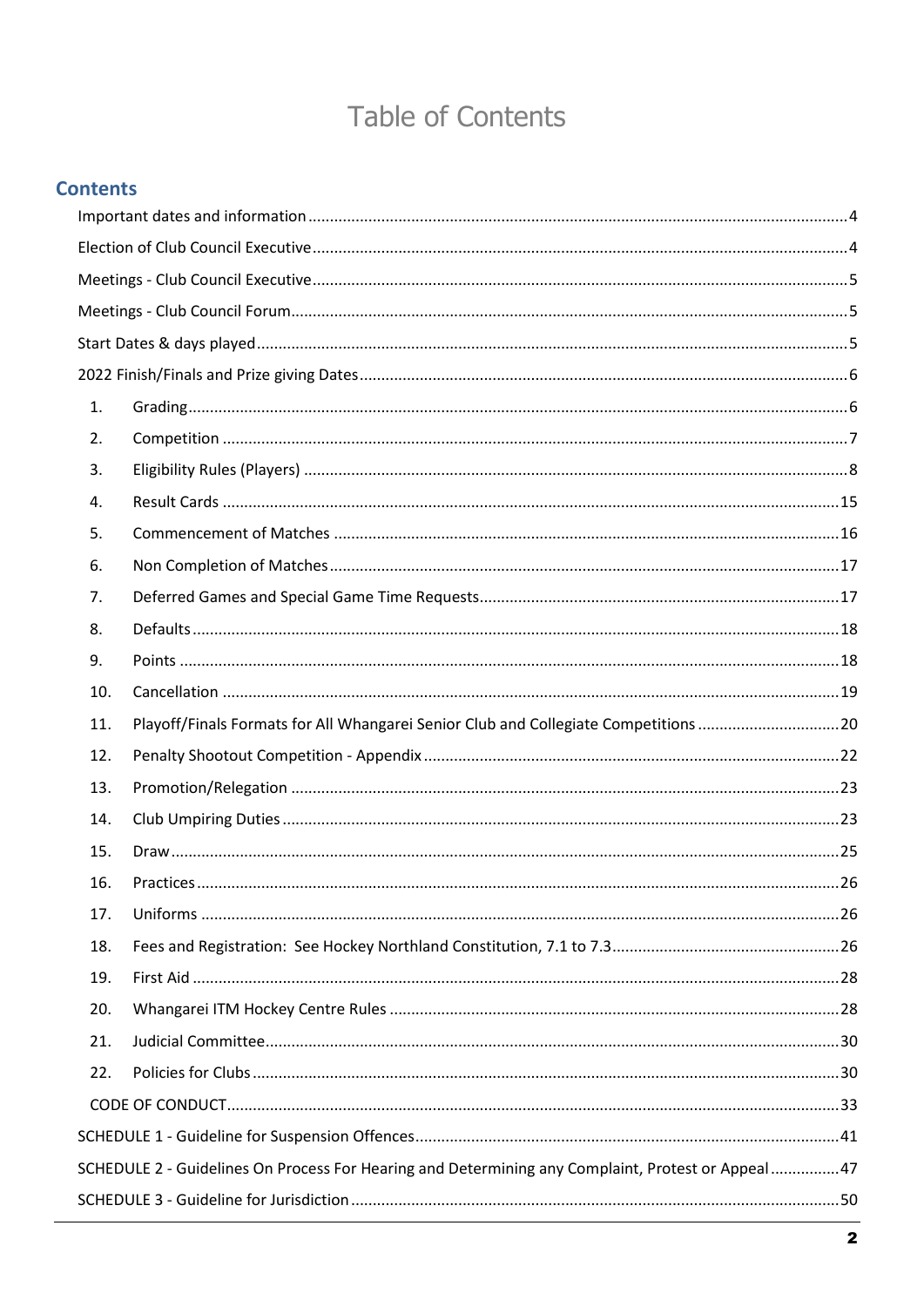| 5a             |  |
|----------------|--|
| 5 <sub>b</sub> |  |
| 5c             |  |
| 5d             |  |
|                |  |
|                |  |
|                |  |
|                |  |
|                |  |
|                |  |
|                |  |
|                |  |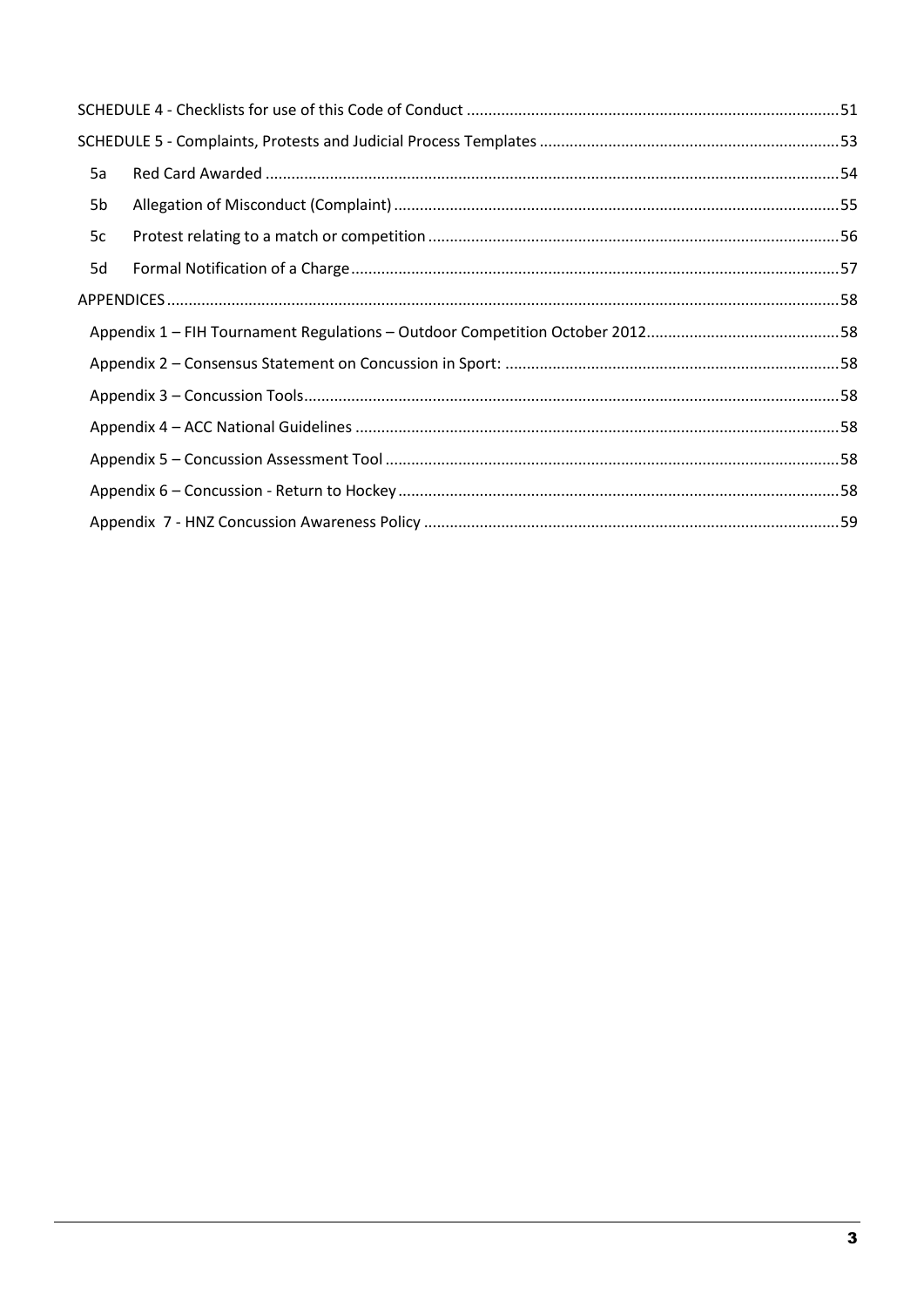<span id="page-3-0"></span>

| <b>Important dates and information</b>                                                |                                  |                                                          |                                  |                                         |                                       |                                                   |
|---------------------------------------------------------------------------------------|----------------------------------|----------------------------------------------------------|----------------------------------|-----------------------------------------|---------------------------------------|---------------------------------------------------|
|                                                                                       | <b>Start</b>                     | <b>Finish</b>                                            | #<br><b>Teams</b>                | # Rounds                                | #<br><b>Play-offs</b>                 | Max.<br><b>Games</b>                              |
| <b>Premier Men</b>                                                                    | 22 & 23/04/2022                  | 20/08/2022                                               | 4                                | 15                                      | 2 weeks                               | 18                                                |
| <b>Premier Women</b>                                                                  | 23/04/2022                       | 20/08/2022                                               | 5                                | 15                                      | 2 weeks                               | 18                                                |
| <b>Reserve Men</b>                                                                    | 21/04/2022                       | 24/09/2022                                               | $\overline{7}$                   | 20                                      | 3 weeks                               | 23                                                |
| <b>Res A Women</b>                                                                    | 8/04/2022                        | 24/09/2022                                               | 8                                | 21                                      | 3 weeks                               | 24                                                |
| <b>Res B Women</b>                                                                    | 23/04/2022                       | 24/09/2022                                               | 6                                | 20                                      | 3 weeks                               | 23                                                |
| Div 1 Men                                                                             | 21/04/2022                       | 24/09/2022                                               | 6                                | 20                                      | 3 weeks                               | 23                                                |
| Div 1 Women                                                                           | 8/04/2022                        | 24/09/2022                                               | 8                                | 21                                      | 3 weeks                               | 24                                                |
| Div 2 Men                                                                             | 21/04/2022                       | 24/09/2022                                               | 6                                | 20                                      | 3 weeks                               | 23                                                |
| Div 2 Women                                                                           | 23/04/2022                       | 24/09/2022                                               | 5                                | 20                                      | 3 weeks                               | 23                                                |
|                                                                                       |                                  | Senior Prize Giving on the turf (directly after playing) |                                  |                                         |                                       |                                                   |
| <b>Collegiate</b>                                                                     | 9/05/2022<br>1/08/2022           | 04/07/2022<br>26/09/2022                                 | 8 X 2                            | n/a                                     |                                       | n/a                                               |
| <b>JMC Kwik Sticks</b>                                                                | 12, 13/05/2022<br>04, 05/08/2022 | 30/07,<br>01/07/2022<br>29,<br>30/09/2022                | 8 X 2                            | n/a                                     |                                       | n/a                                               |
| 14/05/2022<br><b>Kiwi Sticks</b><br>06/08/2022                                        |                                  | 02/07/2022<br>24/09/2022                                 | $8 \times 2$                     | n/a<br>n/a                              |                                       |                                                   |
| <b>JMC Mini Sticks &amp;</b><br>14/05/2022<br><b>Dev, JMC Funsticks</b><br>06/08/2022 |                                  | 02/07/2022<br>24/09/2022                                 | $8 \times 2$                     | n/a<br>n/a                              |                                       |                                                   |
| <b>JMC Prize giving</b>                                                               |                                  | <b>TBC</b>                                               |                                  |                                         |                                       |                                                   |
| <b>Hikurangi Trophy</b>                                                               |                                  | 2 <sup>nd</sup> Oct 2022                                 | 10am-3pm<br>Whangarei            |                                         |                                       |                                                   |
| <b>Powell Cup</b>                                                                     |                                  | 2 <sup>nd</sup> Oct 2022                                 | 10am-3pm                         |                                         | Whangarei                             |                                                   |
| <b>Umpire Open Forum</b>                                                              |                                  | 4 <sup>th</sup> May 2021                                 | 6 <sup>th</sup> Jul 2021         |                                         |                                       | 7 <sup>th</sup> Sep 2021                          |
| <b>Club Council Forum</b>                                                             |                                  | 14 Feb 2022<br>@ 6pm                                     | 13 June 2022 @ 7pm               |                                         | 10 <sup>th</sup> Oct 2022 @ 6pm       |                                                   |
| <b>Annual/Special General Meetings</b>                                                |                                  |                                                          | <b>AGM 13 June 2022</b><br>@ 6pm |                                         | <b>SGM 21 Nov 2022</b><br>@ 6pm (SGM) |                                                   |
| <b>Dinners</b>                                                                        |                                  |                                                          |                                  | <b>Volunteers Dinner</b><br>14 Oct 2022 |                                       | <b>Awards Dinner</b><br>11 <sup>th</sup> Nov 2022 |
| <b>Contact details</b>                                                                | admin@northlandhockey.org.nz     |                                                          |                                  | Ph.(09) 4373830                         |                                       |                                                   |

#### **Election of Club Council Executive**

<span id="page-3-1"></span>The Club Council Executive will comprise of two representatives from each of the Men's, Women's, and Collegiate competitions, who are elected annually from the end of year Club Council Forum, as well as the Northland CEO, Northland Hockey Umpires, a JMC observer with speaking rights. If there are further competition groups that wish to join the Club Council they will have the opportunity to do so. The Chairperson will be elected from the end of year Club Council Forum. This will be called the Club Council Executive. If the Chairperson position is not filled then the Club Council Executive can appoint someone suitable to fill the position.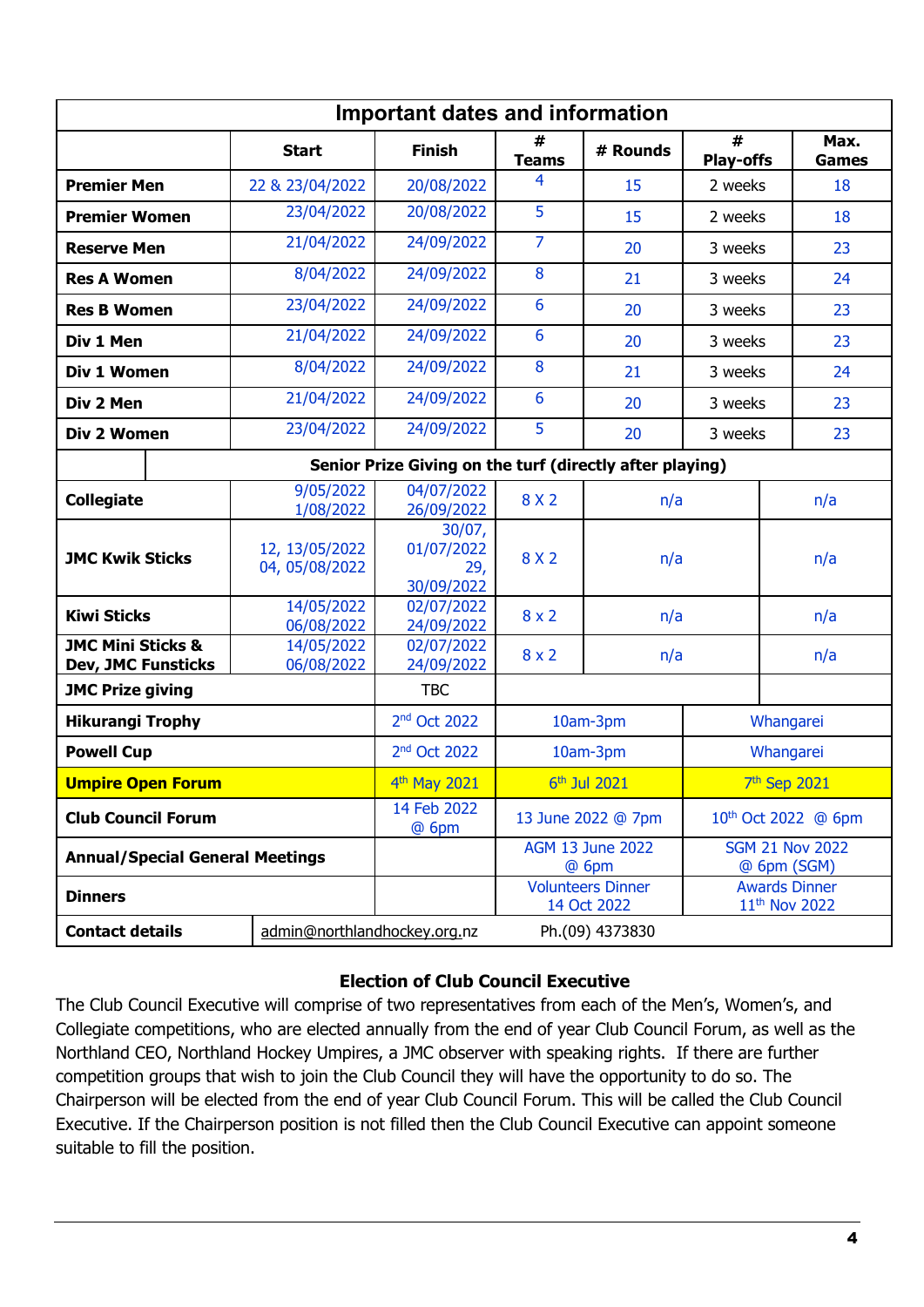#### **Club Council Executive**

| Karen Smith           | Chairperson                 |
|-----------------------|-----------------------------|
| Michelle Codlin       | Men                         |
| Warren Baier          | Men                         |
| <b>Tim Harris</b>     | Collegiate                  |
| Julie Jenkins         | Collegiate                  |
| <b>Steve Shepherd</b> | Women                       |
| Margi Kay             | Women                       |
| <b>Bill Hartnell</b>  | <b>Umpires</b>              |
| Lisa Parsonage        | <b>JMC Observer</b>         |
| <b>Grant McLeod</b>   | <b>CEO Hockey Northland</b> |

#### **Meetings - Club Council Executive**

- <span id="page-4-0"></span>• Shall meet Monthly on the 2nd Tuesday of the Month and will meet a minimum of seven times per year.
- Where a request is made that needs to be dealt with quickly the Club Council Executive will make a decision by email. If any member is uncomfortable with making a decision this way then they can call for a face to face meeting of the Executive at the earliest possible time.
- All Club Council Meetings shall have minutes. Where a club has requested a dispensation or disputes a decision then the outcome will be sent to the affected clubs.
- All dispensation requests applied for shall be listed on a spreadsheet on the Hockey Northland website with the result either Granted / Declined listed beside it.

#### **Meetings - Club Council Forum**

<span id="page-4-1"></span>(Open to all Open Grade and Collegiate Clubs) 7pm

- 14<sup>th</sup> **Feb** Clubs to adopt the rules for the coming season, confirm team entries and Hockey Northland information sharing. Hockey Northland Board may present topics for discussion relevant to the AGM.
- 13<sup>th</sup> Jun Clubs to raise any issues that have occurred during season to date. (Refer clause 21)
- **10<sup>th</sup> Oct** Clubs to bring any suggested rule changes with briefing paper distributed earlier via the office. Clubs to indicate intention of team entries. (Circulated 3 weeks before)

#### **Start Dates & days played**

<span id="page-4-2"></span>Dates and rounds are based on 2021 team numbers and those that have indicated they will be playing in 2022. These may be subject to change if we have more or less teams enter.

| <b>Premier Men</b>                                                                                     | 23rd April             | Saturday        | $(15$ Rounds + Playoffs) |  |
|--------------------------------------------------------------------------------------------------------|------------------------|-----------------|--------------------------|--|
| <b>Premier Women</b>                                                                                   | 23rd April             | Saturday        | (15 Rounds + Playoffs)   |  |
| <b>Reserve Men</b>                                                                                     | $21st$ April           | <b>Thursday</b> | (20 Rounds + Playoffs)   |  |
| <b>Reserve A Women</b>                                                                                 | 8 <sup>th</sup> April  | Friday          | (21 Rounds + Playoffs)   |  |
| <b>Reserve B Women</b>                                                                                 | 23rd April             | Saturday        | (20 Rounds + Playoffs)   |  |
| Division 1 Men                                                                                         | $21st$ April           | <b>Thursday</b> | (20 Rounds + Playoffs)   |  |
| Division 1 Women                                                                                       | 8 <sup>th</sup> April  | Saturday        | (21 Rounds + Playoffs)   |  |
| Division 2 Men                                                                                         | 21 <sup>st</sup> April | <b>Thursday</b> | (20 Rounds + Playoffs)   |  |
| <b>Division 2 Women</b>                                                                                | 23rd April             | Saturday        | (20 Rounds + Playoffs)   |  |
| Please note the days that the different grades play. On occasion games may be played on other days but |                        |                 |                          |  |
| teams must be prepared to play on their allocated day.                                                 |                        |                 |                          |  |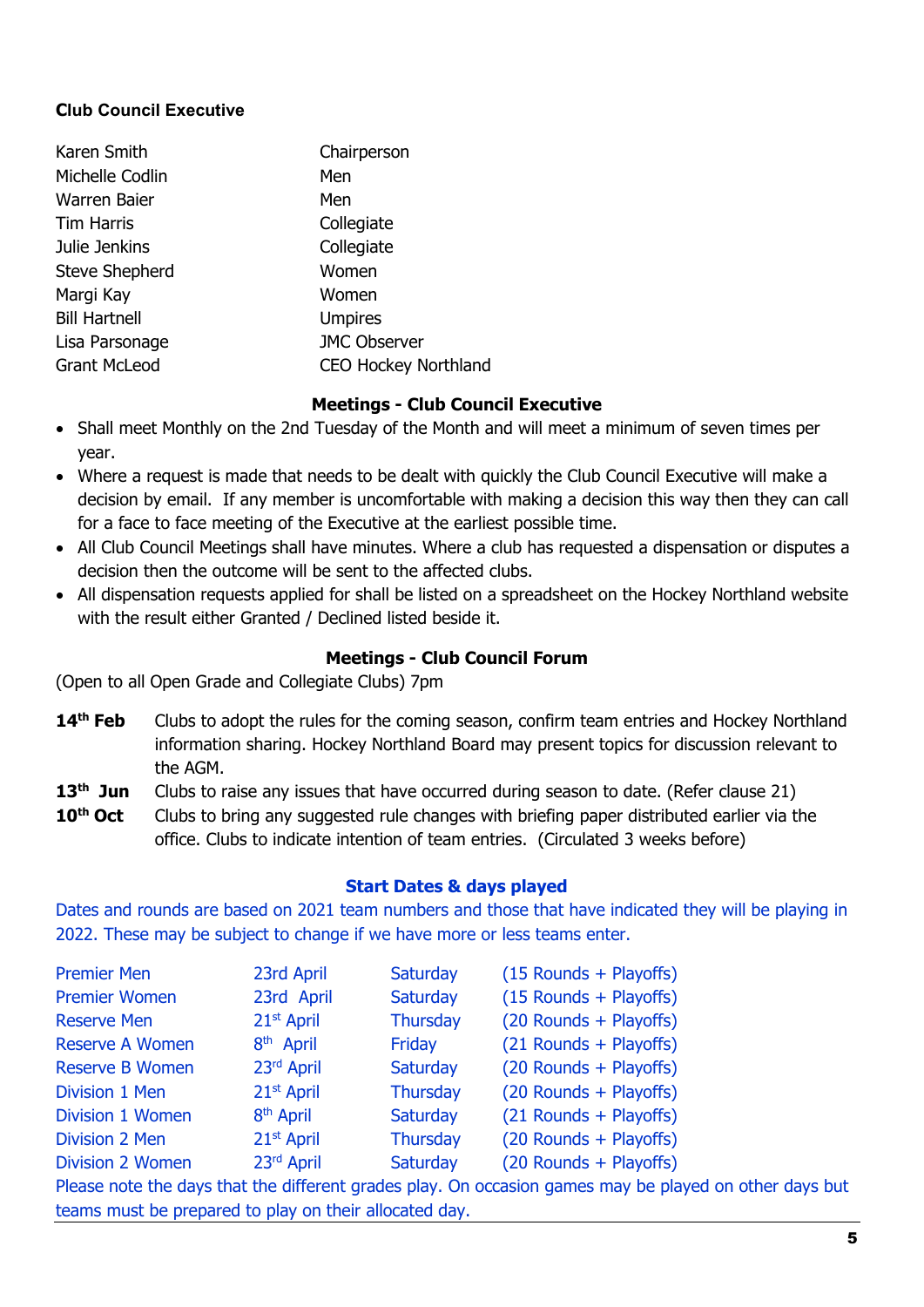#### **2022 Finish/Finals and Prize giving Dates**

<span id="page-5-0"></span>

| Premier Men         | 20 <sup>th</sup> August 2022 | (Saturday) |
|---------------------|------------------------------|------------|
| Premier Women       | 20 <sup>th</sup> August 2022 | (Saturday) |
| Reserve Men         | 24th September 2022          | (Saturday) |
| Reserve A Women     | 24th September 2022          | (Saturday) |
| Reserve B Women     | 24th September 2022          | (Saturday) |
| Division 1 Men      | 24th September 2022          | (Saturday) |
| Division 1 Women    | 24th September 2022          | (Saturday) |
| Division 2 Men      | 24th September 2022          | (Saturday) |
| Division 2 Women    | 24th September 2022          | (Saturday) |
| <b>Prize Giving</b> | 24th September 2022          | (Saturday) |

#### <span id="page-5-1"></span>1. **Grading**

- 1.1. No club shall be permitted to nominate more than one team in the premier grade.
- 1.2. Clubs in Premier Grade must have at least one team in a lower grade, such lower grade to exclude those grades under the control of the JMC.
- 1.3. Each grade shall be limited to a maximum of 10 teams.
- 1.4. Should any club enter two (2) teams in any one grade such teams shall be distinguished by name and no member shall play for one team after having played for the other team, if a player breaches this rule, then the games played in by the player in the second team shall be forfeit losses to that team. A different playing strip is to be worn when playing each other.
	- 1.4.1. Where a player plays up from **collegiate to open grades** these players may only play for their club, but where that club has two teams in the same grade the player may play in either or both of those teams as a fill in player.
- 1.5. Any team that plays a player from another team/club that is not registered or aligned (refer rule 19.4) to their own club then they forfeit the game.
- 1.6. Grading will be controlled by the Club Council Executive for that season's hockey. Prior to the next year's competition, the teams will be graded in line with the final placing of this year's round robin competition and subsequent promotion relegation series with the PROVISO that the Executive MAY place teams into ANY grade that the Executive considers to be in the best interests of a successful competition.
- 1.7. In most situations new teams entering Open Grade competitions will enter into the lowest grade. If there is an opportunity to fill a bye slot in a higher grade or a request is made to play in a higher grade, then the Club Council Forum MAY place teams into ANY grade that the Forum considers to be in the best interests of a successful competition. In the event that such a request comes at/after the February Club Council Forum then a special meeting of all clubs shall be called. At this meeting a decision shall be made by the clubs present. Any such decisions made under this rule shall not be considered as a precedent for ruling on any other requests.
- 1.8. Eligibility of players shall be entirely in the hands of the Club Council Executive with direction from the Hockey Northland Board.
	- 1.8.1. Players requesting a re-grade down: in the event that a player that requests a re-grade down then he or she shall be permitted to only play in the grade that they have been re-graded to for the remainder of the season. The re-graded player is not permitted to play up at all.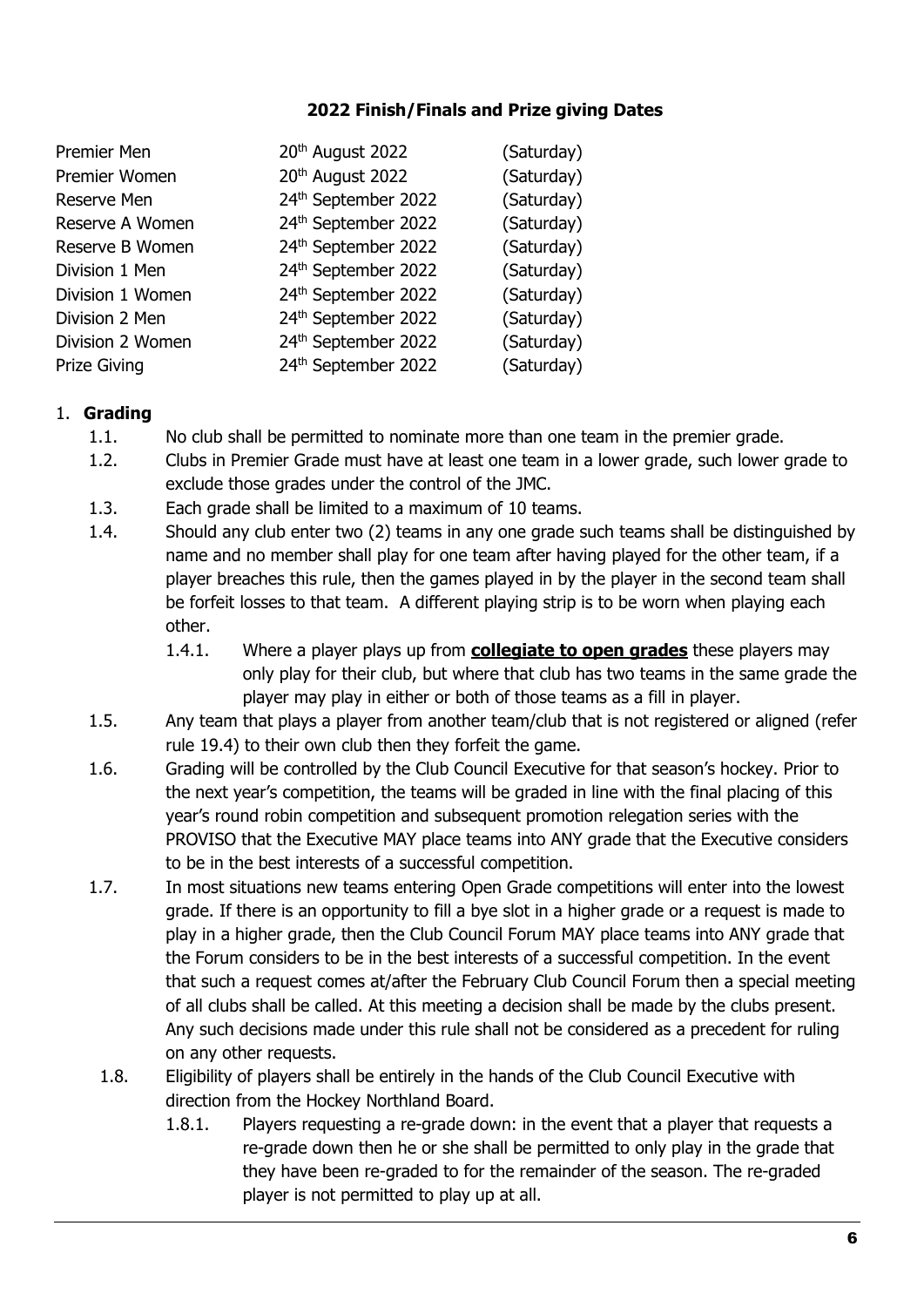- 1.9. Collegiate Grading: Teams shall nominate which grade they wish to play in. Collegiate grades will be limited to 8 teams. Re-grading should be looked at, where teams are obviously too good or are struggling to compete, this should be done with a minimum amount of disruption to the competitions. (Grading will take place beforehand).
	- 1.9.1. Where a Collegiate team requests or is requested to re-grade that team will take none of their points from the competition which they moved from.
	- 1.9.2. Any Collegiate teams wishing to re-grade must do so prior to the last day in June. Any applications received after the last day in June will be declined.

#### <span id="page-6-0"></span>2. **Competition**

- 2.1. Easter No play.
- 2.2. There will be a minimum of two (2) complete rounds.
	- The following formats will ideally play the number of rounds specified.
	- 2.2.1. 10 teams will play 2 complete rounds (18 games + play offs)
	- 2.2.2. 9 Teams will play 2 complete rounds (16 games + play offs)
	- 2.2.3. 8 Teams will play 3 complete rounds (21 games + play offs)
	- 2.2.4. 7 Teams will play 3 complete rounds (18 games + play offs)
	- 2.2.5. 6 Teams will play 4 complete rounds ( 20 games + play offs)
	- 2.2.6. 5 Teams will play 4 complete rounds (16 games + play offs)
	- 2.2.7. 4 Teams will play a minimum of 5 complete rounds (15 games + play offs)
- 2.3. Games will be scheduled when Representative teams are away and will only be changed if requested that the game be deferred (refer Rule [7.1](#page-16-2) to [7.7\)](#page-17-2) by the team/s concerned.
- 2.4. All games in Open grade hockey will be played in quarters.

#### 2.5. **Conduct of play : Goalkeepers**

- − A goalkeeper must not take part in the match outside the 23 metres area they are defending, except when taking a penalty stroke.
- − Protective headgear must be worn by a goalkeeper at all times, except when taking a penalty stroke.
- − When the ball is inside the circle they are defending, and they have their stick in their hand: Goalkeepers are permitted to use their stick, feet, kickers, legs or leg guards or any other part of their body to deflect the ball over the back-line or to play the ball in any other direction.
- − Goalkeepers are not permitted to conduct themselves in a manner which is dangerous to other players by taking advantage of the protective equipment they wear.
- − Goalkeepers must not lie on the ball.
- − When the ball is outside the circle they are defending, goalkeepers are only permitted to play the ball with their stick.

#### **Removal of goalkeeping privileges for substitute field player**

This rule has been changed for safety reasons.

#### **Umpiring Tips:**

- Always stop time when you substitute goal keepers (off and on to the field).
- If a penalty corner is awarded when only field players are on the field, then the 5 defenders are entitled to wear face masks only.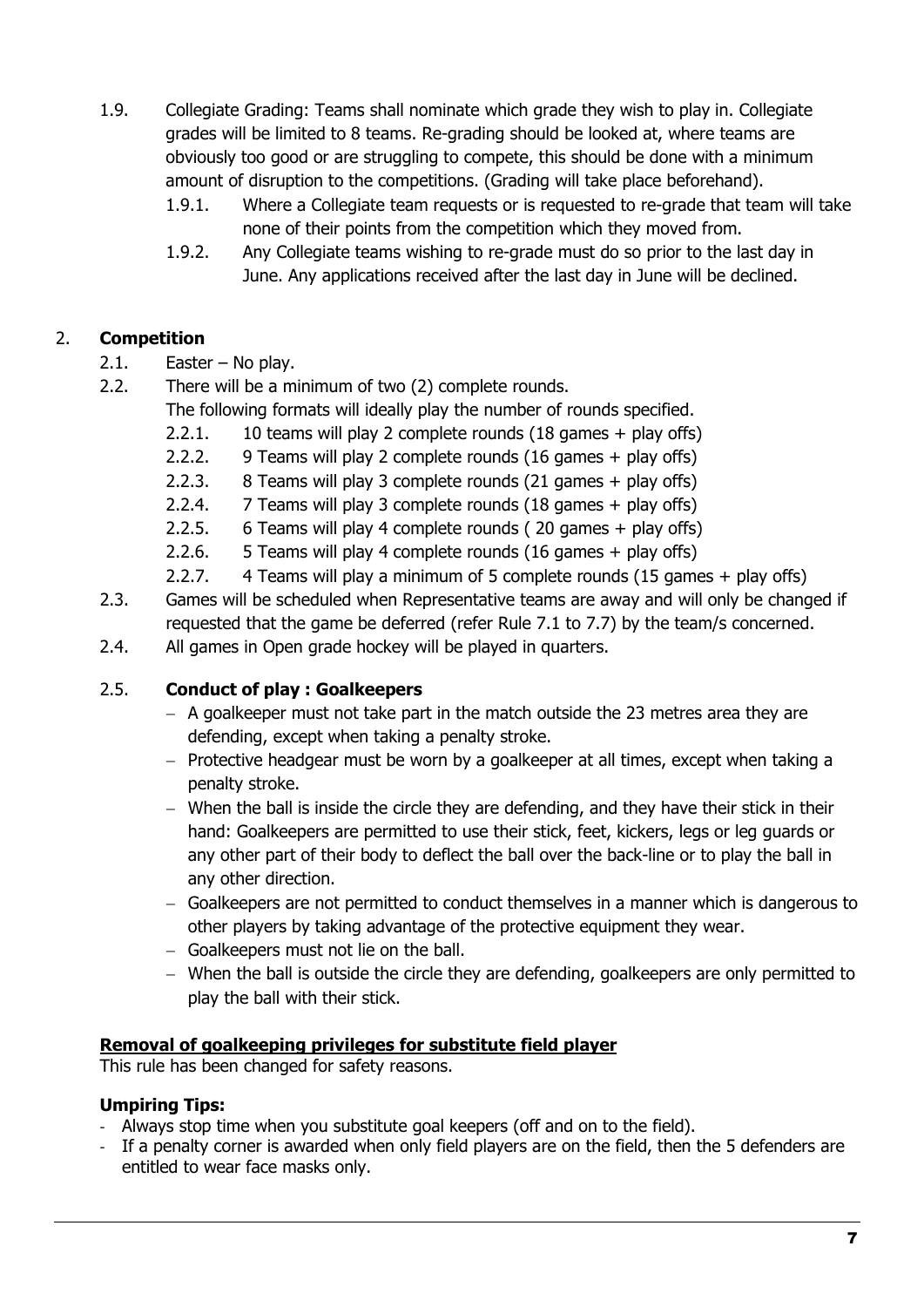A reminder that no substitutions can be made once a penalty corner has been awarded (with the exception of an injured or suspended goalkeeper)

- 2.6. If at the end of the competition two or more teams have the same number of points for any place, these teams will be ranked according to their respective number of matches won.
- 2.7. Should there still remain equality between two or more teams, then these teams will be ranked according to their respective goal difference (which means 'goals for' less 'goals against').

A positive goal difference always takes precedence over a negative one.

- 2.8. If there remains equality between two or more teams, then these teams will be ranked according to their respective number of 'goals for'.
- 2.9. If there remains equality between two or more teams, then the result(s) of the match(es) played between (only) those teams involved will be taken into consideration to determine the ranking of the tied teams.
- 2.10. If more than two teams are involved, then a ranking based upon the results of the matches between (only) them shall determine their respective position.
- 2.11. Should there remain equality between two teams, then the matter will be settled by a penalty shootout competition between those teams (refer Rule [12\)](#page-21-0).
- 2.12. Please note that play-offs and finals will use the penalty shootout if required, please note this applies to Collegiate hockey also.
- 2.13. Playing quarters all open grades.

#### <span id="page-7-0"></span>3. **Eligibility Rules (Players)**

- 3.1. Before any player can take part in any of the Association's competitions, he or she must be registered as a member of an affiliated club via the Hockey Northland system in use.
- 3.2. Age eligibility
	- 3.2.1. Players must be Year 9 or above to play Open Grade Hockey.

#### **NB: Year 9 players are not eligible to play Premier Hockey**

- 3.2.2. Year 10 players wishing to play Premier Hockey will be required to seek dispensation to be eligible to play in this grade.
	- 3.2.2.1. Year 10 Premier dispensation requests will be based on the following criteria:
		- Be a top performer in the U15 age group
		- Display emotional maturity on field
		- − Display a reasonable degree of social maturity
		- Have on field physical presence (speed, aerobic capacity, strength, stature)
			- − Hockey ability and nouse (know-how, "street smart")
	- 3.2.3. There will be a limit of three year 10 players per team for school teams and two year 10 players for all other clubs. Year 10 players are also permitted to play from Reserve A to Premier Hockey, up to seven (7) times to cover for player absence, if approved by the process outlined in Rule 3.2.2.1 is followed. It is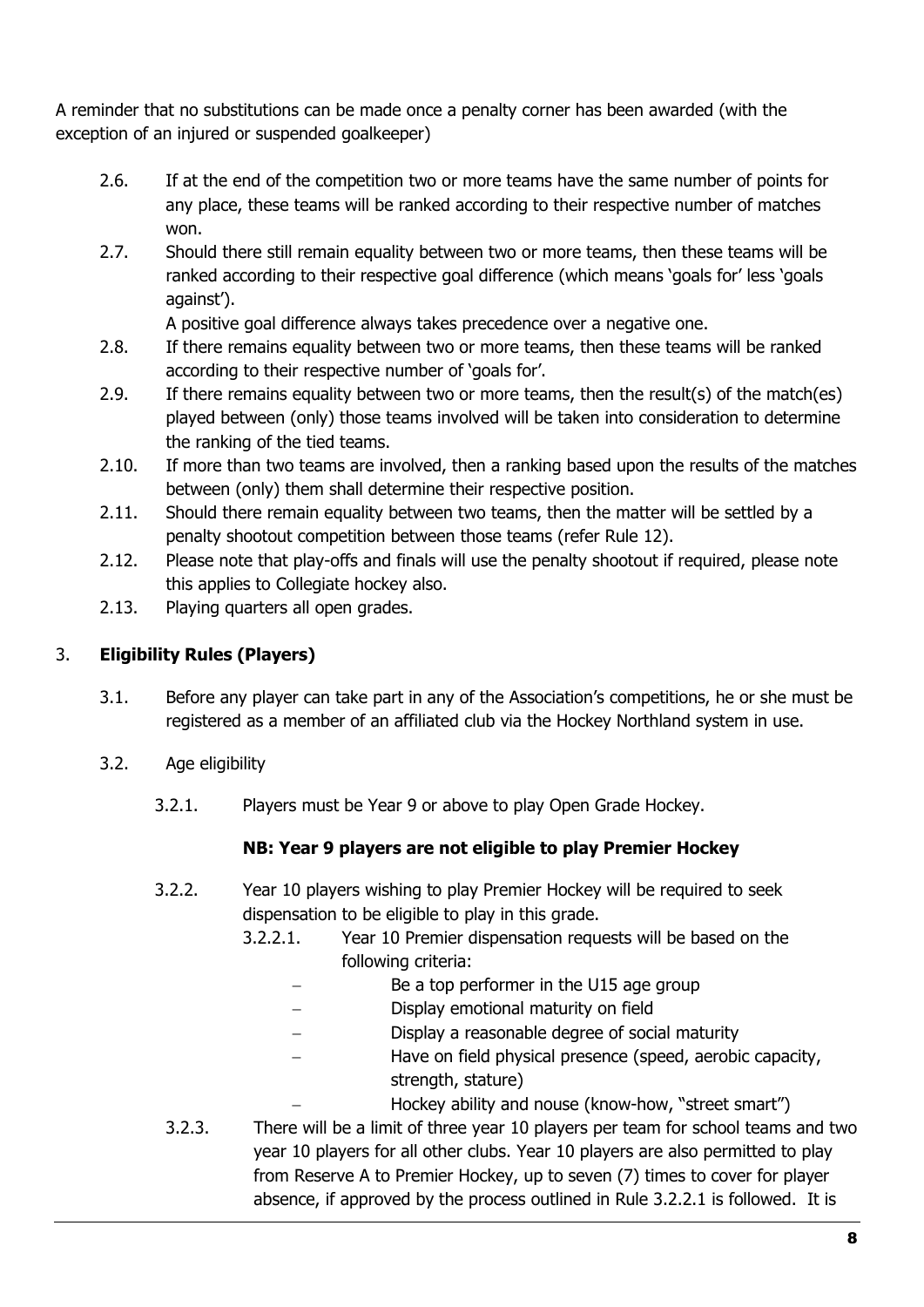highly recommended that older players be used in preference if of suitable ability.

- 3.2.3.1. Most of the criteria are not easily measurable and, in all cases, they will be measured in a very conservative way, that being if there is any doubt then the decision will err on the side of caution. Consultation will take place with the player. Players' parent/s, team coaches. Each of the players team coaches (Premier and U15 Coaches) should outline their opinion on why the player dispensation request should be or shouldn't be granted in a written format (bullet points are acceptable)
- 3.2.3.2. The Player, Player's parent/s and team coaches shall meet with the Operations Manager to discuss the request.
- 3.2.3.3. The Operations Manager shall consider all information supplied and will meet with the player/players parents and coaches (optional) within 1 week of the initial meeting.
- 3.2.3.4. The final decision shall be the Operations Manager responsibility. Suitable documentation shall be kept on file (may be used for future reference).
- 3.2.4. An up-to-date list of dispensation requests and their outcomes will be posted on the Hockey Northland website. Year 11 and above are eligible to play in all open grades.
- 3.2.5. Other Dispensation requests will be dealt with on a case-by-case scenario
	- 3.2.5.1. The Player, Player's parent/s and team coaches shall meet with the Hockey Northland Operations Manager to discuss the request.
	- 3.2.5.2. The Operations Manager shall consider all information supplied and will meet with the player/players parents and coaches (optional) within 1 week of the initial meeting.
	- 3.2.5.3. The final decision shall be the Operations Managers responsibility. Suitable documentation shall be kept on file (may be used for future reference).
	- 3.2.5.4. An up-to-date list of dispensation requests and their outcomes will be posted on the Hockey Northland website.
	- 3.2.5.5. If there is conflict between the player and the school/club team then - Player development/retention outweighs other considerations
- 3.3. There shall be no movement of players between teams in the same grade. Playing a player from another team in the same grade will result in forfeiture of that game.
- 3.4. Players may only play for one open grade club. The exception to this is Rule [3.18](#page-12-0) "Where a College/High School does not have a team in the Premier competition/s then players wishing to play for their school may also play premier hockey" or [3.16](#page-11-0) the clubs are aligned.
- 3.5. Clubs entering existing teams into the next year's competition shall be required to have a minimum of 13 players per team. Clubs will be required to submit player names for each team three weeks prior to the start of the season.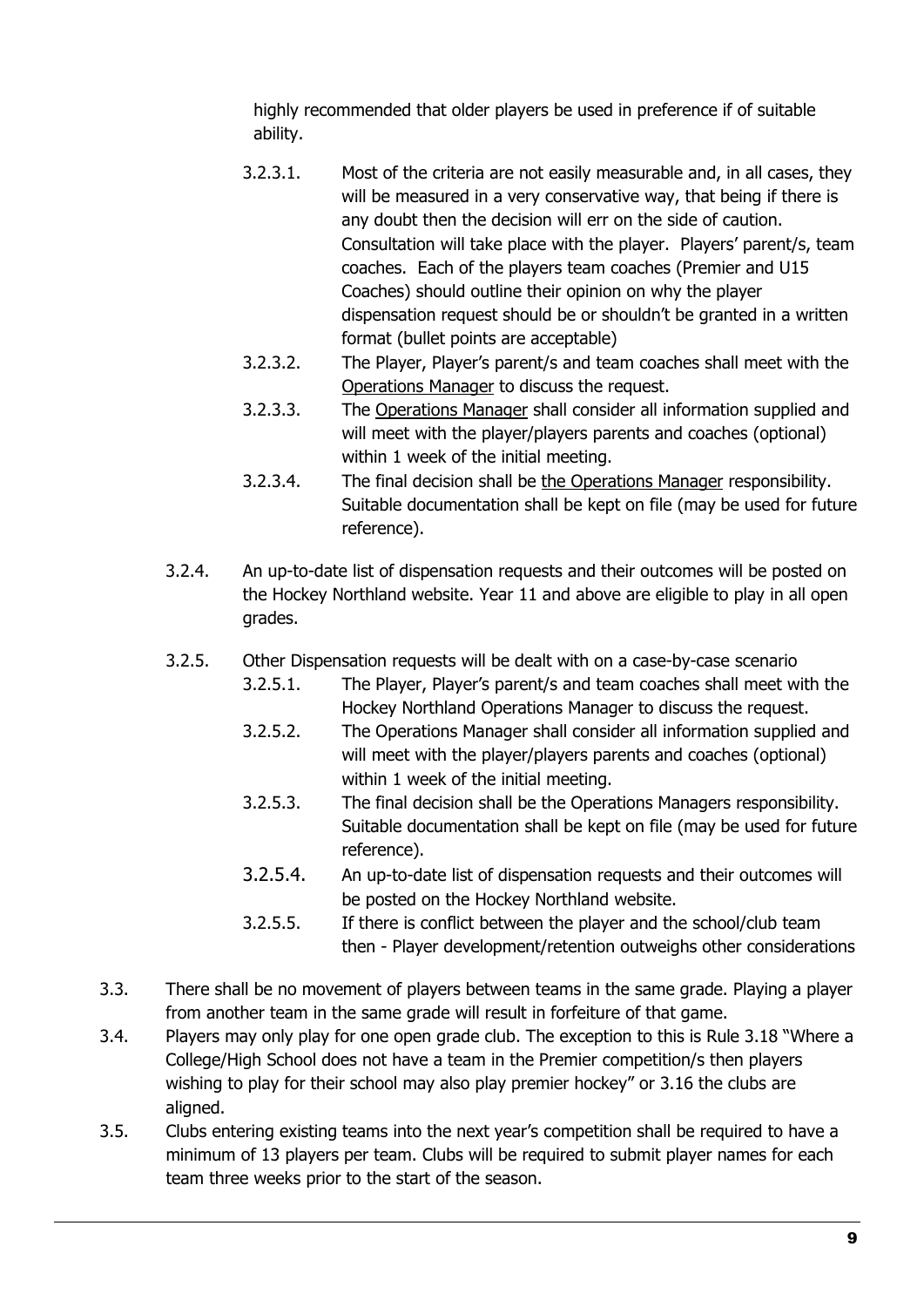#### 3.5.1. For the 2022 season the Premier Men and Premier Woman can register a minimum of 11 players per team. (Approved by CCE 5-04-2022)

- 3.6. Playing between grades
	- 3.6.1. It is highly recommended that NHL players are registered in the Premier grade.
	- 3.6.2. The Club Council Executive reserves the right to regrade any player that has played in the NHL competition in the past two seasons registered in Reserve grade.
- <span id="page-9-0"></span>3.7. Playing Up: Any player may play up one team only, up to seven (7) times, if they play another game (8th) then they must stay up in that grade. This means that players may only play in 2 teams per year except under rule 3.18). If a player plays in more than 2 teams the 3rd, 4th team/s shall forfeit the matches played in by that player. Please note that this rule applies to **Open** grade hockey only. The 2 team rule still applies and where the player is regraded to the higher grade, they can then only play for that team and are unable to play up another team
	- 3.7.1. For the 2022 season an exemption will be in place to allow 5 nominated players unlimited games up from Reserve A Women and Reserve Men to Premiers. [NB : that this will be in place for the 2022 season]. (Approved by CCE 5-04-2022)
	- 3.7.2. For the 2022 season an exemption will be in place that if for COVID reasons and in-line with the Covid Guidelines, a player may play up unlimited number of times – however for non-covid reasons a player is still limited to playing 7 (times) as per rule above, across all grades.

#### **NOTE: For the play-offs we will seek feedback from Open grade clubs as part of assessing and recommending any amendments to the standing rule by the end of June 2022.**

Draws would be published in manner that will allow players to play for both teams when required. Games will take precedence over trainings

- 3.7.3. This model will work effectively if used correctly by the teams and will be operated on a trust model.
- 3.7.4. For Division 2 teams that have no team below they will be able to bring down up 6 players from the next team (in their club) up in a higher grade on the proviso that the number of players on the game card does not exceed 13 for that match.
- 3.7.5. Please note that teams that use the above bullet point will need to be careful as players in 2022 may still only play in 2 grades maximum. For example, if a Div1 player plays up in a Res B women game then that same player will not be able to play down in a Div2 game (breaches could result in the game being forfeited).
- 3.7.6. A small working group will provide a document outlining the protocols that will need to be followed for the impact of Omicron. This means that players may only play in 2 teams per year except under rule [3.18.](#page-12-0) If a player plays in more than 2 teams the  $3^{rd}$ ,  $4^{th}$  team/s shall forfeit the matches played in by that player. Please note that this rule applies to **Open** grade hockey only. The 2-team rule still applies and where the player is regraded to the higher grade, they can then only play for that team and are unable to play up another team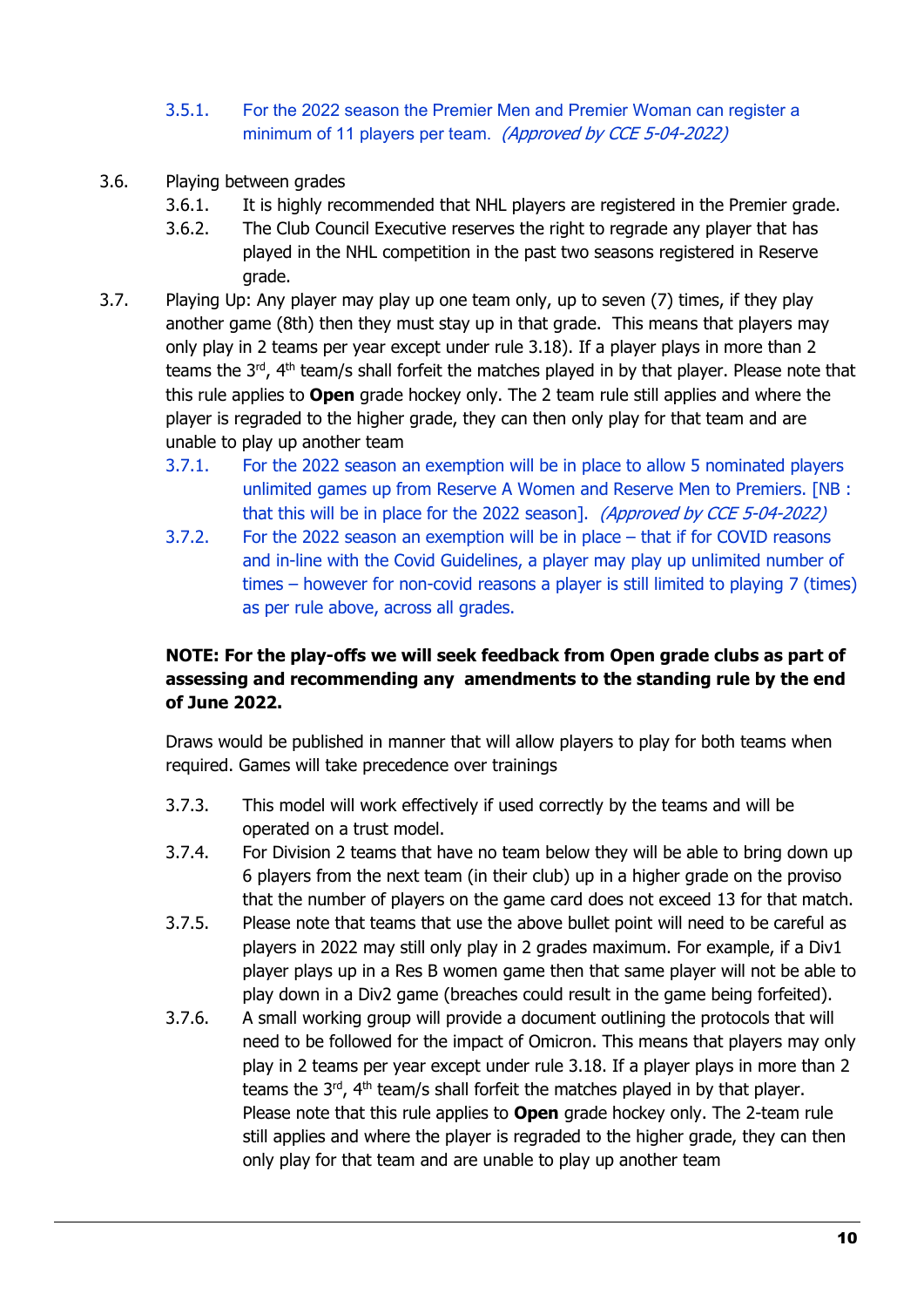Nominated players must be named and given to Hockey Northland prior to the start of the Premier Competition.

- <span id="page-10-0"></span>3.8. A nominated (prior to the start of the season) goalie may play down one (1) grade for a maximum of four (4) games. The goalie may only play down if the nominated goalie for the lower team does not play the game
	- 3.8.1. These (4) four games only apply to the round robin games
	- 3.8.2. Where a goalie is unavailable, and you wish to bring the goalie down in play-offs etc. then you will need to apply for dispensation.
	- 3.8.3. A goalie nominated to play down is not able to also play up a grade above their registered grade. (Refer rule 3.7 ……. players may only play in 2 teams per year……….)
	- 3.8.4. Rule 3.8 applies to open grade competitions only.
- 3.9. Playing Up: Any player may play up one team only, up to seven (7) times, if they play another game (8th) then they must stay up in that grade. This means that players may only play in 2 teams per year except under rule [3.18\)](#page-12-0). If a player plays in more than 2 teams the 3<sup>rd</sup>, 4<sup>th</sup> team/s shall forfeit the matches played in by that player. Please note that this rule applies to **Collegiate** grade hockey only. The 2 team rule still applies and where the player is regraded to the higher grade, they can then only play for that team and are unable to play up another team.
	- 3.9.1. Any player playing up must be shown as such on the game card that they are playing up
- 3.10. A small working group will provide a document outlining the protocols that will need to be followed for the impact of Omicron. This means that players may only play in 2 teams per year except under rule [3.18.](#page-12-0) If a player plays in more than 2 teams the  $3^{rd}$ ,  $4^{th}$  team/s shall forfeit the matches played in by that player. Please note that this rule applies to **Collegiate** grade hockey only. The 2-team rule still applies and where the player is regraded to the higher grade, they can then only play for that team and are unable to play up another team.

3.10.1. Any player playing up must be shown as such on the game card that they are playing up.

- 3.11. Where a club has two teams in a grade, players from grades below may only play up for one of those teams (they cannot play for both of these teams), these players are able to play up for that one team up to the number stipulated above.
- 3.12. No player is permitted to play in two or more games or be named on two or more game cards where the games are played simultaneously. In the event that this rule is breached both teams that the player plays for or is named on cards for shall forfeit their matches. Please note that if a player finishes one game (game has ended) then goes to another due to staggered starting times then the time that the players enter the game shall be noted on the card.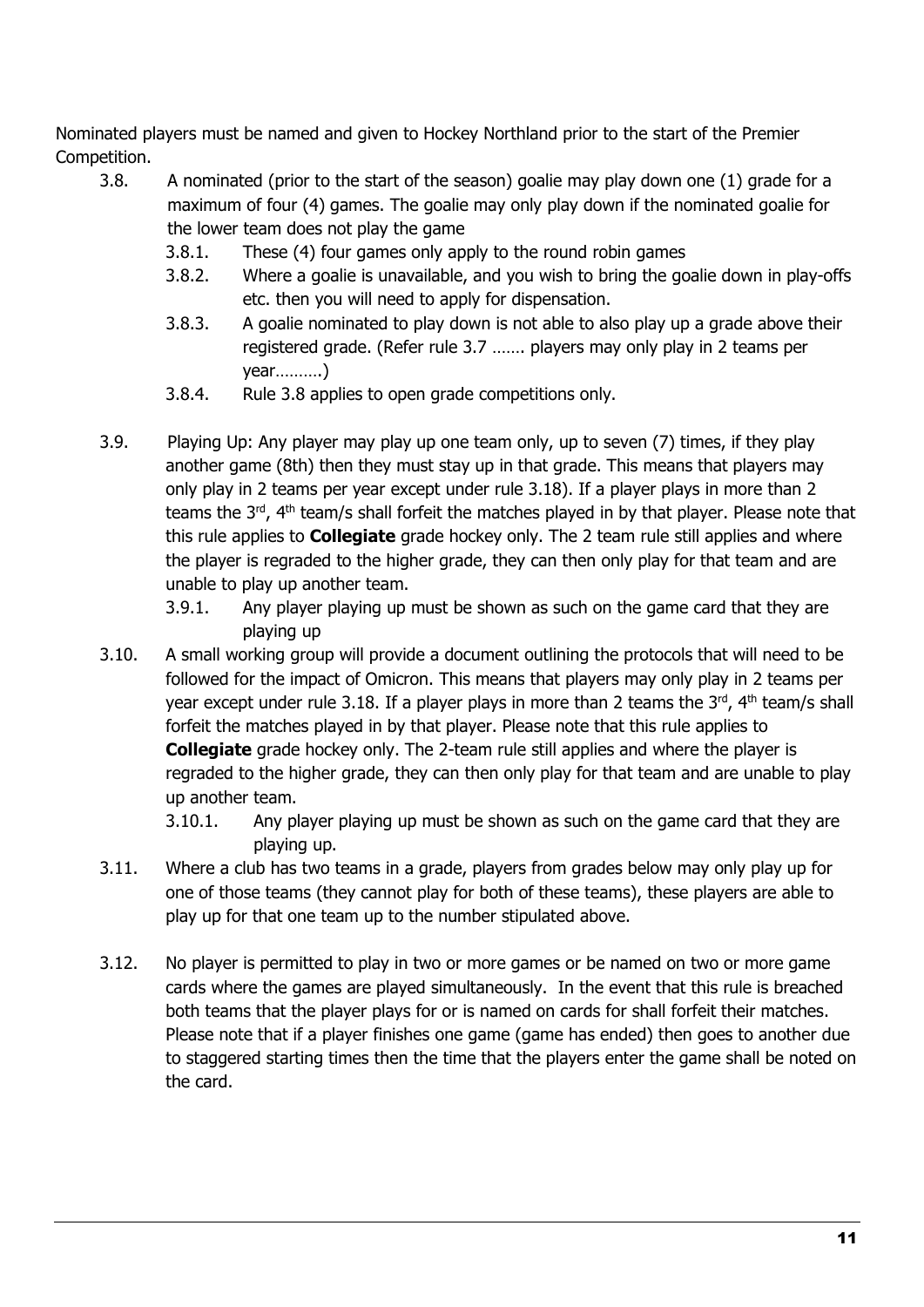<span id="page-11-2"></span>3.13. Playoff Qualification: A player must have played the required number of qualifying games as a minimum as listed below. This rule applies for Open Grade competition as per table below :

| <b>Competition</b>      | <b>Teams</b> | <b>Games</b> | <b>Qualifying</b><br><b>Games</b> |
|-------------------------|--------------|--------------|-----------------------------------|
| <b>Premier Men</b>      | 4            | 12           | 4                                 |
| <b>Premier Women</b>    | 5            | 12           | 4                                 |
| <b>Reserve Men</b>      | 6            | 20           | 5                                 |
| <b>Reserve A Women</b>  | 8            | 21           | 5                                 |
| <b>Reserve B Women</b>  | 7            | 21           | 5                                 |
| <b>Division 1 Men</b>   | 5            | 20           | 5                                 |
| <b>Division 1 Women</b> | 8            | 21           | 5                                 |
| Division 2 Men          | 7            | 21           | 5                                 |
| <b>Division 2 Women</b> | 5            | 18           |                                   |

- 3.14. Playoff Exception: Serious Injury or Medical reasons is the only circumstance (with proof from Registered Doctor) before a Club Council Executive meeting that mitigates the Playoff Qualification rule. This is only for the injured player and is not for replacement of such an injured player. These requests shall be dealt with at the regular monthly meeting of the Club Council Executive.
- 3.15. Amalgamation of clubs. Where two clubs wish to amalgamate written confirmation shall be required from each party signed by a minimum of two club officials (relevant meeting minutes must accompany confirmation)
	- 3.15.1. Amalgamations must be actioned prior to the start of the current season
	- 3.15.2. Where amalgamated clubs de-amalgamate the club shall confirm in writing to Hockey Northland their intention to do so (relevant meeting minutes must accompany confirmation),
	- 3.15.3. Where teams/clubs cannot agree who shall retain the current grade spot then each club shall relinquish the current grade that they play in.
	- 3.15.4. Each de-amalgamated club shall be re-graded to the lowest available grade by the Club Council Executive unless agreed by teams/clubs in rule [3.15.3](#page-11-1)
- <span id="page-11-1"></span><span id="page-11-0"></span>3.16. Alignment between clubs: A player's club may nominate another club as an Aligned-Club for the purposes of players playing in higher grades where the lower grade club does not have a team in that higher grade. Please note that rule [3.7](#page-9-0) still applies. This aligned club arrangement must be registered by both clubs in writing (these letters of alignment need to be signed by the Club's Secretary, Chairman, President or Treasurer) at the start of the season and lodged with the Hockey Northland Office and is valid for the current season only. The alignment cannot be changed during a season. Lower grade clubs can only align with one higher grade club. Higher grade clubs can only align with one lower grade club. Players from the higher grade cannot play down a grade for their aligned club.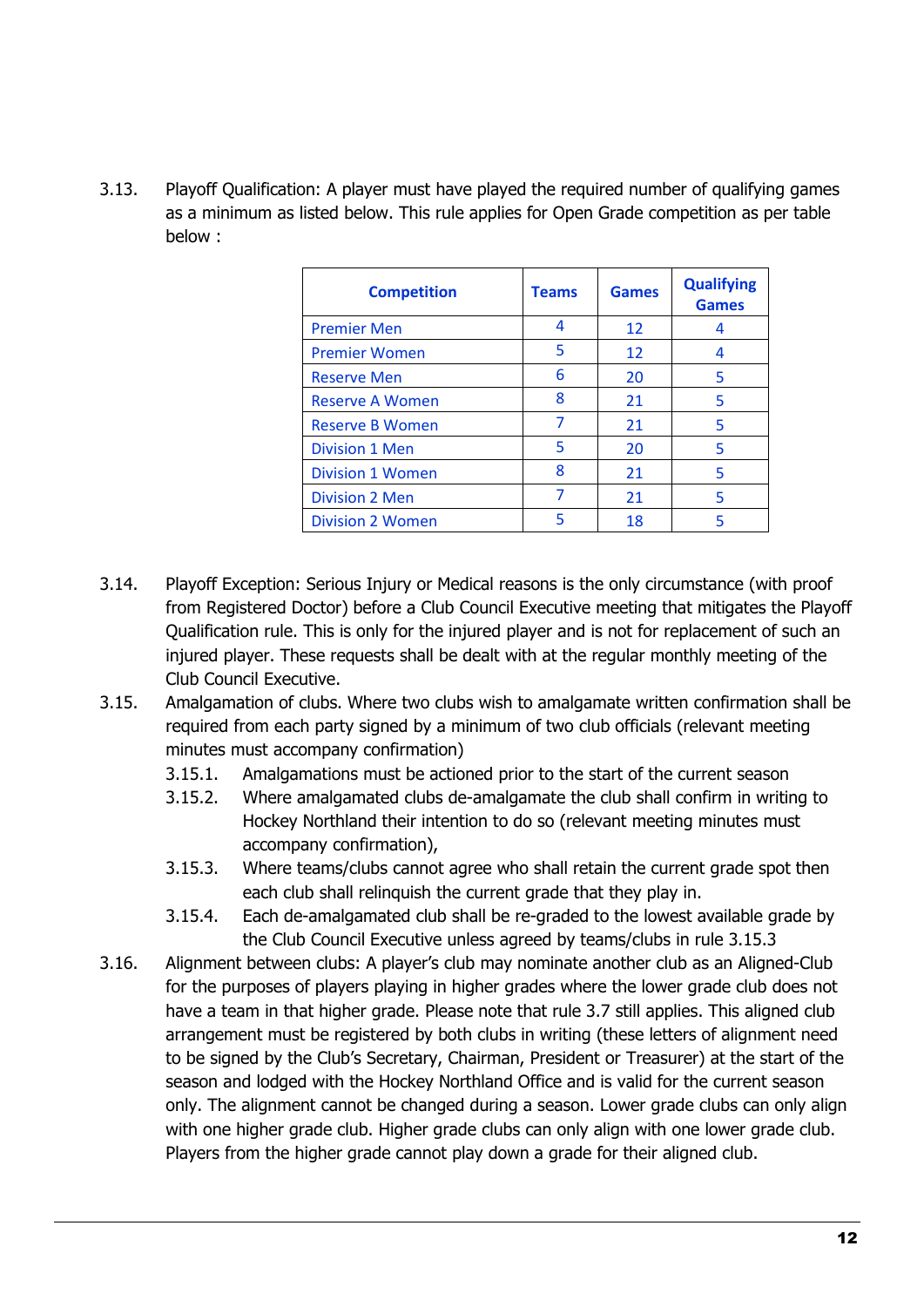- 3.16.1. Where a club has both Men's and Women's teams, they may enter into alignments with two other clubs where the other clubs are Men's only and Women's only
- 3.16.2. Aligned players must play 5 games over 5 weeks for the aligned club (Example; Old Girls and Bream Bay align, Bream Bay players must have played 5 games for Old Girls over 5 weeks to be eligible to play in the play-offs for Old Girls) - Refer table in [3.13.](#page-11-2)
- 3.16.3. Players playing for an aligned club must be shown as such on the game card that they are from an aligned club.
- 3.17. Umpires to sign on card if a player is placed on card but does not take the field. Team representative is to make this point known to umpire (Refer [4.5\)](#page-15-1). In relation to [3.26](#page-13-0) this game is not counted as one of the 5 games for play-off qualification as the player did not play.
- <span id="page-12-0"></span>3.18. Where a College/High School does not have a team in the Premier competition/s then players wishing to play for their School may also play in the Premier grade for another club. This rule is to extend to players from sub-associations playing in lower grade teams from their sub-association that wish to play premiers also. Players eligible for this must be Year 9-13 student attending school and will need to register their intent to do this at the start of the season.
- 3.19. Women Playing in Men's Competition
	- 3.19.1. No women shall play in the Mens Premier, Reserve, Division 1 or Division 2 competitions. Dispensation may be given in the case of a National team Women's player.
	- 3.19.2. Only where a Senior National Team Coach requests that a Player plays in the Premier Men's competition will consideration be given for a woman to play in the Men's competition. These requests will be required to be made in written form. Northland Hockey Association will require a letter from the player and/or players parent or guardian acknowledging risks associated in playing against men.
- 3.20. To be eligible to play in the Senior Men's and Women's competition players must be in Year 9 or above.
- <span id="page-12-1"></span>3.21. Where a player transfers clubs out of season or in season a **"Club to Club electronic transfer** must be completed prior to playing for the new club. Email a request to Hockey Northland to request a transfer from club to club transfers, or an Association to Association transfer - it is the sole responsibility of the club/teams to follow up on their transfer ensuring that they are completed in a timely manner. Club to club transfers: these need to be actioned prior to the player playing for their new club. Failure to submit the transfer will result in the team forfeiting the results of those matches played by the new player.
	- 3.21.1. All clubs/schools to notify the Hockey Northland Office of any un-financial players they have no later than 1 month before the start of the season. Players not on this list at this date will be cleared to transfer to another Club / Association.
- <span id="page-12-2"></span>3.22. Returning University players; these players that are returning to Northland for their University holidays are required to send an email to Hockey Northland requesting an Association transfer via electronic process. Failure to do so will result in the team that the player plays for forfeiting the match/s he/she plays in. The player when returning to the University/Association will be required to submit electronically an Association-to-Association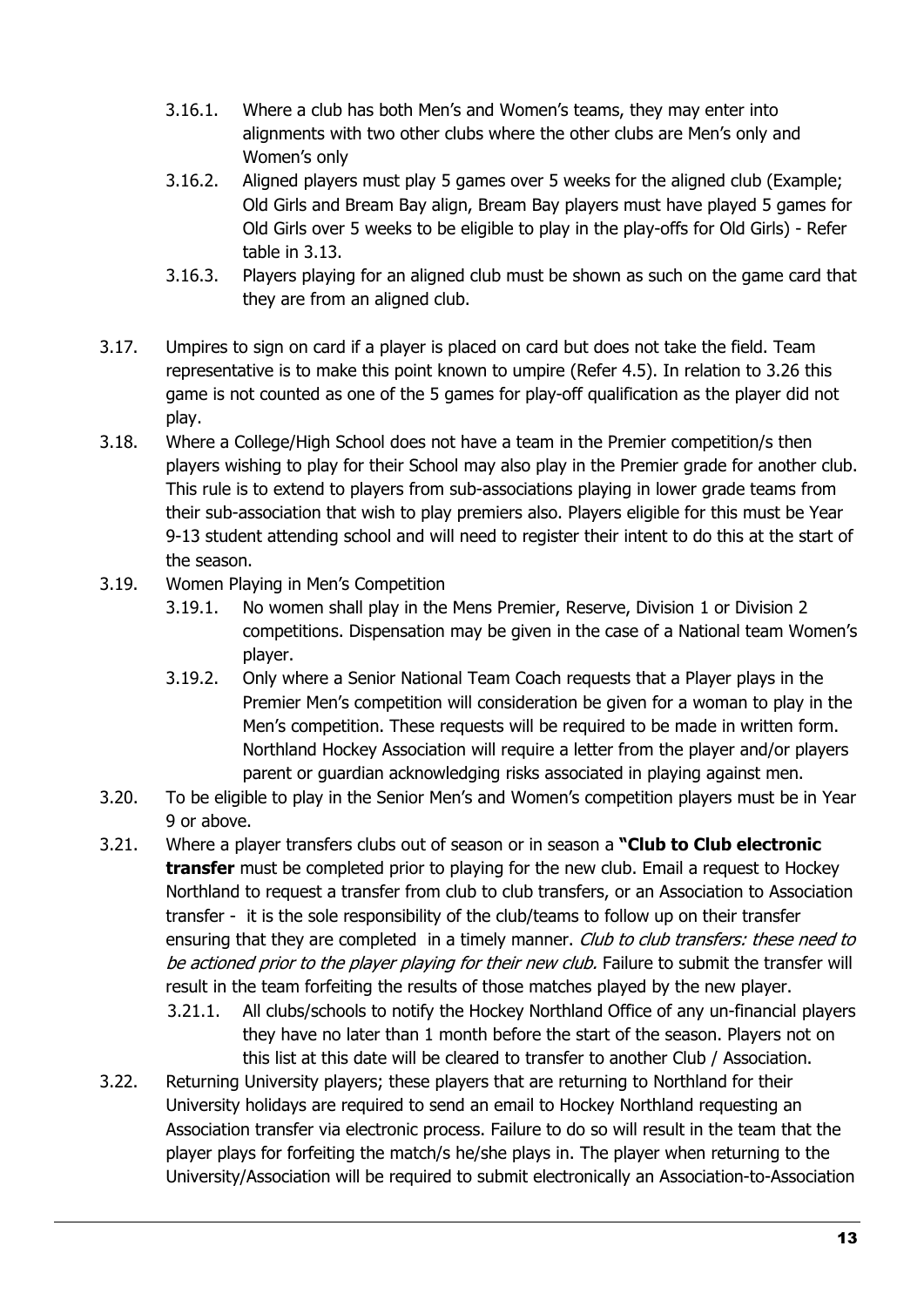transfer again. Please note that transfers relating to [3.21](#page-12-1) & [3.22](#page-12-2) will only be actioned during regular work hours Monday to Friday (9.00am to 4.00pm).

- 3.23. Playing ineligible players will result in teams forfeiting the matches that those ineligible players played in.
- 3.24. Collegiate year 9–13 players can play in the senior competitions. Players must be registered on both teams' registration forms or electronically.
- 3.25. Year 7 & 8 JMC players wishing to play in the collegiate competition will need to submit a dispensation request. Such requests for dispensation will be considered for approval after the first eight (8) weeks of the Collegiate competition. Teams should play the Year 9-13 players in the first instance and use the year 7 & 8 players as substitutes and fill-ins.
	- 3.25.1. Written application for dispensation will need to be submitted to the JMC Committee and Club Council Executive for approval (If either JMC or CCE decline dispensation then the player/s concerned will not be allowed to play in collegiate hockey competition/s). Names, ages, school year, team list of players in team that player is applying to move to and reason for request must be included. Failure to include all relevant information shall result in the dispensation request being declined.
- <span id="page-13-0"></span>3.26. **Any Player who fails to play a minimum number of games (or part thereof) as mentioned in [3.13](#page-11-2)** in round robin competition for their club team/s may not take the field in any play-off series or promotion/relegation games without first obtaining permission from the Club Council Executive, decisions made by the Club Council Executive on such requests will be circulated to all club contacts The Club Council in making decisions about such applications will pay due heed to the intent of the Association's strategic plan which is to encourage players to play hockey and to encourage "province of origin" players to return to play their Hockey in Northland. For the avoidance of doubt the Club Council Executive in considering an application for permission for a player who has not played the requisite number of games to take the field in a play-off or promotion/relegation game, should focus on how that player can be granted dispensation rather than on why that player should not be granted dispensation. (**NB:** The original intention of this rule was to stop players being brought in from other Associations to stack teams. It was also intended to allow a team that was short for one reason or another to bring up a player from a grade below to play; this would ensure that the team were at least able to field a full team in the play-offs.).

#### 3.27.

3.27.1. **Dispensation requests will be dealt with by the CCE within 10 working days of receipt of the request.**

#### 3.27.2. **No dispensation requests shall be considered after the 2nd Tuesday of July.**

An application for dispensation for a goalkeeper will be accepted for consideration by the Club Council Executive provided that the applicant can first demonstrate that:

- a) there is no goalkeeper available from one of the club's lower grade team/s,
- b) none of the team's own field players has played three or more games as substitute goalkeeper
- c) dispensation is not being sought for the purposes of 'stacking' the applicant's team.

In the event that information provided to the Club Council Executive in a dispensation application is later found by the Club Council Executive to be incorrect or misleading, the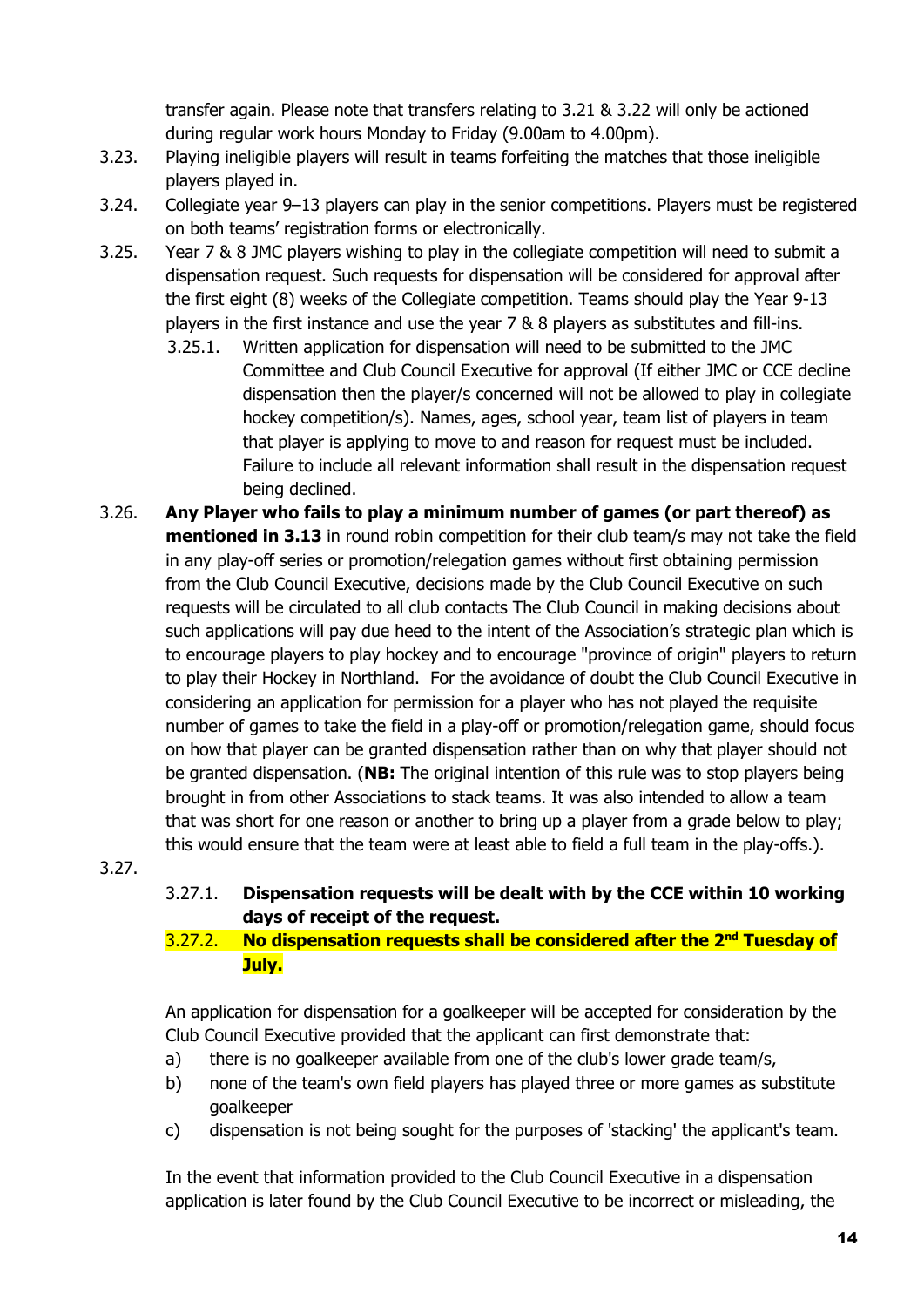team shall lose all points earned in all games played by that team subsequent to the granting of the dispensation.

**Note from the Board:** the Board requests that the Club Council Executive consider the wider interests of Northland Hockey when considering requests for dispensation.

- 3.27.3. Teams can view player stats on the Hockey Northland website under competition stats [www.northlandhockey.org.nz](http://www.northlandhockey.org.nz/)
- 3.28. Where a team / club registers a player late in the year (4 weeks or under to go to playoffs) to play in a lower grade team and the player also plays in a higher grade, the players game number shall reflect only the games he or she has played in the team he or she has been registered in.
- 3.29. International students shall not necessarily be eligible to play in the play-offs/finals if they have not played the required games.

#### **Collegiate**

- 3.30. Hockey Northland strongly recommends that collegiate students play in Collegiate hockey in the first instance.
- 3.31. Collegiate players must play a minimum of 5 games (or one third of the round robin games - whichever is the lesser amount) or part thereof over 5 weeks for their club/school in the Collegiate Competitions to Qualify for the play-off series.
- 3.32. Collegiate girls & boys playing the Senior Premier competition may play in Collegiate Division 1 & 2 but not play in Collegiate Division 3 or lower.
- 3.33. Club Council Executive may grant dispensation in the instance where a player may have had the majority of the season out through injury. Early notification is essential.
- 3.34. Schools/Clubs may enter a mixed team into the Collegiate competition. These players must only play in one collegiate team per grade. Players may still play up from a lower grade (refer to rule [0\)](#page-10-0).
- 3.35. Where a collegiate player leaves school part way through the playing season, the school/club shall decide whether that player may continue to play collegiate hockey or not.
- 3.36. Tertiary students do not qualify to play in the collegiate competition.

#### <span id="page-14-0"></span>**4. Result Cards**

- 4.1. Captains/Managers are to ensure that the game card is completed prior to the game starting and taken to the field they are to play on. Note that it is not the responsibility of the umpires to take the card to the game.
	- 4.1.1. Players turning up late or unexpectedly must be written on the card prior to taking the field.
	- 4.1.2. Players written on the card but not taking the field shall be crossed off the game card by the captain of the team before it is signed at the end of the match.
	- 4.1.3. Teams may name (on the card) up to a maximum of sixteen (16) players only for each game (unfair to use more players than the opposition have).
- 4.2. Surname, First name legibly written (preferably alphabetical by surname) (Refer [4.5\)](#page-15-1).
- 4.3. No card  $=$  no game.
- 4.4. If card not found then blank cards available at the Canteen, Hockey Shop or the upstairs Bar.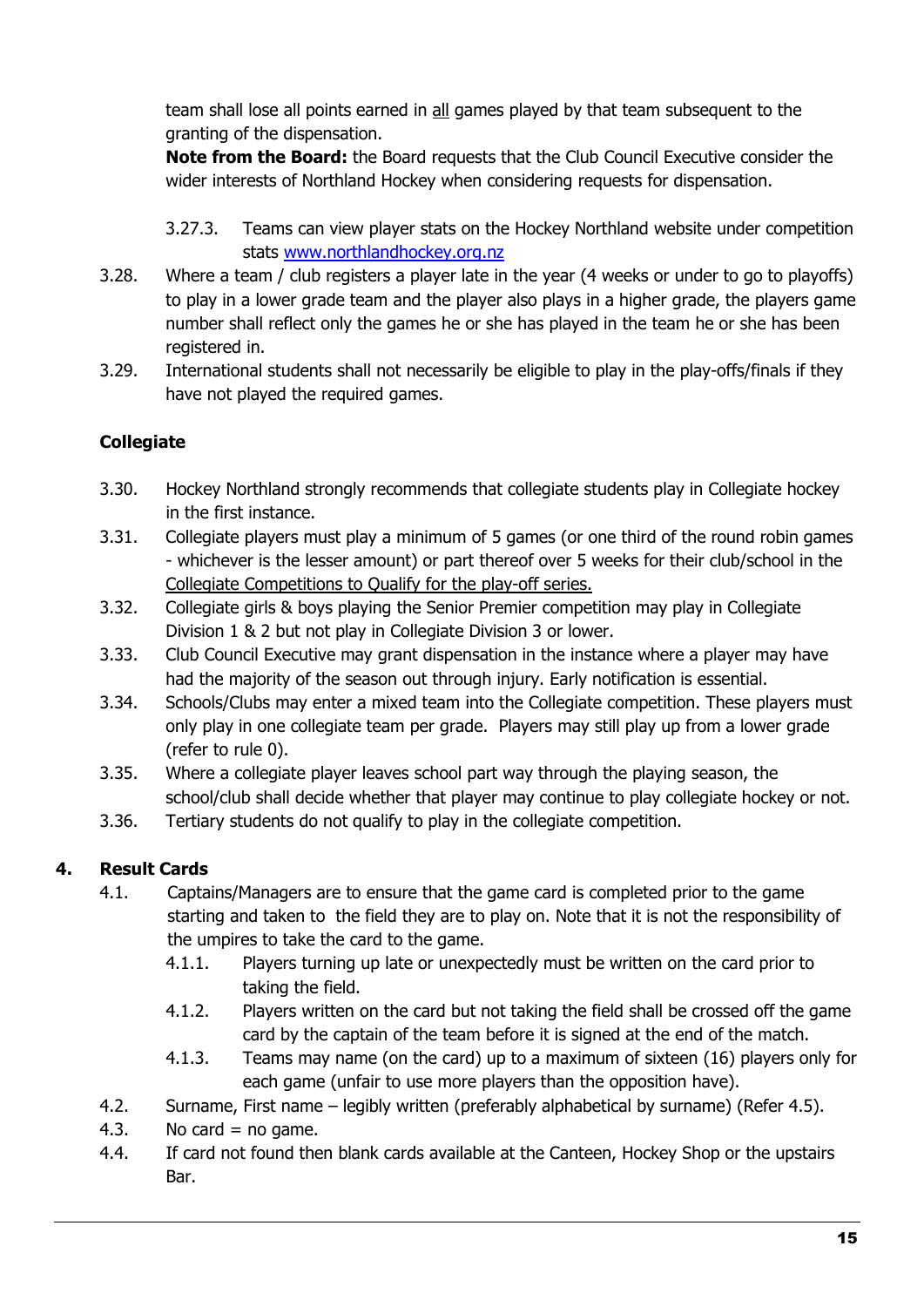- <span id="page-15-1"></span>4.5. **Cards Not Filled Out correctly.** Teams failing to complete the game card correctly will be given a warning on the first and second occurrences that this happens (and they will be notified each time that they make a mistake). Subsequent breaches will result in the team losing two (2) competition points. This is for all competition games. **Leniency will be given to minor name errors (e.g. Kath should be Cath).**
- 4.6. Highlight (or asterisk) the players that are not registered to the team (i.e. coming up from lower) on game card, this is to also include collegiate players and players from aligned clubs.
- 4.7. Umpires are encouraged to hold the game card during the match to ensure goals and penalty points are recorded correctly to the players concerned.
- 4.8. The team representative/captain of each team is required to check that the result card is correctly filled in (result and score on the front) and to check that players listed actually played in the game. They then sign the card as a true and correct record of the game.
- 4.9. The team representative/captain of the winning team is responsible for the safe return of the game result card to the result card box on the day of the game. The point's recorder is under no obligation to pursue the result or game card.
- 4.10. Please indicate clearly if the allocated Umpires did not attend.
- 4.11. Require a team representative (normally the captain) to sign that the card is a correct reflection of the game (Players, Goals, Discipline). Unsigned cards will mean loss of points and goals scored not recorded (refer rule [4.5\)](#page-15-1). Please sign beside your team name on the front of the game card.
- 4.12. Please note that from the start 2022 season we will be trialling online scoring for open grade games.
- 4.13. The Office will process the game cards and where inaccuracies are found then the penalties will be imposed. (Refer rule [4.5\)](#page-15-1)
	- 4.13.1. All penalties imposed on teams will be notified to the team and club concerned.
- 4.14. Where a team disputes the result or player eligibility this should be entered on the card or an email sent to **admin[@northlandhockey.org.nz](about:blank)** within 48 hours of the completion of the match.
	- 4.14.1. Once a dispute has been lodged then it will be dealt with by the Hockey Northland office according to the rules.
	- 4.14.2. Both teams involved in the match will be emailed. The team manager and club contact along with the umpires (when required) will be emailed; this email shall outline the complaint and acknowledge the receipt of the complaint.
	- 4.14.3. The team managers and club contacts will be required to explain their side of the situation by email or typed hard copy within 48 hours of receipt of the email from Hockey Northland.
	- 4.14.4. Decisions will be made as per the rules covering the situation following input from those parties concerned.

#### 5. **Commencement of Matches**

- <span id="page-15-0"></span>5.1. Any team not on the field ready to play within ten (10) minutes after the scheduled time of the match shall forfeit the match.
- 5.2. Matches may not start unless each team has a minimum of seven (7) players on the field.
- 5.3. Teams with 7 or more players present must take the field when asked to by the Umpires.
- 5.4. Games that start late **MUST** still finish in time for the following game to start on time.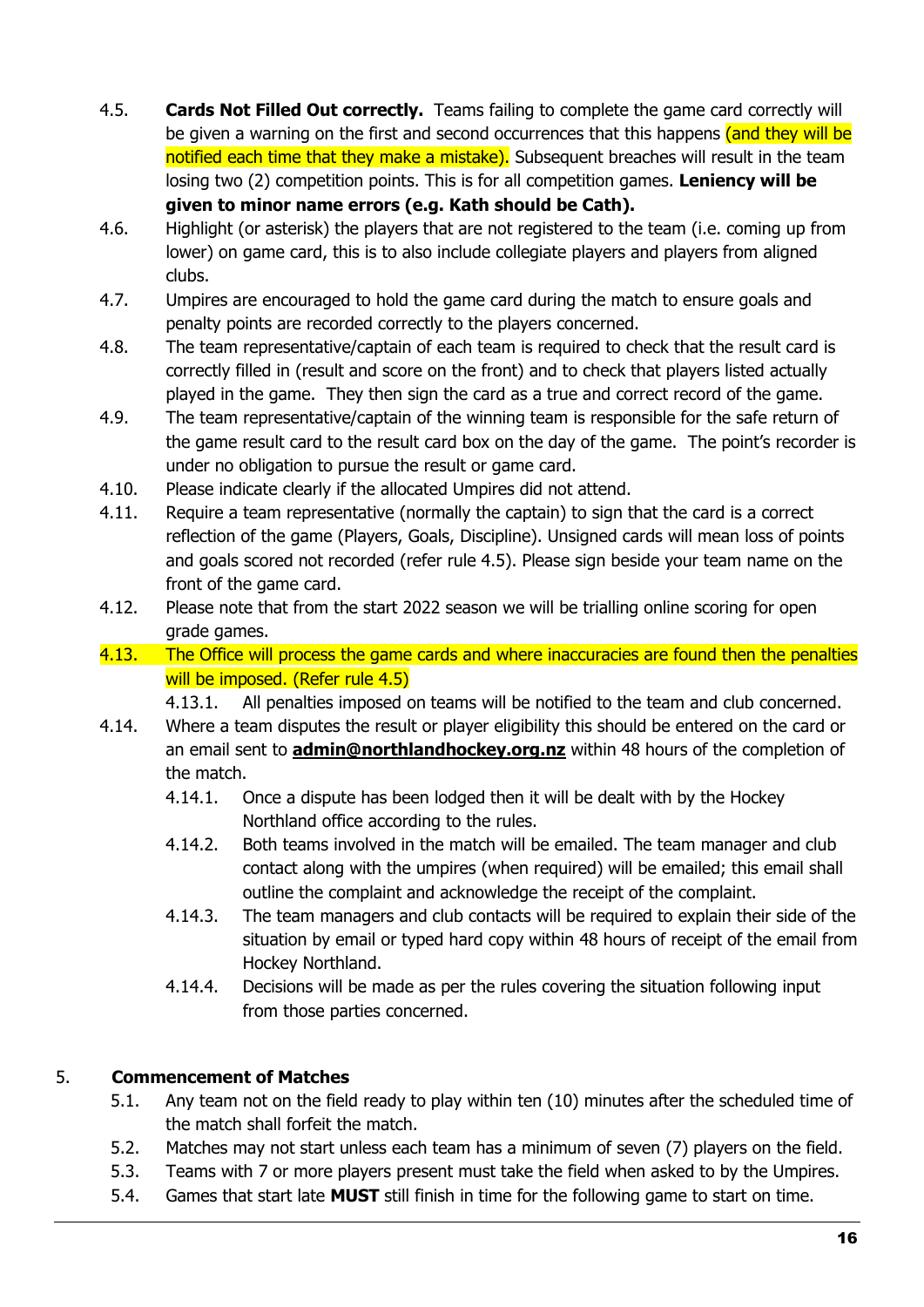5.5. Captains are to ensure all players are to be named on the card before the teams takes the field. Players turning up late or unexpectedly must be written on the card prior to taking the field. First name and surname must be written legibly. (refer rule 11 Result Cards)

#### <span id="page-16-0"></span>6. **Non-Completion of Matches**

- 6.1. Any team that fails to complete a match shall forfeit the points for that match.
- 6.2. Where a team forfeits the game, but the game is still played (with less players or borrowed players) each of the teams shall cover the cost of that game.
- 6.3. Where teams forfeit, the registered players on the card will be deemed as having played.
- 6.4. Where a team forfeits it will be deemed as a 5-0 loss for that team. "The winning team" shall be awarded a 5-0 win.
- 6.5. A Senior game will be deemed completed if it is stopped due to weather or serious injury after 3 quarters of the game time has been played and the score at the stoppage shall be recorded as the final result. If the game is still in the first half and is called off due to weather, serious injury then the game shall be replayed in full (the score shall be wiped clean). If the game is called off in the  $3<sup>rd</sup>$  quarter of play, then the remaining minutes left in the game shall be played at a later date with the score from when the game was stopped is to be carried forward when the game is continued. Failure to play the rescheduled game or part game will result in that team/s forfeiting the game.
- 6.6. A Collegiate game will be deemed completed if it is stopped due to weather or serious injury after 35 minutes of game time has been played and the score at the stoppage shall be recorded as the final result. If the game is still in the first half and is called off due to weather, serious injury then the game shall be replayed in full (the score shall be wiped clean). If the game is called off after half time but prior to 35 minutes play, then the remaining minutes left in the game shall be played at a later date with the score from when the game was stopped is to be carried forward when the game is continued. Failure to play the rescheduled game or part game will result in that team/s forfeiting the game.

#### <span id="page-16-2"></span><span id="page-16-1"></span>7. **Deferred Games and Special Game Time Requests**

- 7.1. Deferred game requests (refer 8.6) should be notified to the draw steward where possible prior to the start of the season.
	- 7.1.1. If a request to defer a game is made after the start of the season it must be eight weeks prior to the scheduled fixture.
- 7.2. Where possible deferred games will be played prior to the scheduled date of the original game.
- 7.3. Clubs, Teams and Schools should make special requests for games to be deferred in writing
	- adhere to Rule 7.6
	- prior to the start of the season or
	- eight weeks prior to the scheduled fixture
- 7.4. Under exceptional circumstances, e.g. funeral, a team can apply to the Club Council Emergency Committee for a deferral.
- 7.5. All deferred game requests, to be submitted to the Draw Steward via email and the other team affected shall be informed. Where possible two alternate options of date / time for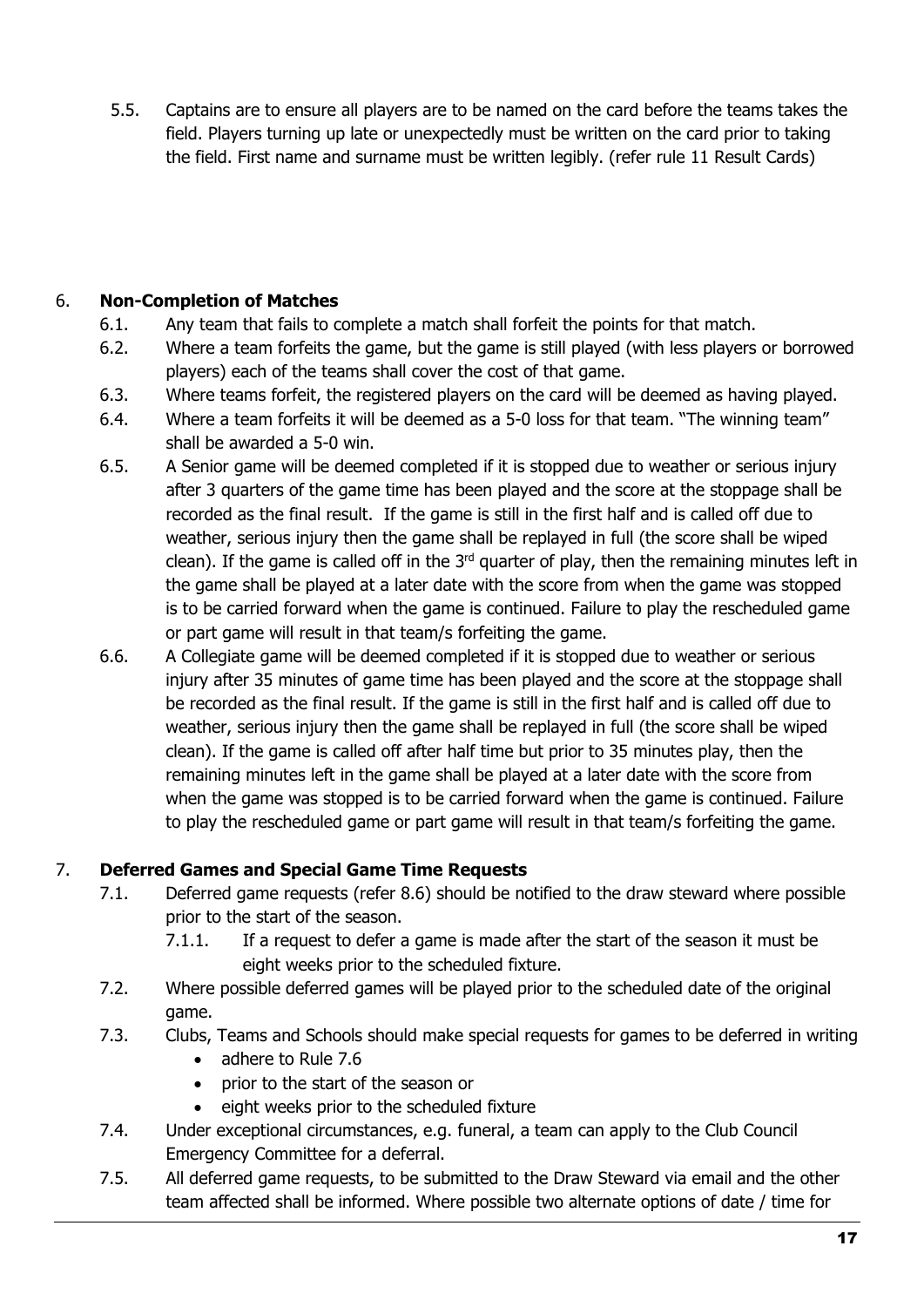the game to be played will be offered to the other team affected by the deferment. If no agreement between the teams, then the Club Council Executive shall decide the date and time of the game.

#### 7.6. **Games shall only be deferred, where four or more players are away for Northland representative hockey fixtures or Northland Secondary school hockey fixtures (teams are encouraged to bring players up from lower grade teams)**

- 7.6.1. The above clause may also relate to players going away as part of the official **team management (coaches, managers, umpires and parent helpers) of** Northland Representative Hockey teams or Northland Secondary School teams.
- 7.6.2. Where a secondary school team attends a Hockey New Zealand sanctioned tournament the school team games for that period will be deferred. Schools need to inform Northland Hockey before the end of March if they intend competing in HNZ tournaments
- <span id="page-17-2"></span>7.7. Players Representing Northland. Where Representative Coaches don't want their players to play club hockey immediately prior to National Tournament they shall notify the Draw Steward prior to the start of the season.

#### <span id="page-17-0"></span>**8. Defaults**

**Definition of default**. Where a team concedes the game without any play taking place **Definition of Forfeit.** Where a team concedes the result, but play is undertaken (further info on forfeits in 7 Non-completion of matches).

- 8.1. Barring exceptional circumstances, defaulting teams must notify the Draw Steward, on the day preceding the match, of their intention to default.
- 8.2. The captain or representative of the defaulting team shall then notify the opposing team captain and the umpires. Teams are encouraged to contact the office to request opposition and umpire contact information if they do not know whom to contact.
- 8.3. A team, that defaults a game, will be liable for all the turf fees applicable for that scheduled game.
- 8.4. Where a team defaults a game, it will be deemed as a 5-0 loss for that team. "The winning team" shall be awarded a 5-0 win. Default win will result in 3 points being awarded to the winning team.
- 8.5. Where a team defaults their game, the players from the defaulting team will not be accredited with having played that game. The other team (that was available for the game) will have their registered players accredited with having played this game.
- 8.6. Where a team flaunts the rules and is defaulting and or forfeiting 5 or more of their games, the team will not be eligible to play in the play-offs (there will be no refund for these unplayed games) and in the event that they finish last in round robin and a challenge is received from a team in the grade below then the challenged team will be automatically relegated.

#### <span id="page-17-1"></span>**9. Points**

9.1. Pool Play Points 3 pts for Win

1 pts for Draw

0 pts for Loss

9.2. Bonus points: One point (1) will be awarded to each of the open grade and collegiate teams that are represented by their club delegate at each of the Club Council Forums. This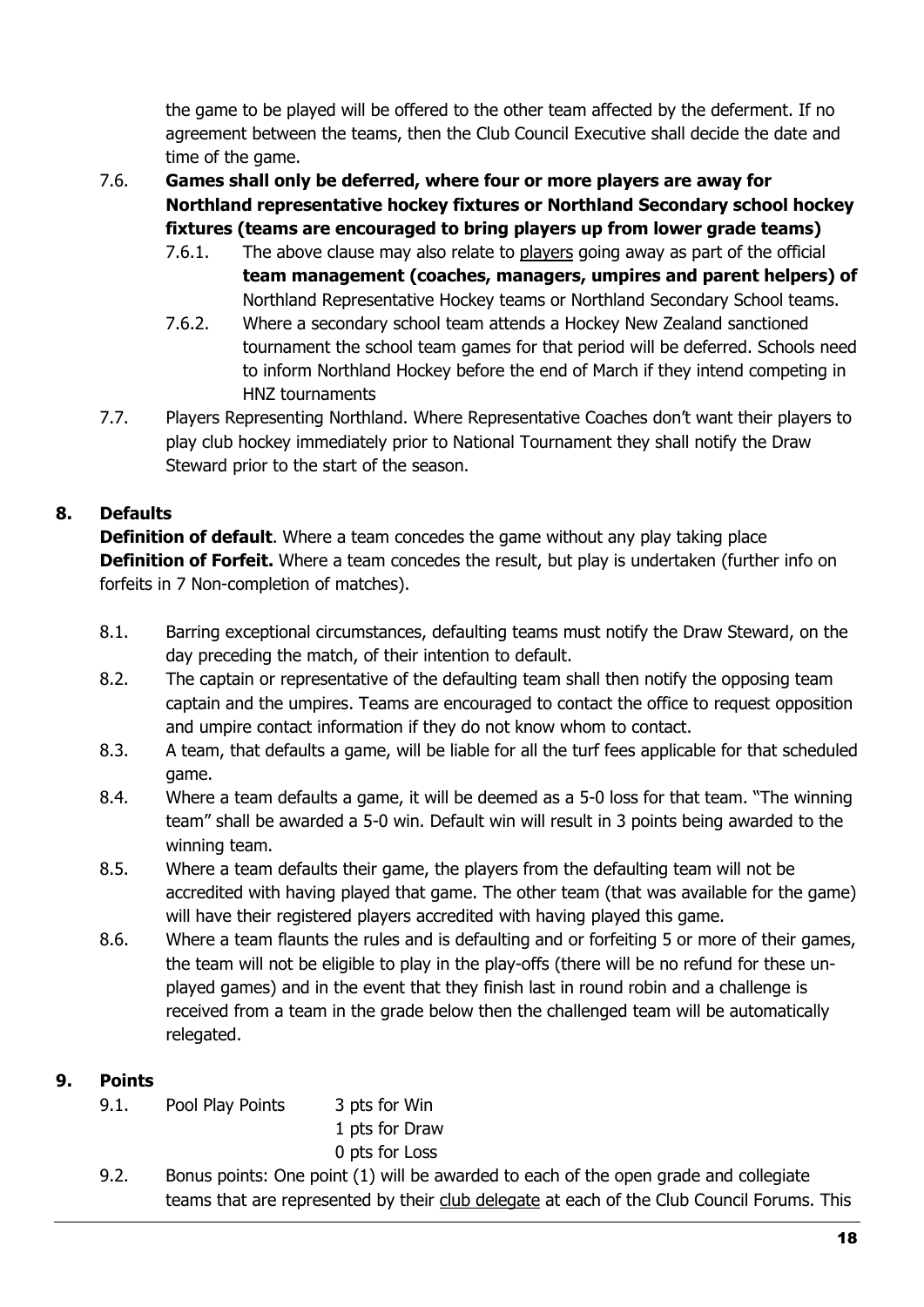will be limited to a maximum of three (3) points for the season (i.e. a maximum of 1 point per forum).

- 9.2.1 Hockey Northland will inform clubs within two weeks the non-attending clubs that they did not attend the forum, clubs will then have one week to apply for the points to be given to them due to exceptional circumstances, 9.2.1.1. No response from the clubs equals no points.
- 9.3. Bonus points: One point (1) will be awarded to each of the open grade teams that are represented by the team nominated player/umpire and collegiate clubs that are represented by the club nominated player/umpire at the Umpire Coaching Forums. Please note that a person attending these forums may only represent one team or club (School clubs can have someone representing one open grade club as well as represent the collegiate club at the same time). This will be up to a maximum of three (3) points per team. for the season (i.e. A maximum of 1 point per forum).
	- 9.3.1. Hockey Northland will inform clubs / teams within two weeks the non-attending teams/clubs that they did not attend the forum, teams/clubs will then have one week to apply for the points due to exceptional circumstances, 9.3.2. No response from the teams/clubs equals no points.
- 9.4. Forfeit /(default) games will result in three (3) points for a win, zero (0) for a loss, forfeit win will be awarded as "five (5) goals for" forfeit loss "five (5) goals against".
- 9.5. If at the end of the competition two or more teams have the same number of points for any place, these teams will be ranked according to their respective number of matches won.
- 9.6. Should there still remain equality between two or more teams, then these teams will be ranked according to their respective goal difference (which means 'goals for' less 'goals against').A positive goal difference always takes precedence over a negative one.
- 9.7. If there still remains equality between two or more teams, then these teams will be ranked according to their respective number of "goals for".
- 9.8. If there still remains equality between two or more teams, then the result(s) of the match(es) played between (only) those teams involved will be taken into consideration to determine the ranking of the tied teams.
- 9.9. If more than two teams are involved, then a ranking based upon the results of the matches between (only) them shall determine their respective position.
- 9.10. Should there still remain equality between two teams, then the matter will be settled by a shoot-out competition between those teams (refer Appendix).

#### <span id="page-18-0"></span>**10. Cancellation**

- 10.1. All cancellations will be notified by Facebook, website, and phone bulletin board.
- 10.2. The decision to cancel once hockey has commenced on any day may be made by mutual consent of the two captains and both umpires. In the event of any disagreement, the umpires will make the final decision. Should the umpires then disagree, the game will continue.
- 10.3. The CEO or his nominee shall have the power to cancel hockey at any stage due to ground and/or weather conditions.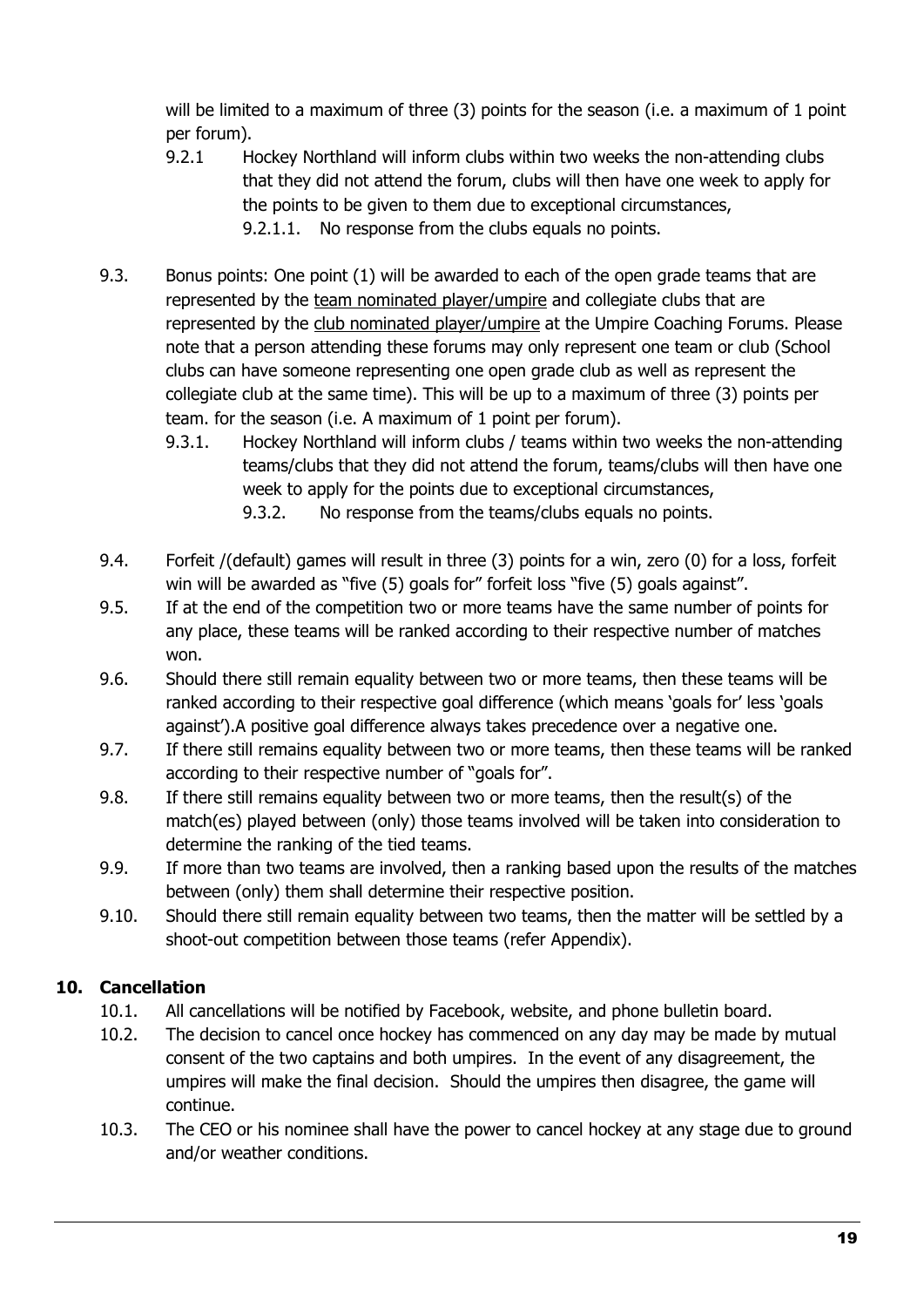10.4. Inter association games/tournaments should be cancelled where possible the night before the scheduled games and it is the duty of the cancellation person to inform Sub-Associations, Whangarei coaches and umpires.

#### <span id="page-19-0"></span>**11. Playoff/Finals Formats for All Whangarei Senior Club and Collegiate Competitions**

#### 11.1. **4 TEAM (3 weeks)**

1 v 2 (Game 1) winner to the final loser to preliminary semi final 3 v 4 (Game 2) winner to preliminary semi-final loser to playoff for  $3^{rd}$  &  $4^{th}$ Loser 1 v Winner 2 (Game 3) winner to the final loser to playoff for  $3^{rd}$  and  $4^{th}$ Note: This game will be played mid-week Loser 3 v Loser 2 (Game 4) Play off for  $3^{rd}$  and  $4^{th}$ Winner 1 v Winner 3 Grand Final

#### 11.2. **5 TEAM (3 weeks)**

Top 3 go straight into semis Play off  $4 \vee 5$  (Game 1), winner goes into semis 1 v Game 1 winner 2 v 3 Winners play final Losers play for 3rd and 4th

#### 11.3. **6 TEAM (3 weeks)**

Playoffs Game 1 1 v 6 Game 2 2 v 5 Game 3 3 v 4 Winners into semis. Highest placed (from Round Robin play) loser. Two losers from play -offs play for  $5<sup>th</sup>$  and  $6<sup>th</sup>$ Semis: Winner game 1 v highest placed loser Winner game 2 v winner game 3 Winners play the final Losers of the semis play for 3rd and 4th

#### 11.4. **7 TEAM (3 weeks)**

Top team goes straight into semis

|        | Game 1                    | 2 v 7                         |
|--------|---------------------------|-------------------------------|
|        | Game 2                    | 3 v 6                         |
|        | Game 3                    | 4 v 5                         |
|        | Winners go into the semis |                               |
| Semis: |                           |                               |
|        | Game 4                    | "1" v Winner Game 3           |
|        | Game 5                    | Winner game 1 v Winner game 2 |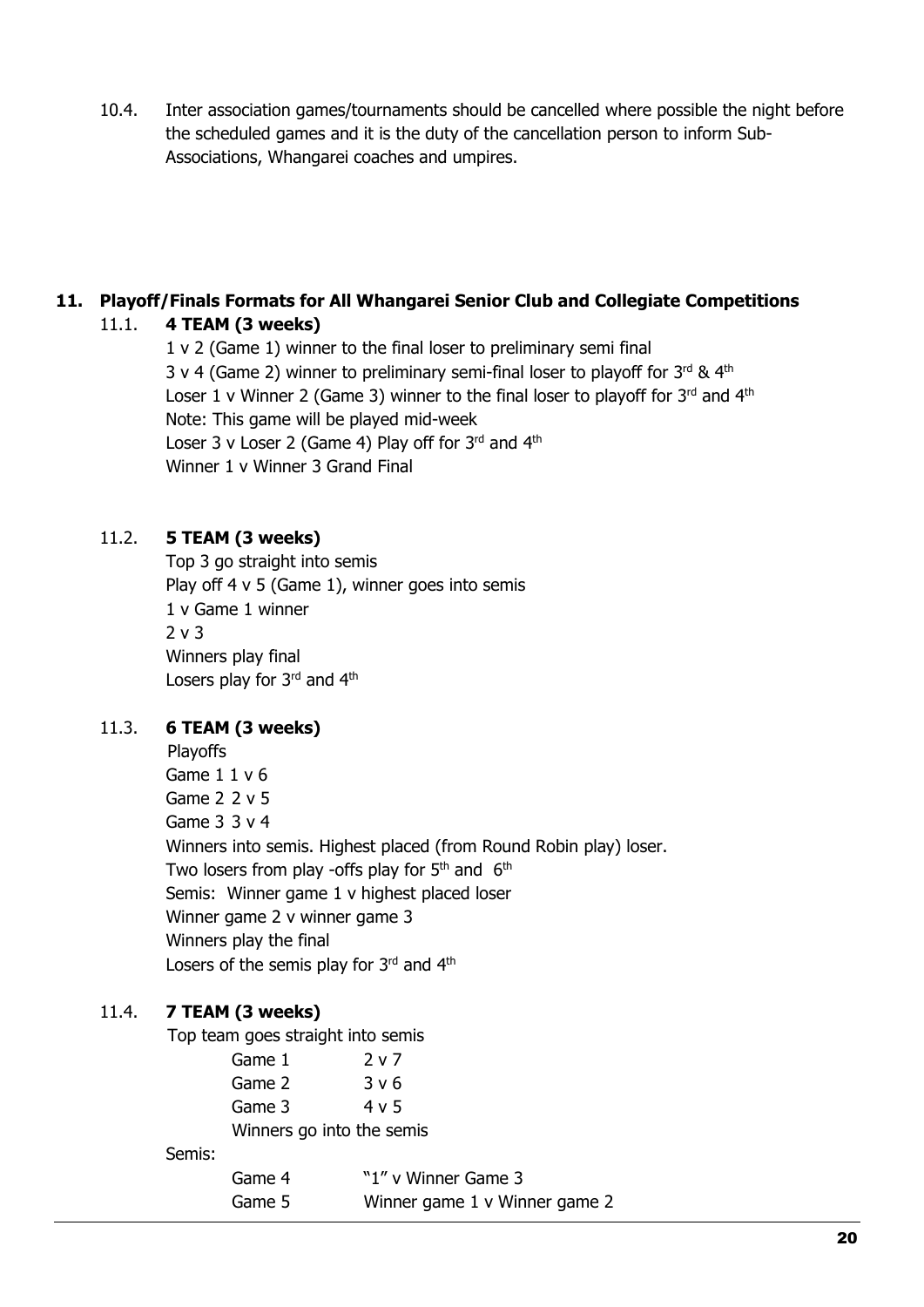| Game 6        | Loser game 1 v Loser game 2                          |
|---------------|------------------------------------------------------|
| Game 7        | Winner game 6 v Loser game 3 (PO 5 & 6)              |
| Game 8        | winner of game 4 V winner game 5 (Final)             |
| Game 9        | loser of game 4 V the loser of game 5 (PO $3 \& 4$ ) |
| Loser Game 6  | $= 7th$                                              |
| Winner Game 7 | $=$ 5 <sup>th</sup> place                            |
| Loser Game 7  | $= 6th$ place                                        |
|               |                                                      |
| 1 (3 weeks)   |                                                      |
| ົ             |                                                      |

#### 11.5. **8 TEAM Quarters**

| Yuurturu                      |           |
|-------------------------------|-----------|
| 1 <sub>v</sub>                | (Game 1)  |
| 2 v 7                         | (Same 2)  |
| 3 v 6                         | (Game 3)  |
| 4 v 5                         | (Game 4)  |
| Winners into the Semis        |           |
| Winner Game 1 v Winner Game 4 | (Game 7)  |
| Winner Game 2 v Winner Game 3 | (Game 8)  |
| Losers play for 3rd and 4th   | (Game 11) |
| Winners play the final        | (Game 12) |
|                               |           |

| Losers from games 1-4 into $2nd$ 4 play off          |           |
|------------------------------------------------------|-----------|
| Losers Game 1 v Losers Game 4                        | (Game 5)  |
| Losers Game 2 v Losers Game 3                        | (Game 6)  |
| Losers play for $7th$ and $8th$                      | (Game 9)  |
| Winners play for 5 <sup>th</sup> and 6 <sup>th</sup> | (Game 10) |

## 11.6. **9 TEAM (4 weeks)**

| Top 7 go through to quarter finals |          |
|------------------------------------|----------|
| 8 <sub>v</sub>                     | (Game 1) |
| Loser finish 9 <sup>th</sup> .     |          |

## Quarters:

| 1 v Winners Game 1                     | (Game 2)  |
|----------------------------------------|-----------|
| 2 v 7                                  | (Game 3)  |
| 3 <sub>v</sub> 6                       | (Game 4)  |
| 4 v 5                                  | (Game 5)  |
| Semis: Winners Game 2 v Winners Game 5 | (Game 6)  |
| Winners Game 3 v Winners Game 4        | (Game 7)  |
| Loser Game 2 v Loser Game 5            | (Game 8)  |
| Loser Game 3 v Loser Game 4            | (Game 9)  |
| Winners play for $5th$ and $6th$       | (Game10)  |
| Losers play for $7th$ and $8th$        | (Game 11) |
| Losers play for $3^{rd}$ and $4^{th}$  | (Game 12) |
| Winners play the final.                | (Game 13) |
|                                        |           |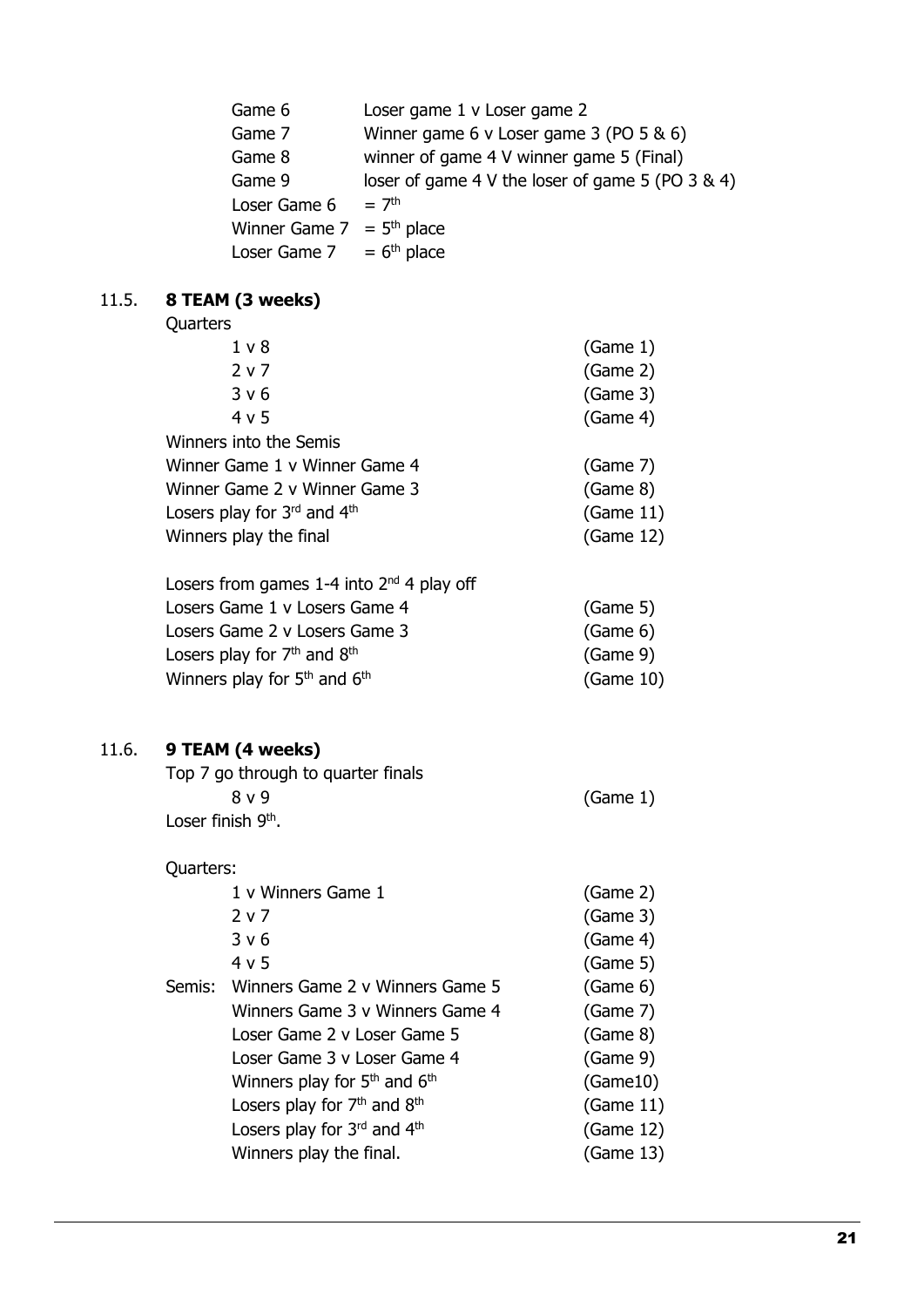#### 11.7. **10 TEAM (4 weeks)**

Top six go through to quarters. Play offs

|          | 7 v 10                      | (Game 1)                                   |
|----------|-----------------------------|--------------------------------------------|
|          | 8 v 9                       | (Same 2)                                   |
|          | Winners go to quarters      |                                            |
|          | Loser Game 1 v Loser Game 2 | (Game 3) Winner = $9th$ , loser = $10th$ . |
|          |                             |                                            |
| Quarters |                             |                                            |
|          | 1 v Winner Game 1           | (Game 4)                                   |
|          |                             |                                            |

| 2 v Winner Game 2           | (Game 5) |
|-----------------------------|----------|
| 3 v 6                       | (Game 6) |
| 4 v 5                       | (Game 7) |
| Loser Game 4 v Loser Game 7 | (Game 8) |
| Loser Game 5 v Loser Game 6 | (Game 9) |

#### Semis Winner Game 4 v Winner Game 7 (Game 10) Winner Game 5 v Winner Game 6 (Game 11) Loser Game 8 v Loser Game 9 (Game 12). Winner =  $7<sup>th</sup>$ , Loser =  $8<sup>th</sup>$ Winner Game 8 v Winner Game 9 (Game 14). Winner =  $5<sup>th</sup>$  & Loser =  $6<sup>th</sup>$ Loser game 10 v Loser Game11 (Game 13). Winner =  $3<sup>rd &</sup>$  Loser =  $4<sup>th</sup>$ Winner Game 10 v Winner Game 11 (Game 15) Winner =  $1<sup>st</sup>$  & Loser =  $2<sup>nd</sup>$

- 11.8. **All play-offs including quarter final, semi-final, finals and promotion / relegation games**: if at the end of normal time the scores are equal then there may be two (2) periods of extra time lasting seven (7) minutes, golden goal rule will apply to extra time, (when a goal is scored the game shall be deemed as completed). Captains will toss a coin to decide the direction of play and possession for the extra time periods. In the first period of extra time each team will play with only nine (9) players on the field. There will be a break of two minutes between the first and second periods of extra time. The second period of extra time the teams will play with only seven (7) players. If equal at the completion of two (2) periods of extra time, then the teams will be required to complete a shoot-out competition (Refer Appendix).
- 11.9. Teams playing off for positions 3 downwards may be required to play on different days to their regular day they played on during the season.
- 11.10. Teams forfeiting their play-off/finals matches will be required to pay all match fees + 50%. Double forfeit each team pays turf fee plus 50%.

#### <span id="page-21-0"></span>**12. Penalty Shootout Competition - Appendix**

12.1. Shootouts will be taken in line with the latest FIH Tournament Regulations as applicable.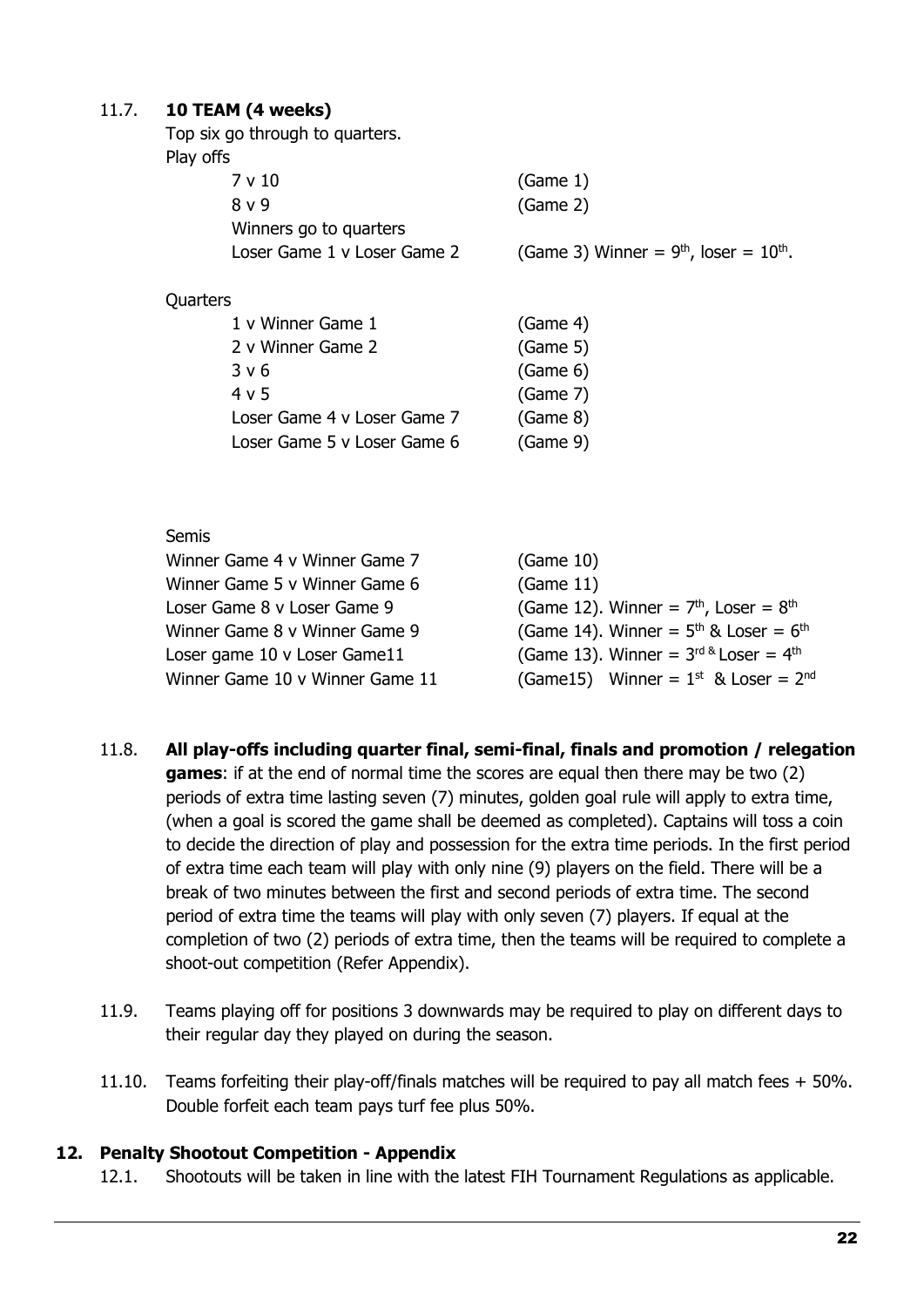#### <span id="page-22-0"></span>**13. Promotion/Relegation**

- 13.1. Teams finishing in first place (Round Robin winner) may challenge the bottom placed team from the grade above.
- 13.2. Where the first placed team (Round Robin winner) chooses not to challenge for promotion the second placed team (from Round Robin) may challenge the last placed team from the grade above to gain promotion.
- 13.3. Teams do not have to challenge if they don't want to.
- 13.4. Teams wishing to challenge for promotion will need their club committee to indicate their intention to do so to the Hockey Northland office prior to Grand Final day.
- 13.5. Games for promotion/relegation will be played preferably on a designated weekend after the Grand Finals by mutual agreement. If no agreement is made between the teams, then the draw steward shall decide the date.
- 13.6. Dates for Premier challenges will be dealt with on a case-by-case basis.
- 13.7. Times to be set by Draw Steward.
- 13.8. Club Council Executive shall set criteria (for teams to achieve) to promote a team that will fill a vacancy in a higher competition.
- 13.9. All NEW teams registering in the Hockey Northland winter competition must have 14 registered players before the team can be entered. (CCE Feb 2008)
	- 13.9.1 In the event that there is promotion/relegation games the teams and clubs involved shall incur no turf fees for these games.

#### <span id="page-22-1"></span>14. **Club Umpiring Duties**

14.1 That for the 2022 season open grade teams will be required to provide the names of players that are prepared to umpire up to the numbers in the table below. By doing this we will lessen the issue of games with no umpires. There is the opportunity for these player umpires to be paid as happens now with the payments to umpires and to clubs.

| Grades          | Number of teams per<br>grade from 2022 | Number of umpires per<br>team | <b>Total Umpires</b><br>available |
|-----------------|----------------------------------------|-------------------------------|-----------------------------------|
|                 |                                        |                               |                                   |
| Premiers        |                                        |                               | 36                                |
| <b>Reserves</b> | 20                                     |                               | 60                                |
| Division 1      | 14                                     |                               | 28                                |
| Division 2      |                                        |                               | 24                                |
|                 | 148                                    |                               |                                   |

- 14.1.1. When teams are submitting their players that agree to umpire, they must specify the highest grade that these players would be capable of umpiring
- 14.1.2. NHA and or Umpires Council will reserve the right to moderate the suitability of the players and highest grade to umpire put forward by teams
- 14.1.3. Teams that are unable to provide the required number of players to umpire may liaise with other teams from within their club to cover any shortfall in numbers
- 14.1.4. These player umpires will be directly contacted when they are appointed to the games.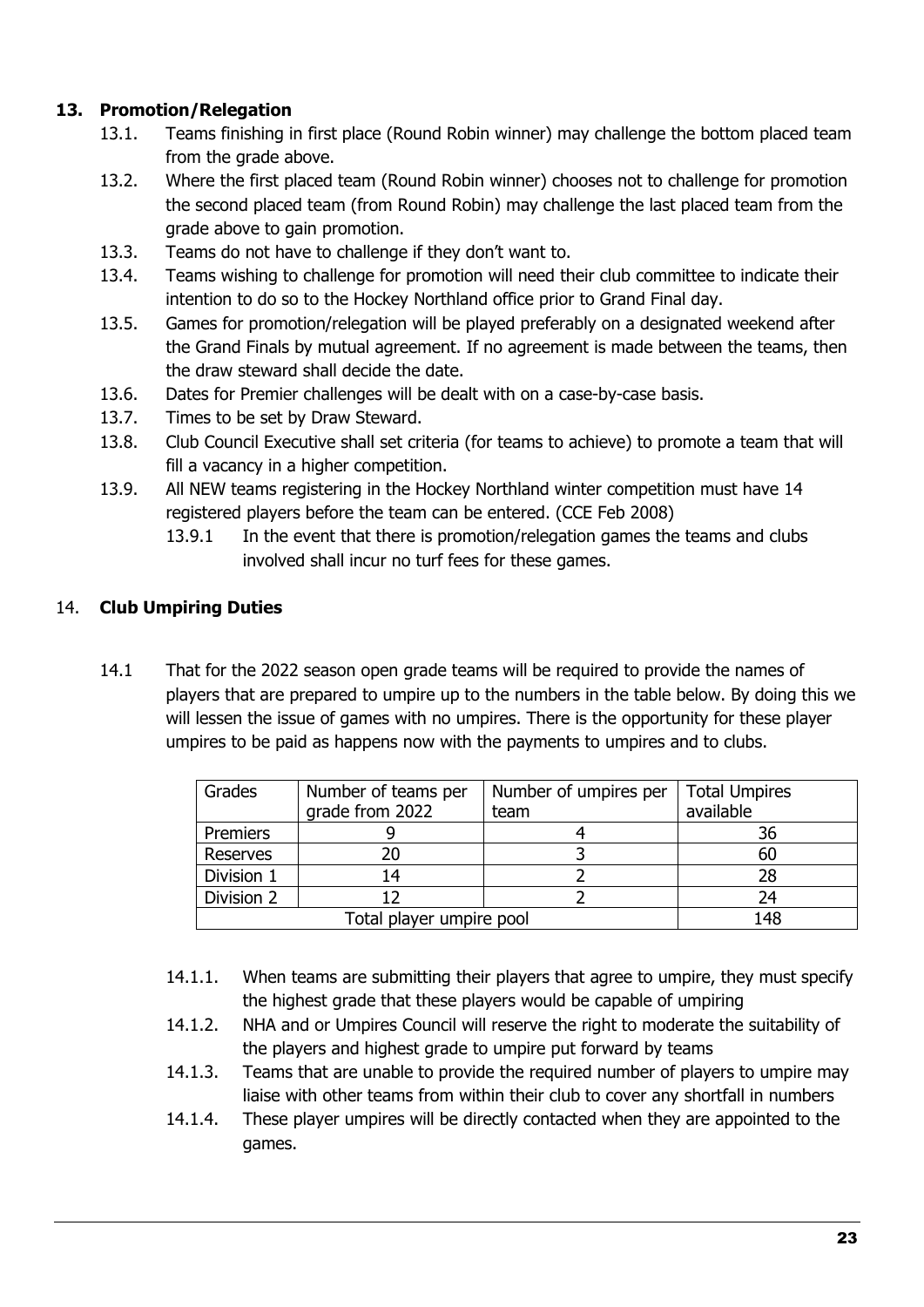- 14.1.5. This proposal covers 2022 Winter Open grade season and does not remove or alter teams or clubs requirements to provide umpires for the 2022 Winter Colligate season.
- 14.1.6. Umpires Council will provide umpire education opportunities for these player umpires.
- 14.1.7. Discussions will be undertaken with school teams playing in open grade to see how many player umpires they can supply.

Note if clubs/teams do not provide the numbers requested then it is likely the captains of the respective teams playing will be required to umpire, or for games to be defaulted.

- 14.2. Where teams fulfil umpire duties, the umpire fee will be credited to the club.
- 14.3. Each Premier, Reserve A grade, Reserve B grade, Division 1 grade and Division 2 grade team will be required to supply a minimum of one player to attend umpiring forums (dates listed on page 3). These players will be responsible for organizing their teams allocated open grade umpire appointments. Clubs may look to subsidize these players (Player umpires) as an incentive to get volunteers.
- 14.4. Collegiate clubs are required to supply one representative per club to attend umpiring forums (dates listed on page 3).
- 14.5. The Umpire Appointments Committee is required to distribute team/club umpire allocations as evenly as possible.
- 14.6. Umpiring Allocations: All teams will be required to fulfil their umpire allocations; this may be across all grades. Collegiate umpiring will remain compulsory (teams may elect to umpire all their Collegiate allocation in a block or spread out across the season).
- <span id="page-23-0"></span>14.7. The Umpire Appointment Committee is, to the best of their ability, advise teams and individuals of umpire appointments a minimum of two weeks prior to the fixture.
- 14.8. Umpire coaching is available to the clubs as required, please contact the Hockey Office on (09) 437-3830.
- 14.9. Where there is a complaint around the umpire/umpiring then this needs to be addressed to the Umpires Council Secretary.
- 14.10. Failure to carry out allocated umpiring duties communicated to the club representative by email as required in [0](#page-23-0) will be penalised
	- 14.10.1. Where short notice (less than two weeks) is given for umpiring duty, the appointment steward shall make personal contact with the team manager (by email or phone). If the appointment steward is given an assurance by the team manager that a team will supply an umpire, and fails to do so, then the team will be penalised as if the 2 weeks' notice had been given (intent of this rule is the obligation to give two weeks' notice is clear, but there is also an obligation to keep one's commitments).

#### **The penalties are:**

- 14.10.2. First offence \$50 to be charged out by the office and two (2) additional umpiring duties.
- 14.10.3. Second offence \$50 to be charged out by the office, lose two (2) competition points and two (2) more umpiring appointments
- 14.10.4 The \$50 fines are to be paid to Umpires Council and to be used for umpiring development.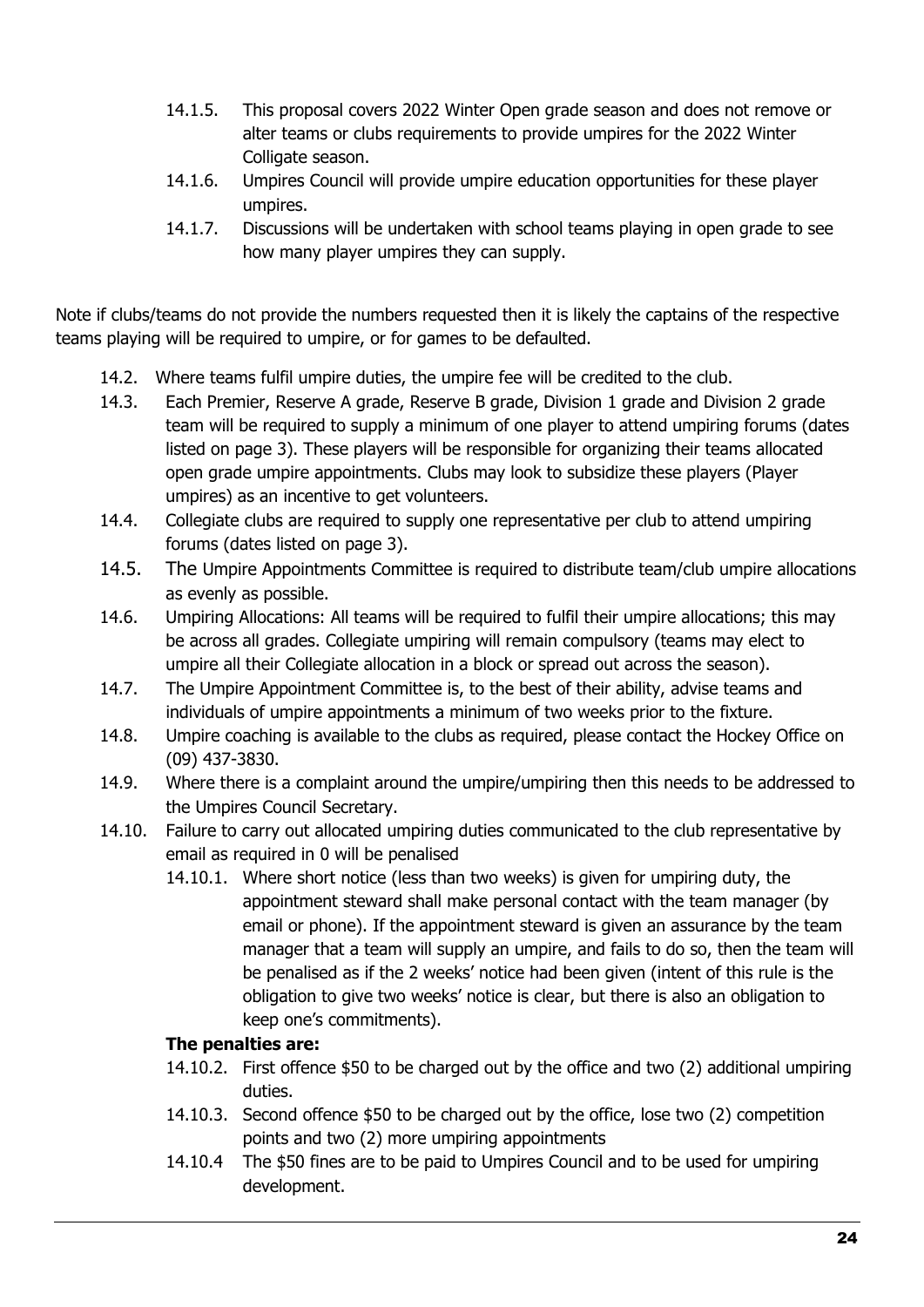#### <span id="page-24-0"></span>15. **Draw**

- 15.1. October Club Council Forum Teams are to indicate whether playing next year. Teams not confirmed or in contact with Hockey Northland around feasibility of having a team will be excluded from the draw (2 weeks from the beginning of the season).
- 15.2. A draw steward will control the overall allocation of the use of turfs for club competitions and practices.
- 15.3. The draw steward is to bear in mind the financial well-being of the Hockey Centre.
- 15.4. The draw steward will be accountable to the Club Council Executive and the Hockey Northland Board
- 15.5. The draw steward will attempt to produce and publish a year's draw in advance for the games run under the auspices of the Whangarei Club Council.
- 15.6. Games to be scheduled with days, fields and times.
- 15.7. Provide a copy of the draw to umpire appointments person for allocation of umpires.
- 15.8. Post a copy of the draw on the Notice Board in the Hockey Centre.
- 15.9. Write up the game cards for all matches.
- 15.10. Keep proper records of the scores of all games.
- 15.11. Advise the Chief Executive Officer of suspensions or warning cards given to players as noted on the back of scorecards.
- 15.12. Advise players and clubs when they achieve nine demerit points.
- 15.13. Advise the relevant Clubs and the Umpires Council of non-attendance of umpires.
- 15.14. Send account for non-attendance of club allocated umpires and further umpiring duties.
- 15.15. The draw steward shall notify the team contact and umpires and the relevant team management of any late changes to fields, dates and times, and it shall be the duty of the team contacts to notify their players.
- 15.16. Priority Turf Allocation
	- 15.16.1. National Team Games
	- 15.16.2. National Team Practices
	- 15.16.3 National Tournaments
	- 15.16.4 Representative Team games
	- 15.16.5. Premier Games Reserve Grade Games Division 1 Games Division 2 Games Collegiate Division 1 Games Collegiate Division 2 Games Collegiate Division 3 Games (All club games are deemed as being equal)
	- 15.16.6. Representative Practices
	- 15.16.7. Club Practices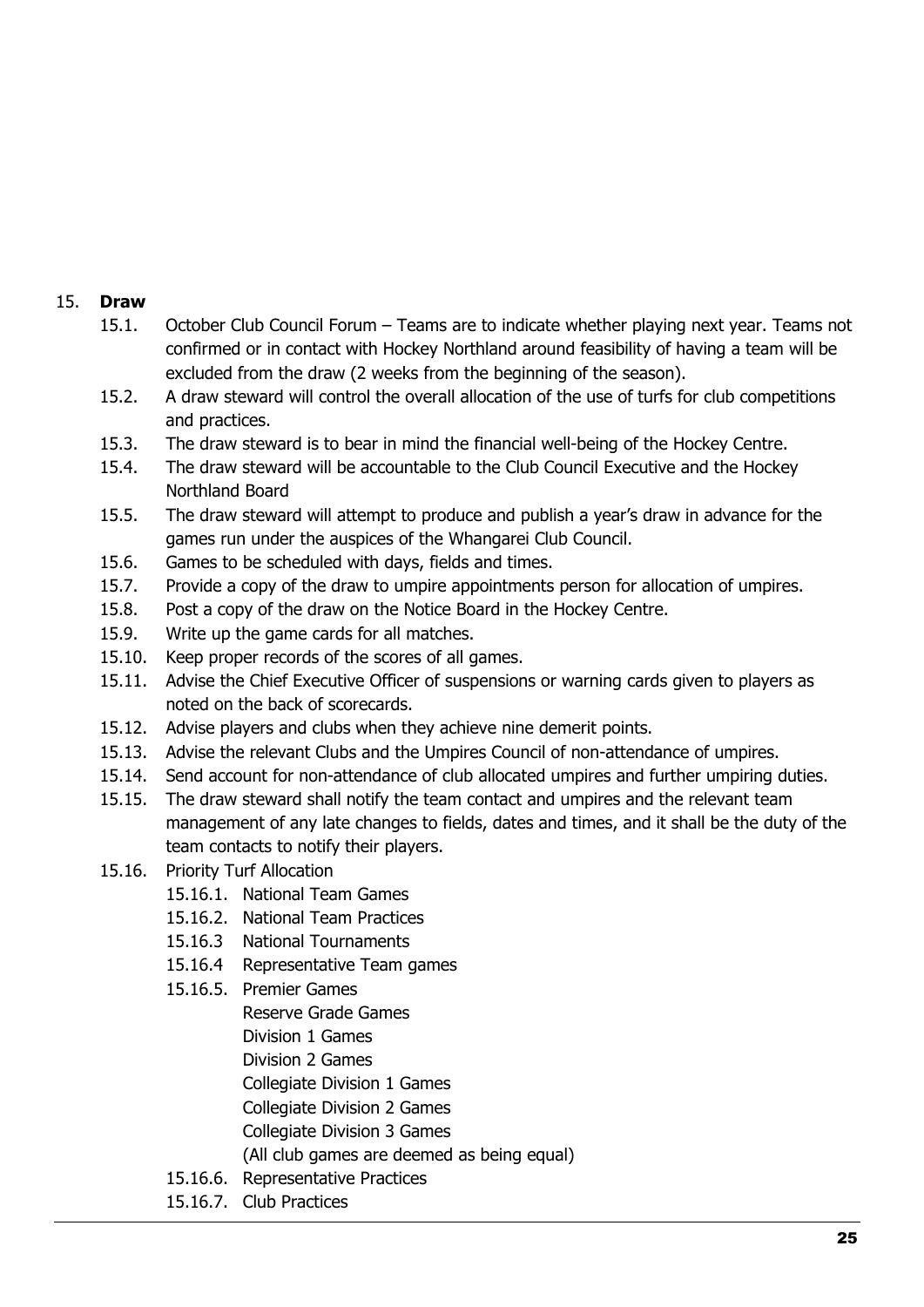#### <span id="page-25-0"></span>16. **Practices**

- 16.1. Teams that over run practice time when lights are operating will be required to pay extra turf fees to cover costs.
- 16.2. Teams that use the facilities without pre-booking shall incur the charges for the time used at double the normal rate.
- 16.3. Teams practicing or playing last at night are to ensure that the turf lights are switched off, scoreboards turned off, dugout lights are switched off, changing rooms secure and gates locked. Hockey Northland reserves the right to recover additional costs from teams that fail to comply with this request.
- 16.4. Damage caused to Hockey Northland facilities or individual's property including neighbours' property (this excludes vehicle damages in Hockey's car park) will be the responsibility of the transgressor to make good repairs or where covered by insurance then the transgressor **may be** required to pay the Insurance excess.
- 16.5. Teams/individuals wishing to practice using the goals are required to use the blue practice circles situated on the sidelines of the main field. (Real Deal Tyres and Currie Electrical Turfs)

#### <span id="page-25-1"></span>17. **Uniforms**

- 17.1 Uniforms must be worn as registered with the office. All changes to uniforms, and new clubs, must have prior approval from the Chief Executive Officer. Uniform socks must be worn as part of the uniform. **From 2015 onwards photographs of team uniform to be filed electronically in Hockey Northland Office.**
	- 17.1.1. Where a club is purchasing new uniforms then they should try to avoid possible colour clashes or similarities.
	- 17.1.2. Clubs/Teams purchasing new playing strip must have legible numbers on Shirts or Dresses and are required to seek approval for the new uniform from the CEO prior to purchase.
- 17.2 Goalkeepers and umpires are to wear contrasting colours to both teams.
- 17.3 Where teams of the same club play in the same grade one team must undertake to wear alternative gear. This also applies to teams from different clubs having similar colours.
- 17.4 Where there are two clubs with uniforms that appear to cause a clash. The team that is listed on the left side of the draw shall be required to change to an alternate uniform.
- 17.5 Where the two teams in a play-off, semi, of finals match have a colour clash, the team with the higher ranking in the Round Robin competition shall choose the strip (colour) to play in. This team must notify the other team/club and the Hockey Northland office of the choice they have made a minimum of five days prior to the next game.
- 17.6 Clubs/Teams/Umpires that have concerns regarding possible clashes shall bring this to the attention of the Club Council Executive.

#### <span id="page-25-3"></span><span id="page-25-2"></span>18. **Fees and Registration: See Hockey Northland Constitution, 7.1 to 7.3**

18.1. The annual affiliation and game fees for all affiliated groups shall be fixed at the Hockey Northland November Special l General Meeting and shall be paid by a date specified annually by the Board. Registration fees and other levies shall also be fixed at this Special General Meeting. Fees may be fixed at different rates for different categories comprising the affiliated groups.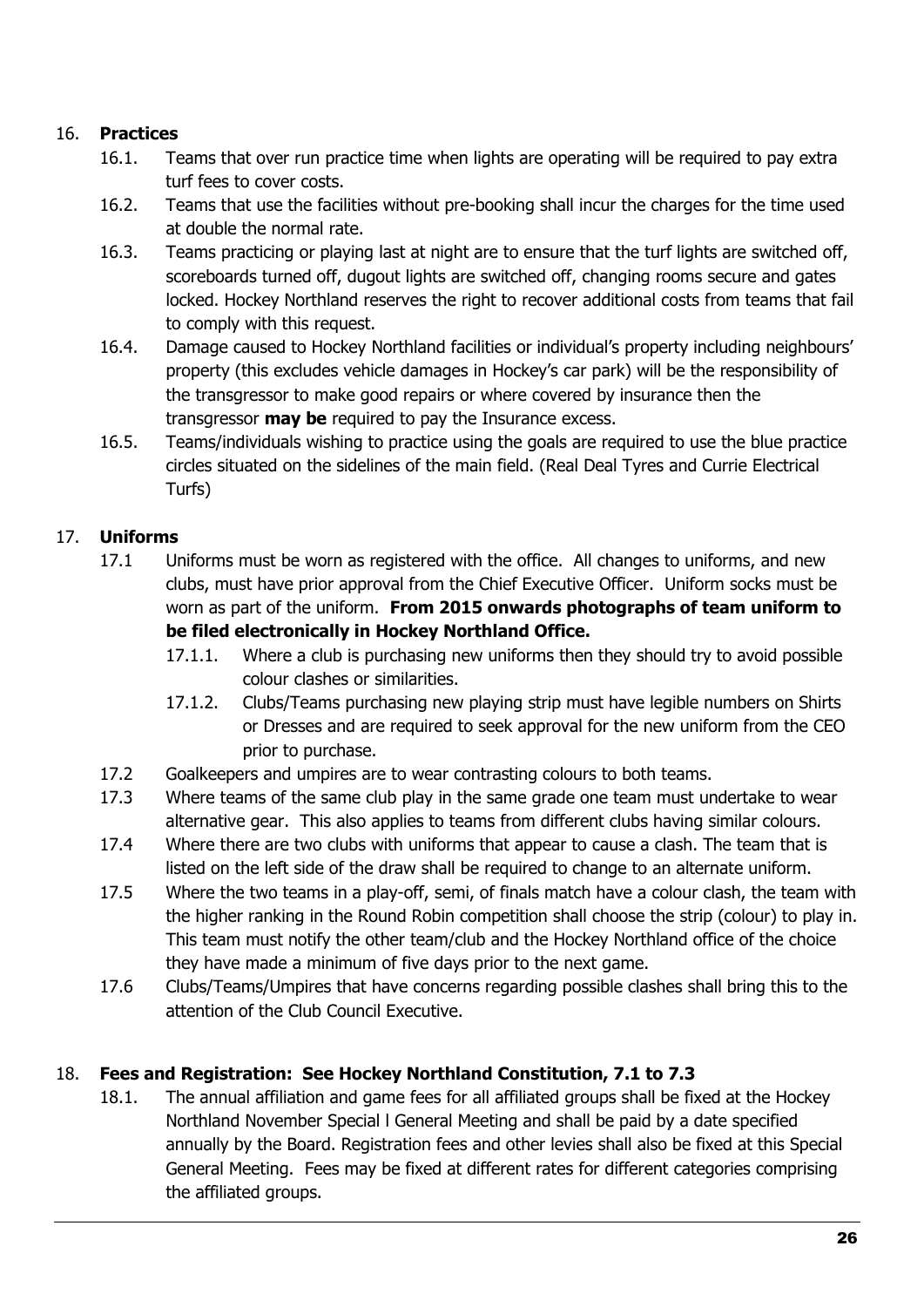- <span id="page-26-0"></span>18.2. No team belonging to a club that has unpaid fees that are overdue shall be entitled to participate in the play-off series nor the finals.
	- 18.2.1. Teams/Clubs affected by rule [0](#page-26-0) shall not be entitled to any credits for any unplayed games.
	- 18.2.2. No team belonging to a club that has unpaid fees at the end of the round-robin series shall be entitled to issue a promotion/relegation challenge.
	- 18.2.3. Before any player can take part in any of the Association's competitions, he or she must be registered as a member of an affiliated club via the Hockey Northland system in use. Such registration to be applied for in writing to the Chief Executive Officer or respective sub-association secretary no less than six (6) hours before the time of the competition. Registrations stand for the current season only.
	- 18.2.4. Any player that takes the field in a game scheduled by Hockey Northland shall be for financial purposes be deemed as a registered player and the club will be charged accordingly.
	- 18.2.5. Any player that is registered during the season must have all the relevant details submitted via online registration process to the Hockey Northland office before taking the field.
- 18.3. The Board shall have the power to impose penalties against all affiliated groups that are in arrears with any fees or against any members or any affiliated group guilty of any breech of these rules or the regulations governing the Association's competitions.
- 18.4. In addition to any fees fixed by rule [0](#page-25-3) above, the Board shall have the power to pass on to affiliated groups any extra levy charged to the Association by Hockey New Zealand after the Annual General Meeting of the Association
- 18.5. Teams in all open grades are required to register their players prior to the first game of their competition (byes are irrelevant) electronically. The teams must furnish all the required information on each of the players. Failure to do so will result in the teams forfeiting the games they play until the players are registered electronically. Minimum number of registered players to be registered online 1 week before the competition starts.
- 18.6. Where a member wishes to keep his or her details private, please contact the Hockey Northland Draw steward for assistance.
- 18.7. **Policy for Affiliation and Match Fees and Practice Fee (Ratified at the February 2007 Board Meeting)**
	- All Open grades affiliation and match fees will be invoiced as soon as possible after teams and draw are finalised. The payment date will be the  $31<sup>st</sup>$  of May of the year of invoice for affiliation and match fees.
	- All Collegiate grades affiliation and match fees will be invoiced as soon as possible after teams and draw are finalised. The payment date will be the  $31<sup>st</sup>$  of May of the year of invoice for affiliation and match fees.
	- All JMC grades affiliation and match fees will be invoiced as soon as possible after teams and draw are finalised. The payment date will be the  $31<sup>st</sup>$  of May of the year of invoice for affiliation and match fees.
	- All practice fees will be charged monthly and are payable by the  $20<sup>th</sup>$  of the following month
	- That 2% per month interest be charged on any outstanding balances after the above payment dates unless prior arrangement is made with the CEO. Such requests will be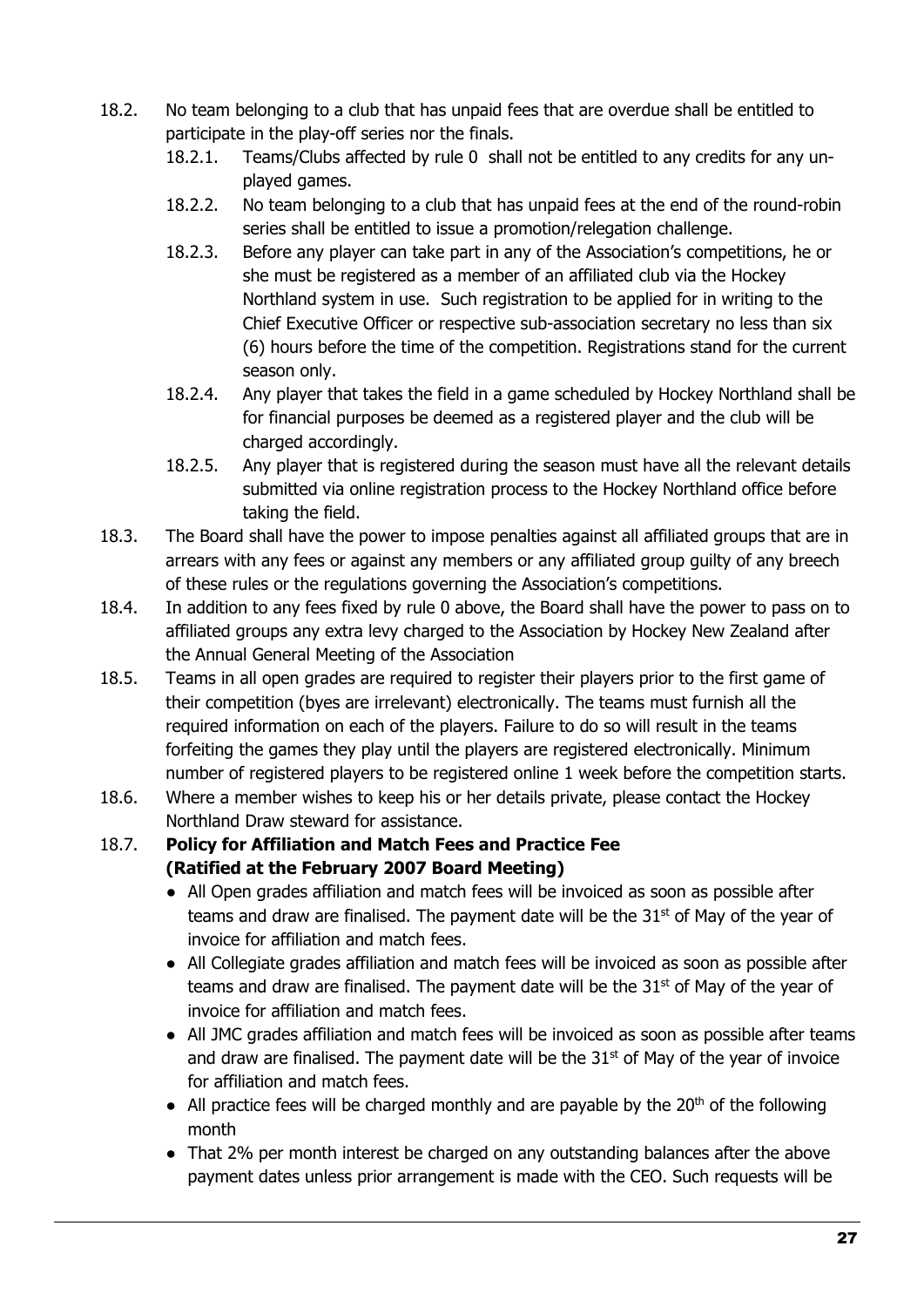made in writing and the CEO, or their representative will respond in writing setting out the terms arranged.

● Failure to fulfil any arrangements made with the CEO or their representative will result in the 2% per month interest being charged to the club.

#### <span id="page-27-0"></span>19. **First Aid**

- 19.1 Please be advised that there is an AED in the yellow AED box situated outside the umpires room (middle of the building downstairs facing RDT turf).
- 19.2 All teams should provide basic first aid as may be needed.
- 19.3 Team Managers, Coaches and players should be encouraged to attend first aid and sports medicine courses.
- 19.4 Hockey Northland will offer Clubs a Hockey related First Aid Course early in the season. Ice should be available from canteen or bar.
- 19.5 Each team is encouraged to have their own First Aid Kit.
- 19.6 Hockey Northland supports the Hockey New Zealand Concussion Awareness Policy. Hockey Northland views head injuries as potentially very serious and requests that Clubs, team coaches, managers and game officials closely monitor any player/umpire that sustains a head injury during a match or any other time. Head injuries can cause serious long-term issues and common sense should prevail. Any player that has a suspected concussion must provide a medical clearance to the Hockey Northland CEO

[\(admin@northlandhockey.org.nz\)](mailto:admin@northlandhockey.org.nz) prior to playing again.

See HNZ Concussion awareness policy in Appendix 6.

#### **Note**

We will be using this document and the processes within it, in the event that a participant sustains a head injury.

#### <span id="page-27-1"></span>20. **Whangarei ITM Hockey Centre Rules**

- 20.1. This facility is a valuable asset owned by all hockey members. Please treat it with respect.
- 20.2. Attention is drawn to the rules (listed below) for the Whangarei ITM Hockey Centre.
- 20.3. In particular, all turf games **will run to time.** This means that if you start late, for whatever reason, then you will not have the full game time, your game **MUST** finish allowing the following game to start on time. (Playoffs are an exception)
- 20.4. Entrance and exit to the Northland Hockey Centre is via main pedestrian gateway.
- 20.5. Entrance and exit to turfs via the dugout gateways only or from the JMC practice pitch on Grandstand turf. Do not jump over, or sit on the hoarding fence.
- 20.6. The dugout is for the players and team officials only  $-$  no spectators or children are permitted in the dugout, team management to enforce. Use the dugout for storage of gear, bags etc. No gear allowed on the sideline.
- 20.7. Substitutes and team officials should remain in dugout unless a substitution is being made
- 20.8. No warming up on turf while game(s) in progress.
- 20.9. All gates (including dugout gates) to the turf must be closed during play.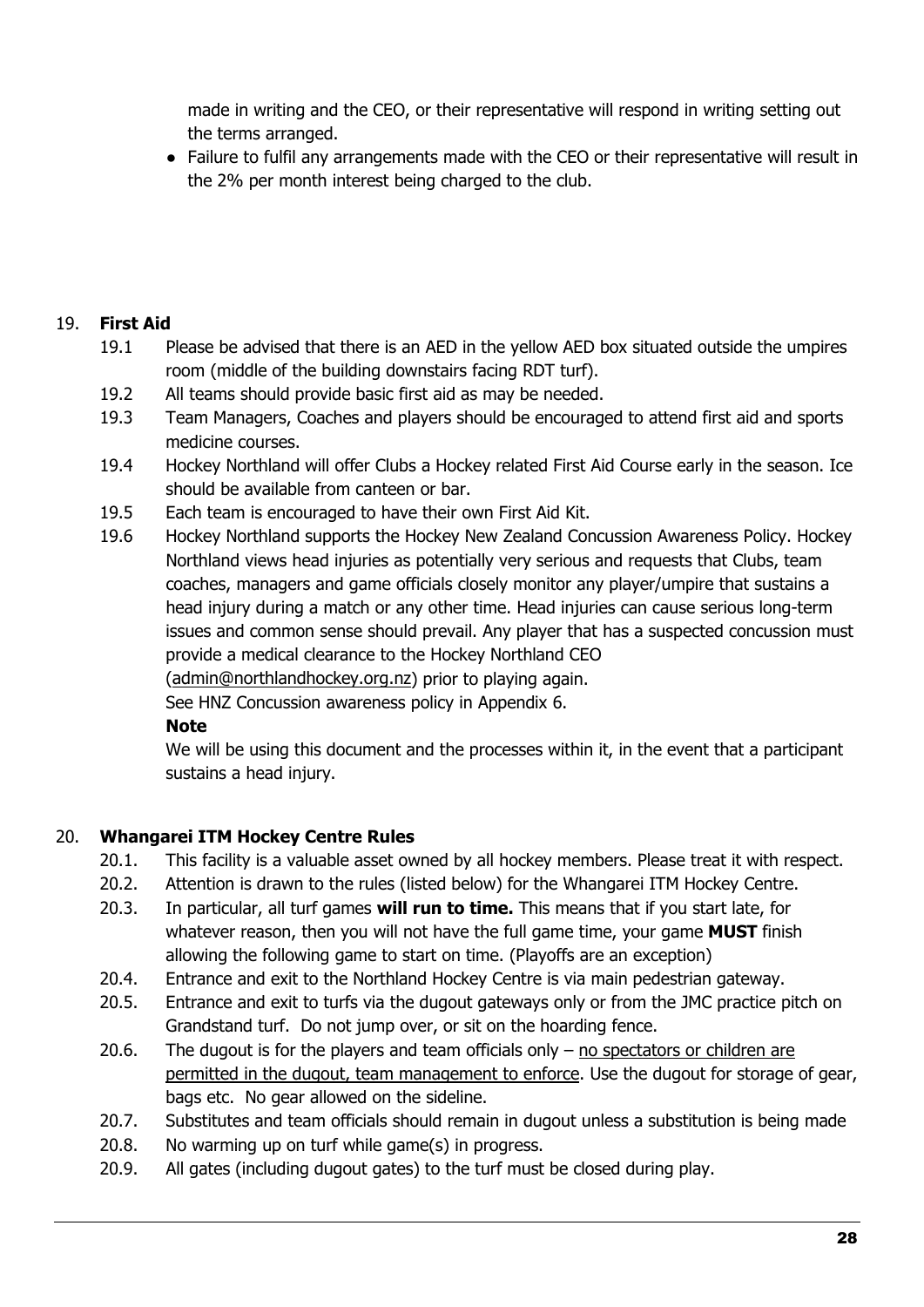- 20.10. Turfs will be sufficiently watered prior to the first practice / competition game of the day. After this, it is the duty of team management to make requests to water to the bar staff.
- 20.11. Electronic scoreboards; Remote control will be available in the dugout, teams to enter their game details prior to the match. Goals to be entered by the team manager/s during the game (Umpires to check halftime score is correct).
- 20.12. Abusive or foul language will not be tolerated and may result in expulsion from the Complex.
- 20.13. Spectators must remain behind the hoarding fence.
- 20.14. Please use rubbish bins provided in dugouts. This includes drink bottles.
- 20.15. Lost property will be hung on the rack outside the men's changing room or in the tunnel. Please only take what is yours.
- 20.16. No food/drink on turfs and in indoor training centre. This includes chewing gum, oranges.
- 20.17. All footwear must be clean. Players that have warmed up on the grass will need to clean their footwear prior to entering the turf. Scrubbing brushes are located by the taps near the entrance of the dugouts. No sharp footwear on surface.
- 20.18. Only players involved in current game may practice at half time.
- 20.19. Damage caused to Hockey Northland facilities or individual's property may be the responsibility of the transgressor to make good repairs or cover the insurance excess.
- 20.20. Hockey New Zealand 'Blood Policy' applies. For injuries which involve blood: the player(s) must leave the field and have the wound covered. Any blood on the turf surface must be cleaned off (alcohol solution and cloth available at the dugout, canteen, bar, office, turf shop, umpires room) and the player must change any article of uniform which is blood stained before recommencing playing.
- 20.21. Hockey Northland Complex is completely Smoke free.
- 20.22. No skateboards, bikes, rollerblades, or scooters to be used in the Complex.
- 20.23. No hockey/rugby/soccer balls etc. to be used on concrete or asphalt area.
- 20.24. No animals (dogs, sheep etc.) allowed in the Complex.
- 20.25. Please ensure that if you are the last to leave the Complex then you need to make the facility secure. This includes turning off changing room lights, turf lights, dugout lights and locking changing rooms and main gate. (If you are unsure, ring the duty person displayed on front door of Complex and office window).
- 20.26. Teams must book training times with the Hockey Northland office to use the indoor training centre or turfs.
- 20.27. Bookings with office required for use of upstairs facility. Teams/groups are instructed to lock up after they leave if they are the last to use it.
- 20.28. Parents will be held accountable for their children's actions that result in damage to the facility.
- 20.29. Unauthorised removal of Hockey Northland property will be deemed as theft.
- 20.30. Unauthorised use of facilities will result in charges to group or individuals at twice the current club rate.
- 20.31. All association patrons shall have a responsible attitude while using the lounge.
- 20.32. Where a junior (JMC) team is using the lounge, an adult will be required to be in charge of those junior players.
- 20.33. A reasonable standard of dress is required in the lounge we insist that footwear is clean and the wearing of playing gear is discouraged.
- 20.34. Spillage of food/drink please ask at the bar for something to clear up any spillage. Use rubbish bins provided.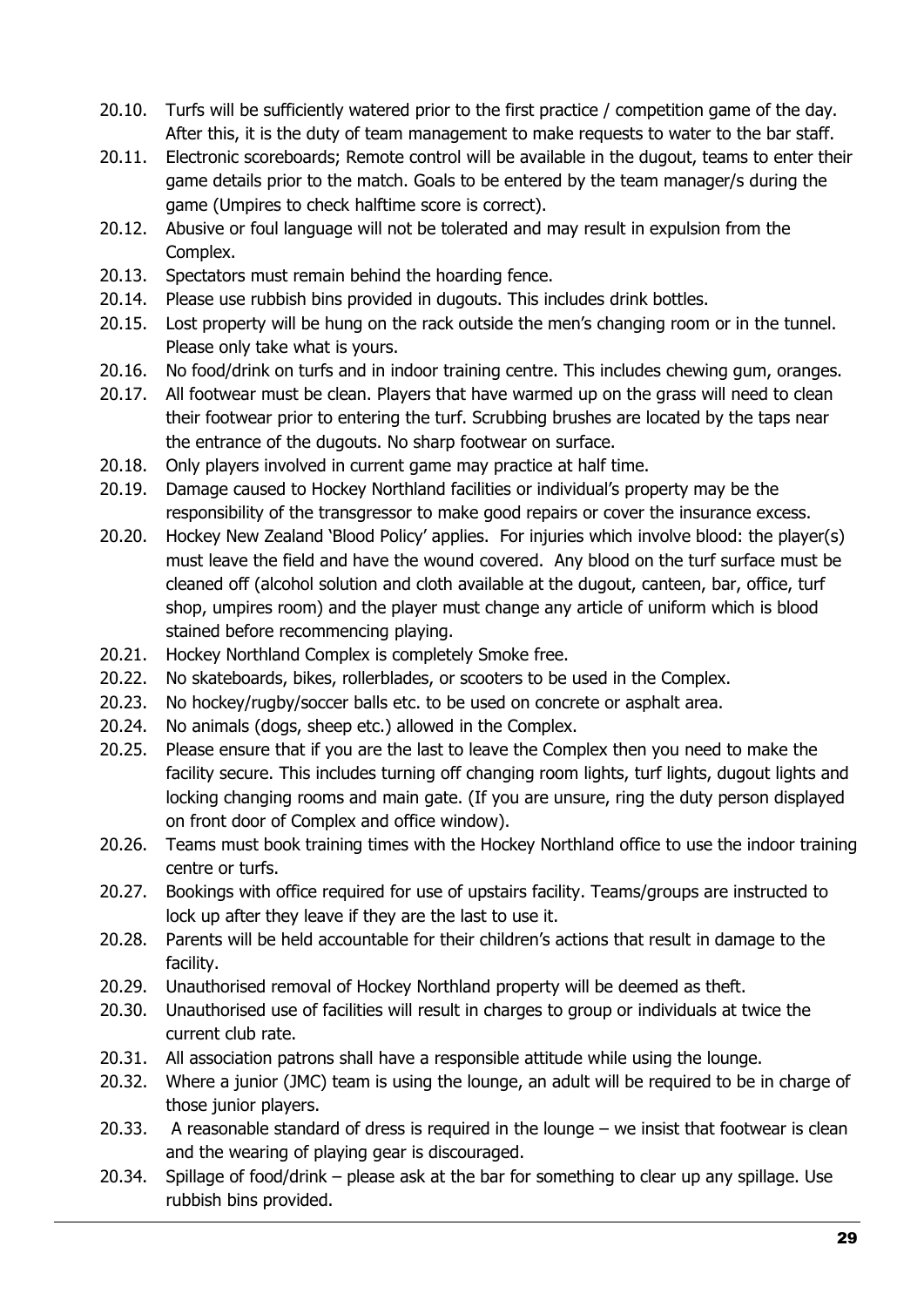- 20.35. Vinyl covered chairs only to be used on balcony. Chairs are to be returned to lounge when finished.
- 20.36. **No alcohol is to be brought into the Complex No exceptions**
- 20.37. No drinking of alcohol in the car park.
- 20.38. All alcohol is to be purchased from the bar.
	- 20.38.1. Membership Cards must be presented on request at the bar (Liquor Licence requirement)
- 20.39. Bar manager is responsible for appropriate standard of patron's behaviour in lounge while operating the bar. Inappropriate behaviour including swearing or abusive language will result in you being asked to leave the premises.
- 20.40. Players must not place stick bags in the doorways as these are fire exits and blocking these contravenes our liquor license requirements. Please do not be upset if someone moves your stick bag
- 20.41. Please tidy up after yourselves by placing rubbish in containers provided and returning glasses etc. to the bar.
- 20.42. Please report to the bar any damaged items that you notice.
- 20.43. Match officials, Association officials and HN Staff will ensure that rules above are adhered to. (RESPECT YOUR FACILITY)
- 20.44. Where conflict arises, please discuss issue in a rational manner with staff and if not fully satisfied contact the CEO or the Hockey Northland office.

#### <span id="page-29-0"></span>21. **Judicial Committee**

- 21.1. Judicial Committee shall comprise of any three of the following that are available at the time for a Judicial Meeting
	- Jill Christie
	- Raewyn Douglas
	- Sandy McKenzie
	- Sue Shepherd
	- Murray Lints
	- Ngaire Graham
	- Neil Pennington
	- Dave Wilkinson
	- Jackie Lints
- 21.2. The Committee shall be bound by the judiciary rules (Code of Conduct) of Hockey Northland and Hockey New Zealand.
- 21.3. The Chairman for the meeting shall be elected from the Judicial members present.
- 21.4. Where a complaint is lodged with the Judiciary at least two members of the committee shall be given the complaint to decide whether there is a case to be heard or not. These members may decide to convene a Judicial Hearing, hold a mediation meeting, or decide there is no case to answer to.

#### <span id="page-29-1"></span>22. **Policies for Clubs**

22.1. **All teams, which may be away at tournament during their competition, should state the dates of their absence, at the time of registration, so the committees may consider subsidiary competitions for these times.**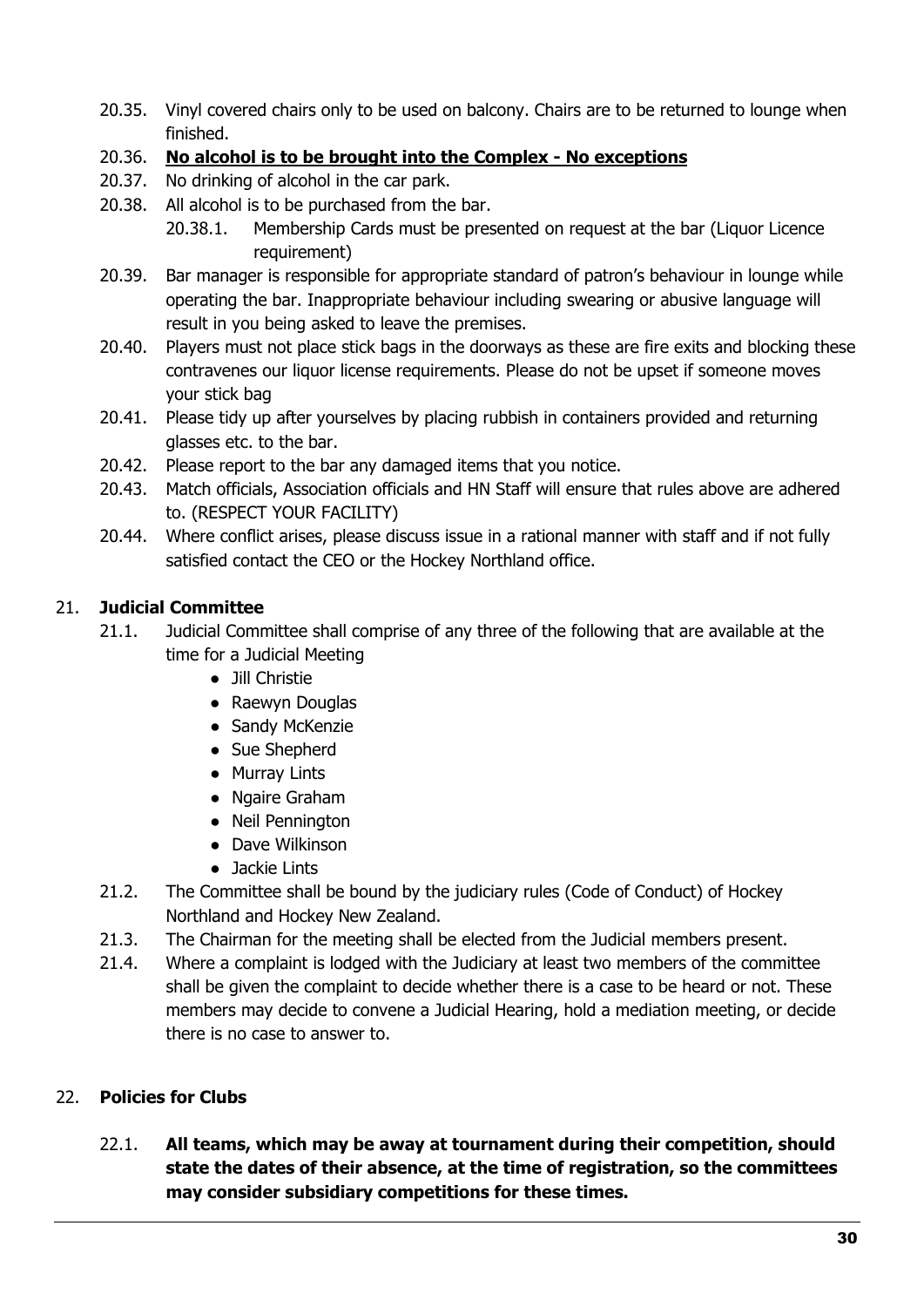- 22.2. Clubs/individuals wishing to suggest rule changes must supply the Hockey Northland office with a briefing paper 3 weeks prior to any Club Council Forum meeting. Such papers will then be forwarded (at least two weeks prior to the meeting) to the clubs for them to discuss and vote according to the clubs wishes. Submissions will only be considered at the latest, at the October Club Council Forum to avoid any disruption to the decisions for rules which are confirmed at the February meeting for the upcoming season.
	- 22.2.1. Any alterations to the Club Council Policy rules or issues regarding team entry into a competition outside the existing procedures (refer rules 1. Grading and 2. Promotion/Relegation) will need a 75% agreement of all the clubs present at the Club Council Forum. Each registered club with a representative present is entitled to one (1) vote only.
- 22.3. Any complaints from an individual, club or committee, regarding the draw or allocation of fields' dates and times, should be in writing to the Draw Steward with a copy to the Club Council.
- 22.4. Disputes/Grievances in writing from club secretary to Club Council Executive via the office. These will be passed on to the Chairperson of the Club Council Executive and will be dealt with at their next scheduled meeting
- 22.5. Where three or more letters of Disputes/Grievances are received regarding the same issue the Club Council Executive shall meet within one week where possible and deal with the issue.
- 22.6. Appeals Process
	- 22.6.1. Where a club wishes to appeal a decision made by the Club Council Executive, the first course of action will be to appeal to the Club Council Executive. This will involve a face-to-face meeting.
	- 22.6.2. Where the appeal is declined by the Club Council Executive, the club may appeal to the Appeals Committee (this will be made up from the Judicial Committee current members).
	- 22.6.3. Where a team/club disputes a decision and wishes to appeal, then such appeals need to be submitted within 10 days of the decision.
	- 22.6.4. Appeals will cost \$100.00.
	- 22.6.5. The decision of the "Appeals Committee" is final and binding on all parties and there shall be no further right of appeal.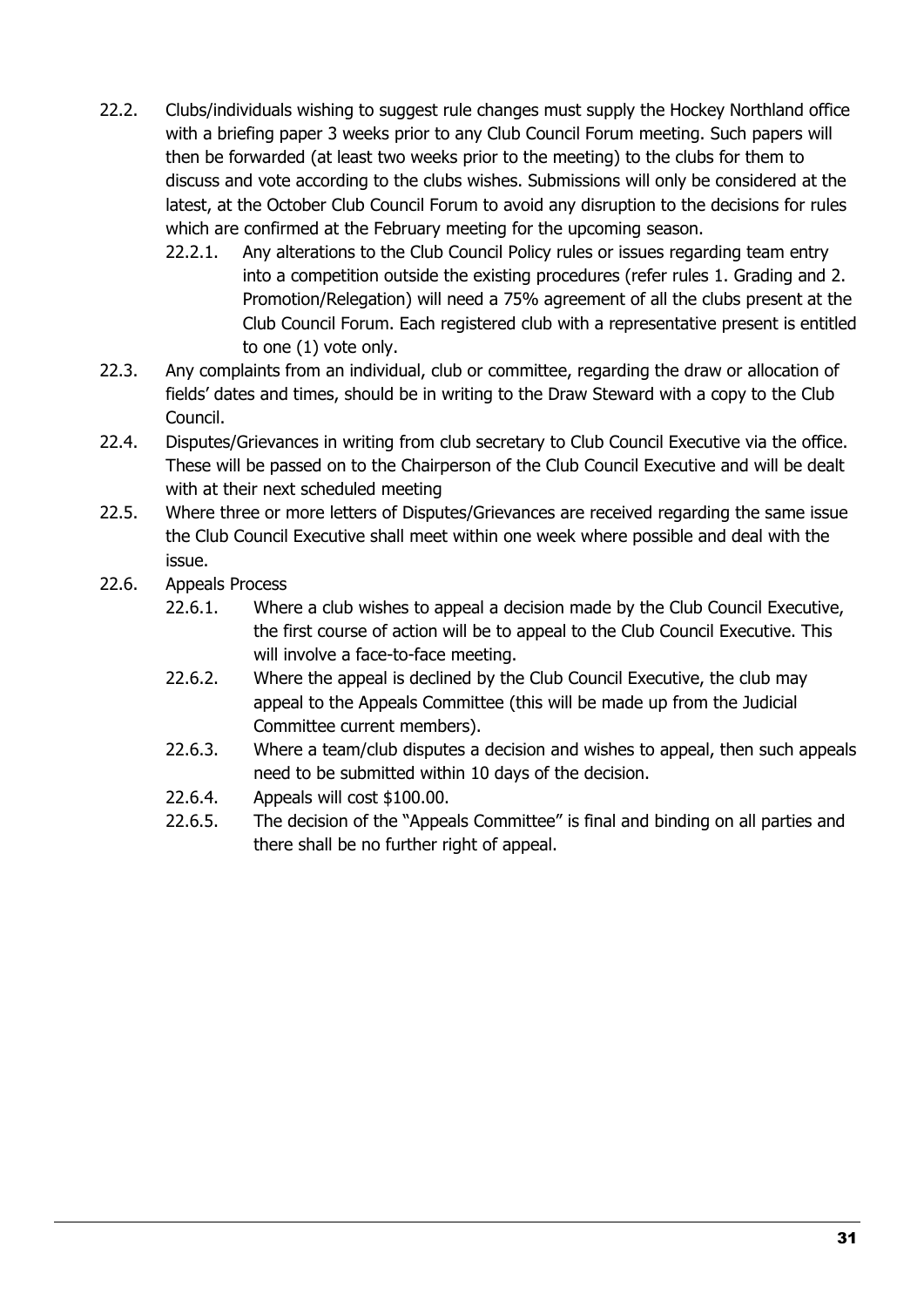| <b>Penalties Table</b> |                                                                                                                                                                                                                                                                                                                                                                                                                                             |                                                                                                                              |  |
|------------------------|---------------------------------------------------------------------------------------------------------------------------------------------------------------------------------------------------------------------------------------------------------------------------------------------------------------------------------------------------------------------------------------------------------------------------------------------|------------------------------------------------------------------------------------------------------------------------------|--|
| Rule                   | <b>Rule &amp; Explanation</b>                                                                                                                                                                                                                                                                                                                                                                                                               | <b>Penalty</b>                                                                                                               |  |
| 3.3                    | There shall be no movement of players between teams in the same<br>grade.                                                                                                                                                                                                                                                                                                                                                                   | Forfeit of game                                                                                                              |  |
| 3.4                    | Players may only play for one open grade club. The exception to<br>this is 3.8 "Where a College/High School does not have a team in<br>the Premier competition/s then players wishing to play for their<br>school may also play premier hockey" or 3.15 the clubs are aligned.                                                                                                                                                              | Forfeit of game                                                                                                              |  |
| 3.7                    | Playing Up: Any player may play up one team only, up to seven (7)<br>times, if they play another game (8th) then they must stay up in<br>that grade. This means that players may only play in 2 teams per<br>year except under rule 3.17).                                                                                                                                                                                                  | 8th, 9 <sup>th</sup> matches and so on<br>teams will forfeit the matches<br>the player plays in.                             |  |
| 3.12                   | No player is permitted to play in two or more games or be named<br>on two or more game cards where the games are played<br>simultaneously.                                                                                                                                                                                                                                                                                                  | Both teams that the player/s<br>plays for shall forfeit the games                                                            |  |
| 3.20                   | To be eligible to play in the Senior Men's and Women's competition<br>players must be in Year 9 or above.                                                                                                                                                                                                                                                                                                                                   | Forfeit of game                                                                                                              |  |
| 3.23                   | Playing ineligible players will result in teams forfeiting the<br>matches that those ineligible players played in.                                                                                                                                                                                                                                                                                                                          | Forfeit the match/s                                                                                                          |  |
| 3.28                   | Where a team / club registers a player late in the year (4 weeks or<br>under to go to playoffs) to play in a lower grade team and the<br>player also plays in a higher grade, the players game number shall<br>reflect only the games he or she has played in the team he or she<br>has been registered in.                                                                                                                                 | Forfeit of game                                                                                                              |  |
| 4.1.1                  | Players turning up late or unexpectedly must be written on the<br>card prior to taking the field                                                                                                                                                                                                                                                                                                                                            | 1 <sup>st</sup> offence warning<br>2 <sup>nd</sup> offence warning<br>3rd & subsequent offences lose2<br>competition points  |  |
| 4.1.2                  | Players written on the card but not taking the field shall be crossed<br>off the game card by the captain of the team before it is signed at<br>the end of the match                                                                                                                                                                                                                                                                        | 1 <sup>st</sup> offence warning<br>2 <sup>nd</sup> offence warning<br>3rd & subsequent offences lose 2<br>competition points |  |
| 4.1.3                  | Teams may name (on the card) up to a maximum of sixteen (16)<br>players only for each game. (unfair to use more players than the<br>opposition have)                                                                                                                                                                                                                                                                                        | 1 <sup>st</sup> offence warning<br>2 <sup>nd</sup> offence warning<br>3rd & subsequent offences lose 2<br>competition points |  |
| 4.5                    | Cards Not Filled Out correctly. Teams failing to complete the<br>game card correctly will be given a warning on the first and second<br>occurrences that this happens (and they will be notified each time<br>that they make a mistake). Subsequent breaches will result in the<br>team losing two (2) competition points. This is for all competition<br>games. Leniency will be given to minor name errors (e.g. Kath<br>should be Cath). | 1st offence warning<br>2 <sup>nd</sup> offence warning<br>3rd & subsequent offences lose 2<br>competition points             |  |
| 4.6                    | Highlight (or asterisk) the players that are not registered to the<br>team (i.e. coming up from lower) on game card, this is to also<br>include collegiate players and players from aligned clubs.                                                                                                                                                                                                                                          | 1 <sup>st</sup> offence warning<br>2 <sup>nd</sup> offence warning<br>3rd & subsequent offences lose 2<br>competition points |  |
| 4.11                   | Require a team representative (normally the captain) to sign that<br>the card is a correct reflection of the game (Players, Goals,<br>Discipline). Unsigned cards will mean loss of points and goals<br>scored not recorded (refer rule 4.5). Please sign beside your team<br>name on the front of the game card.                                                                                                                           | 1 <sup>st</sup> offence warning<br>2 <sup>nd</sup> offence warning<br>3rd & subsequent offences lose 2<br>competition points |  |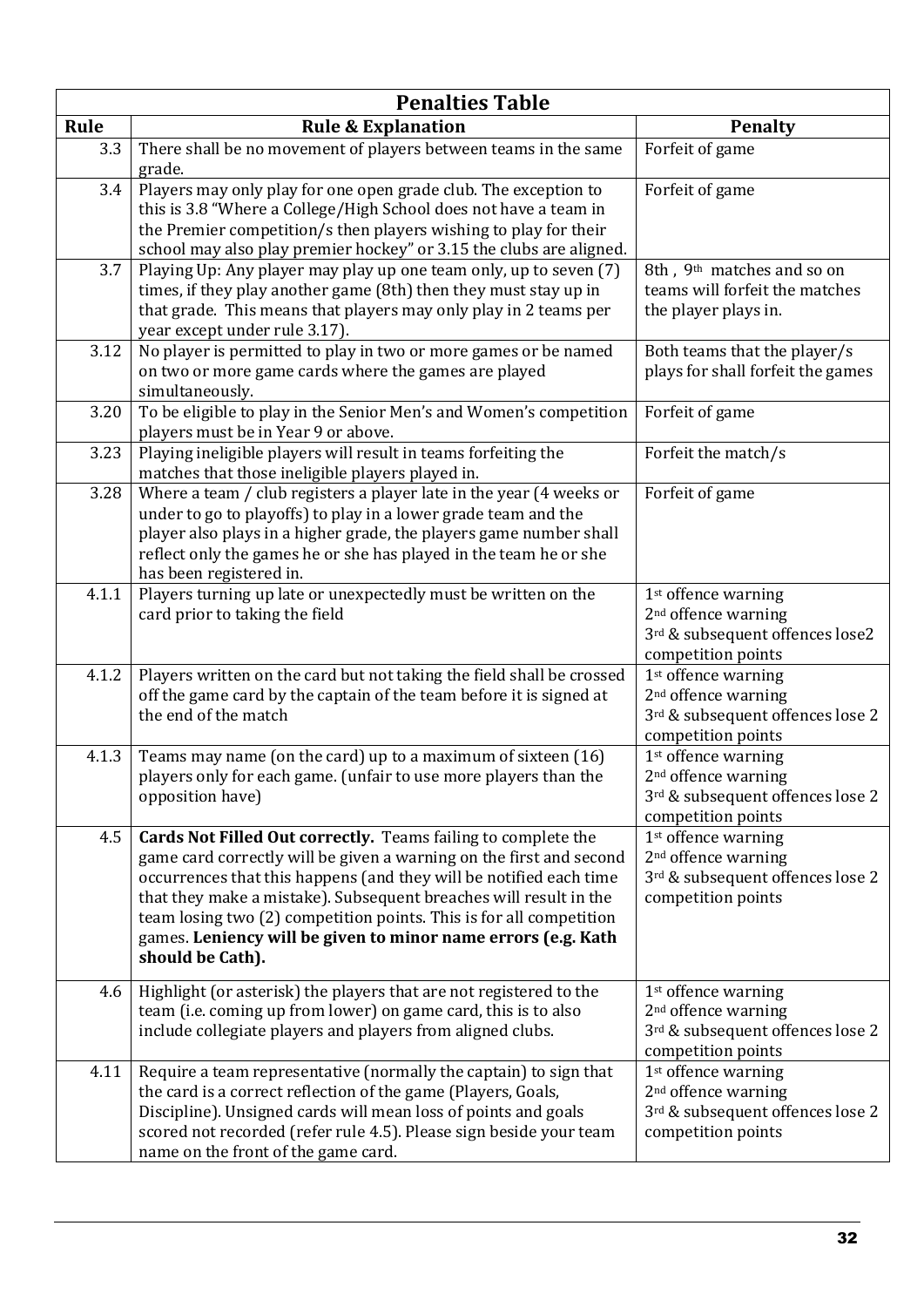

#### <span id="page-32-0"></span>**1. Purpose**

- 1.1 Hockey is a fast, exciting, global sport popular in New Zealand, and suitable for all age groups. It is through discipline, commitment, mutual respect, and a sense of sportsmanship, that the spirit of the game is allowed to advance. Fellowship, camaraderie and a sense of fair play are essential to the game's on-going success.
- 1.2 For the sport to succeed, it is important that Participants observe rules, respect the principles of fair play, and maintain high standards of behaviour, both on and off the field. A willingness to adhere to these standards will ensure the sport remains an enjoyable and safe recreational and/or competitive option for all Participants at all levels of the game.
- 1.3 This Code of Conduct is established for the purpose of:
	- a. Setting the standards of conduct required by Participants; and
	- b. Providing a process for addressing breaches of this Code of Conduct in a fair and consistent manner.

#### **2. Status of Code**

- 2.1 This Code of Conduct was adopted by the Board on **18th April 2017**, in accordance with Rule [insert rule) of the Constitution, and replaces all previous Association codes of conduct.
- 2.2 Nothing in this Code of Conduct waives or limits the right of the Board to make its own enquiries or to impose any sanction, that it has authority to impose under the Constitution.

#### <span id="page-32-1"></span>**3. Scope and Application**

3.1 This Code of Conduct is applicable to the following persons, referred to as Participants:

Any person including, but not limited to, players, umpires, officials, coaches, coaching staff, managers, player spectators, medical staff, technical support, video staff, and any duly appointed team representatives participating in:

- (i) any matches, practices, competitions, events, functions, celebrations or ceremonies run under the jurisdiction of the Association
- (ii) any matches, practices, competitions, events, functions, celebrations or ceremonies that the Participant is involved in on a regional basis.
- (iii) together the ("Competitions")
- 3.2 The standards of conduct, set out in this Code of Conduct, apply to Participants on-field and offfield conduct.
- 3.3 The terms of this Code, including any sanctions, will apply regardless of whether criminal investigations or any criminal or civil court proceedings have been instigated by any party and notwithstanding the outcome of any such investigations or proceedings.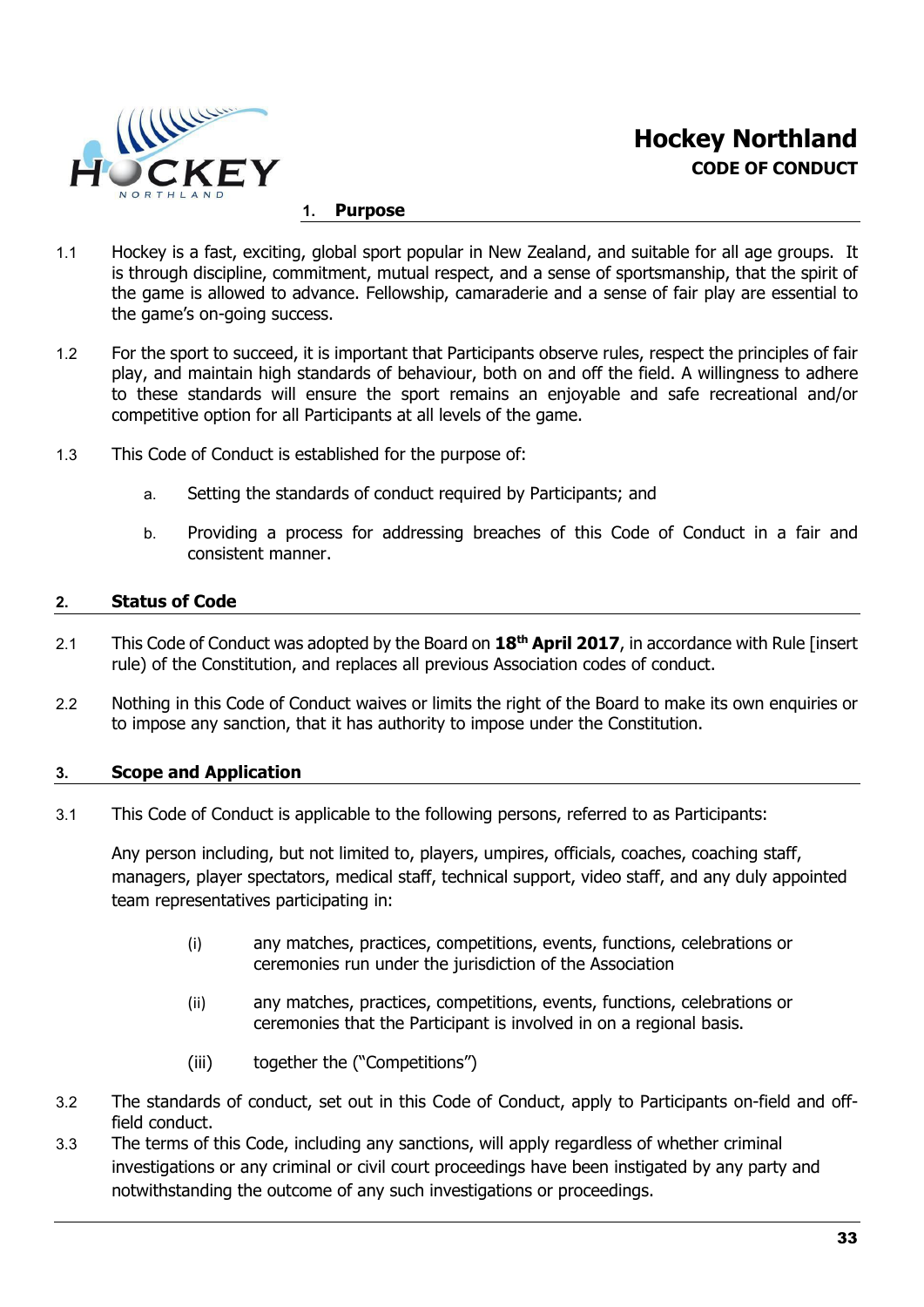- 3.4 This Code of Conduct will not apply to Participants where:
	- a. The Sports Tribunal has jurisdiction to determine matters under Hockey New Zealand's Anti-Doping Policy.
	- b. Any allegation of misconduct against a Participant, arising out of circumstances where he/she is involved in a tournament held on or behalf of Hockey New Zealand, sanctioned by FIH or controlled by a Continental Federation or by the International Olympic Committee, in which case the relevant code of conduct and disciplinary rules will apply.
	- c. Any allegations of misconduct outside of sub-clauses **3.2.**
- 3.5 The standards of conduct, set out in clause **5 (Standards of Conduct)**, do apply to all individual players, umpires, officials, coaches, managers, or other persons, who have been selected or appointed to a national squad, team, or position, by Hockey New Zealand during his or her participation in a Competition but who may be covered by the Memorandum of Understanding between Hockey New Zealand and the Hockey Players' Association Incorporated ("MOU"). However, any allegation of off-field Misconduct, as set out in this Code of Conduct, will be dealt with in accordance with the provisions of the MOU and not this Code of Conduct.

#### **4. DEFINITIONS**

4.1 The following words and phrases, used in this Code of Conduct, shall mean as follows:

**"Association"** means Hockey Northland

**"Anti-Doping Policy" has the meaning given to it in the Hockey New Zealand constitution.**

**"Appeal" has the meaning given to it in clause 13.1.**

**"Board" means the Board of Association or Association Committee.**

**"Chief Executive"** means the Chief Executive Officer or other duly appointed Chair, President or Manager appointed pursuant to the Association Constitution.

**"Club Council Executive" means the group elected at the relevant Club Council Forum**

**"Competition has the meaning given to it in clause 3.1.**

**"Complaint"** has the meaning given to it in clause Error! Reference source not found.**6.2**

**"Constitution" means the Rules of Association.**

**"FIH"** means the International Hockey Federation.

**"Guideline for Suspension Offences"** means the guidelines and recommendations for penalties in relation to Suspension Offences as set out in Schedule 1.

**"Guidelines on Process for Hearing and Determining any Complaint, Protest and Appeal"** means the guidelines for any Judicial Committee for hearing and determining Complaints or Protests as set out in Schedule 2.

**"Hockey New Zealand"** means The New Zealand Federation of Hockey Incorporated

**"Judicial Committee"** means the Association Judicial Committee(s) appointed in accordance with **clause 9** (Association Judicial Committee).

**"Jury of Appeal" means** the Association Jury of Appeal(s) appointed in accordance with clause 13.4.

**"Legitimate Protests"** means incorrectly handled aspects of a procedural nature or related to a technical mistake in a match, which impacts on the outcome of a match, including but not limited to:

- a. A suspended player interfering with play;
- b. A significant incident, that affects the outcome not seen by or dealt with by the umpires and/or officials;
- c. A non-registered or ineligible player;
- d. Excessive over-run or shortage of time when both umpires or the technical bench have been negligent; and
- e. Incorrect end to a half or game e.g. non-completion of a penalty corner.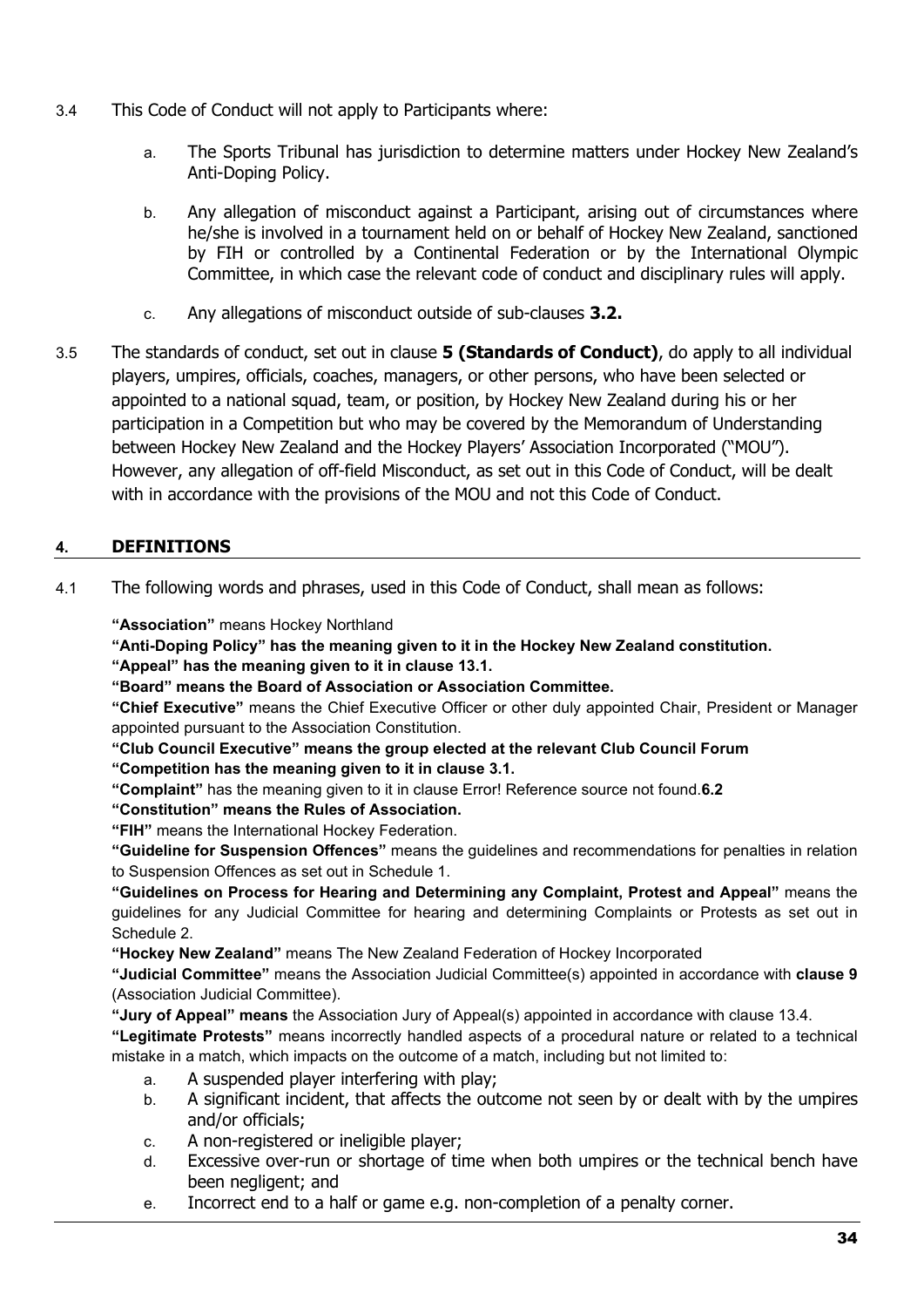#### **"Misconduct" has the meaning given to it in Clause 5.**

**"On-Field"** means ball-related rules and interpretations (including but not limited to goals awarded, penalty strokes/shootouts, free hits and other decisions relating to play that are encountered during a hockey match and/or the awarding of green and yellow cards (except where an error has been made e.g. the awarding of a card to the wrong person) but does not include Legitimate Protests.

**"Participants"** has the meaning given to it in clause **[3.1](#page-32-1)**

**"Protest"** has the meaning given to it in clause [7.3](#page-35-0)

**"Public Statements"** means any statement in which the whole, part, or essence, is made public. Such a statement may be made in a newspaper, magazine, periodical, or by any electronic media (internet, email, social media etc.), or other means through the medium of television, radio, or in any other manner whatsoever, regardless of the circumstances in which the statement was made.

**"Rules of Hockey"** means the laws for playing the game of hockey as approved by FIH.

"**Suspension Offences"** includes Level 1 Suspension Offences, Level 2 Suspension Offences, Level 3 Suspension Offences and Serious Suspension Offences as each of these are defined and set out in Schedule 1.

#### **5. Standards of Conduct**

- 5.1 All Participants shall, at all times, conduct themselves fairly and in a proper manner, including maintaining a high standard of personal conduct, so as not to prejudice the interests of hockey or bring themselves, the game of hockey, or Association, into disrepute.
- 5.2 In addition, the following shall be regarded as conduct which is improper, unfair and unacceptable:
	- a. Verbal or physical abuse, or hostility, towards any other Participant, person or any other member of the public.
	- b. Disputing, protesting or reacting in a provocative or disapproving manner, in an inappropriate way, toward any decision made by an umpire or official.
	- c. Charging or advancing towards an umpire or technical official in an aggressive manner while appealing.
	- d. Using rude or abusive language or hand signals.
	- e. Abuse of any hockey equipment, or clothing, or venue equipment.
	- f. Failure to attend media conferences as requested, or failure to meet ceremonial obligations.
	- g. Any verbal or physical abuse, or hostility, towards any anti-doping officials, ball attendants or other support personnel.
	- h. Making any detrimental Public Statements, in respect of any Participant, person or other member public.
	- i. Committing any Suspension Offence.
- 5.3 Participants shall not participate in, support, or promote, any form of betting or gaming activities, including online betting or gaming activities or betting with another person, related to the event in which they are a Participant.
- 5.4 Participants shall not accept or induce a bribe or corrupt payment or otherwise allegedly agree to manipulate results in any way or give inside information for betting purposes.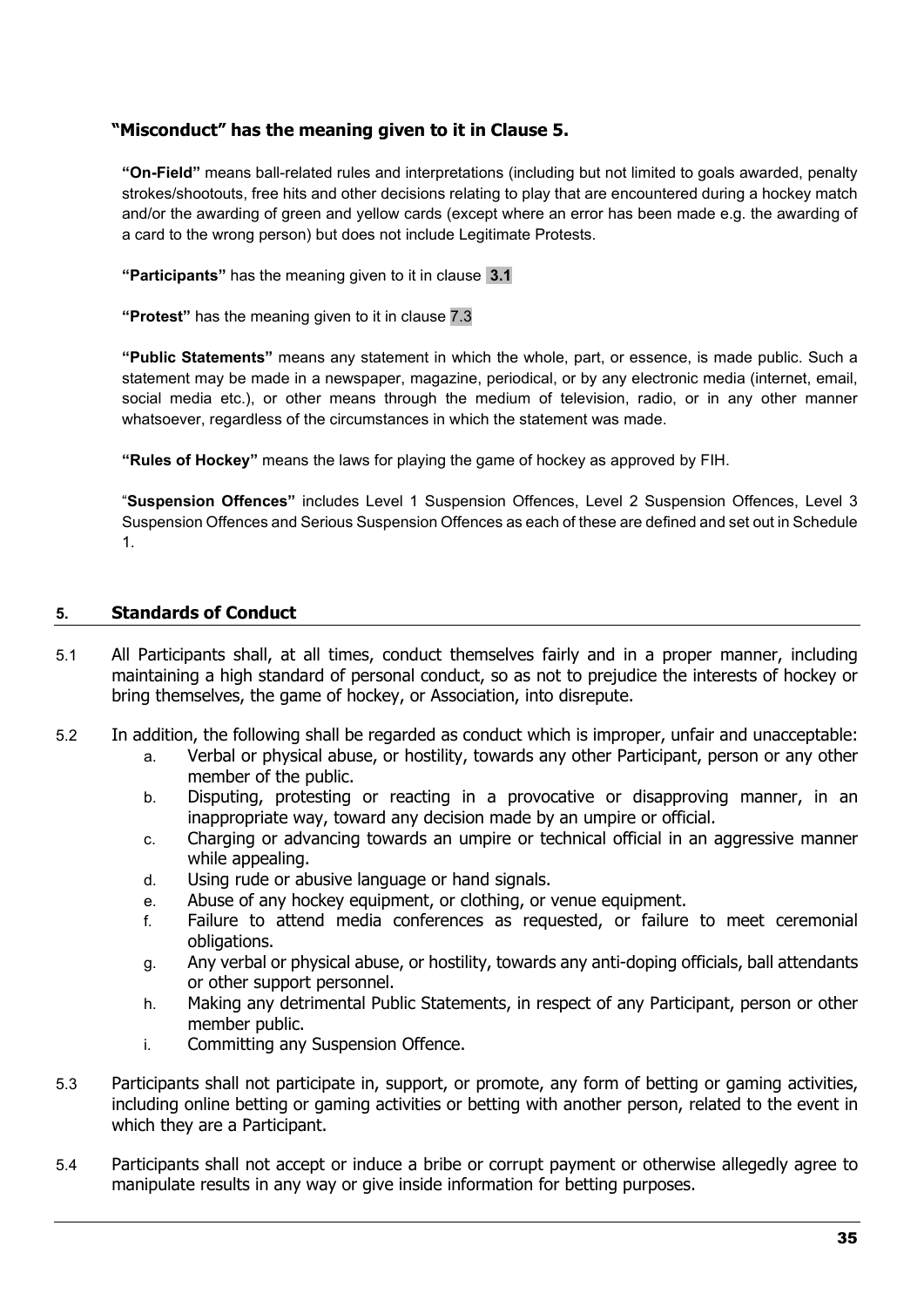- 5.5 Participants are required to adhere to the dress standards as specified in any Association Tournament Rules.
- 5.6 Breach of any of the standards of conduct, set out in this clause **5,** is regarded as "Misconduct".

#### **6. Complaints**

- 6.1 An allegation of Misconduct can be made, by any person to the Chief Executive.
- 6.2 The allegation of Misconduct should set out in writing, in as much detail as possible:
	- a. the nature of the incident;
	- b. the persons involved;
	- c. the date(s) and time(s) when the alleged Misconduct occurred,
	- d. together ("the Complaint").
- 6.3 Nothing in this Code of Conduct prevents the Chief Executive initiating an investigation, in his/her own right, if he/she considers there has been Misconduct.
- 6.4 The lodging of a complaint to the Chief Executive should be carried out within two weeks of the incident occurring, at which point the Chief Executive may use their own discretion whether or not to consider the complaint.

#### **7. Protests**

- 7.1 Written Protests relating to the outcome of a match, or an issue arising from the awarding or nonawarding of a red card, or accumulation of penalty points, can be made by any Participant to the Chief Executive, provided such Protest is lodged within 24 hours after the end of a match or end of a stand-alone shoot-out competition.
	- a. Where disruption to a match is the cause for a protest the protest shall be forwarded to the Club Council Executive who shall consider the protest
- 7.2 A fee of \$100, or such other amount as set by Association from time to time, must accompany the written protest.
- <span id="page-35-0"></span>7.3 The Protest should set out in writing, in as much detail as possible:
	- a. the nature of the incident;
	- b. the persons involved;
	- c. the date(s) and time(s) on which the incident occurred,

#### **together ("the Protest").**

7.4 No Protest may be considered by the Judicial Committee/Club Council Executive regarding an umpire's On-Field decision.

#### **8. Structure of the Judicial Provisions**

- 8.1 The judicial provisions in this Code of Conduct are divided into three parts:
	- a. **Part A** which apply to matters relating to Competitions;
	- b. **Part B** contains the penalties available for Misconduct; and
	- c. **Part C** contains the Appeal provisions.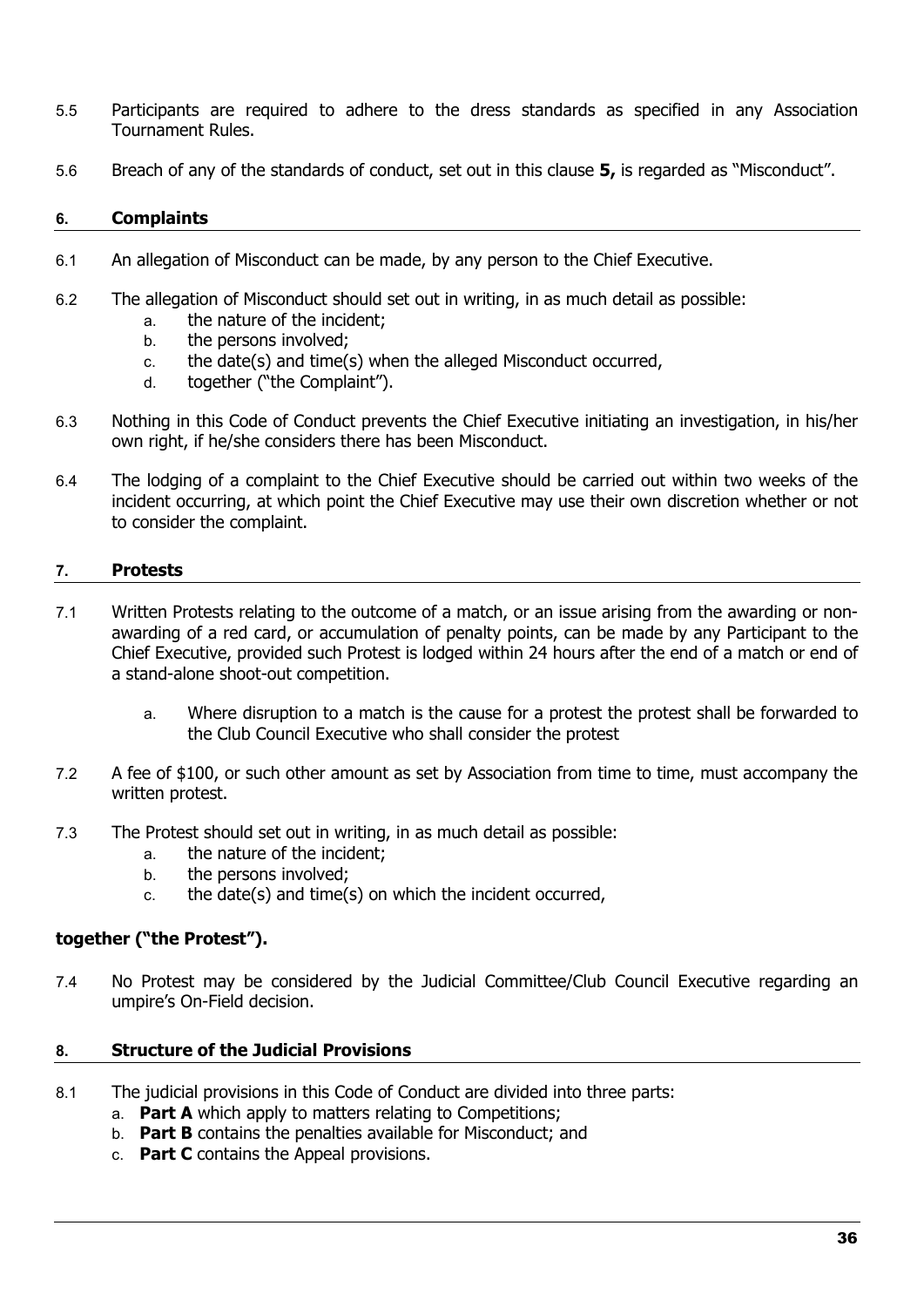#### **PART A – COMPETITIONS**

#### **9. Association Judicial Committee**

- 9.1 After investigating the alleged misconduct, and concluding that a hearing may be required, the Chief Executive will appoint a Judicial Committee to consider and determine Complaints and Protests ("Judicial Committee"), with the exception of protests surrounding the disruption of a match that will be heard by the Club Council executive
- 9.2 The Judicial Committee shall consist of a minimum of three (3) persons including a Chairperson, appointed by the Chief Executive.

#### **10. Proceedings of Judicial Committee**

- 10.1 On receipt of a Complaint or Protest, the Judicial Committee/Club Council Executive shall conduct a hearing in accordance with the Guidelines to Process for Hearing and Determining Any Complaint, Protest or Appeal, unless in their sole discretion, a hearing is not warranted.
- 10.2 All proceedings (including the hearing and decision) before the Judicial Committee/Club Council Executive are confidential to the parties unless the Judicial Committee directs otherwise. In the case of a decision involving a sanction, the details of the charge, verdict and sanction will be communicated to the wider hockey community.
- 10.3 Each party shall be responsible for their own costs (if any) associated with the hearing.

#### **11. The Decision**

- 11.1 After the hearing of a Complaint, the Judicial Committee/Club Council Executive shall:
	- a. dismiss the matter if it finds that Misconduct has not been committed;
	- b. issue such penalty as it thinks fit, in accordance with clause **12**. (Penalties and Recommendations) if it finds that Misconduct has occurred;
	- c. refer the Complaint to the Board for hearing and determination, in accordance with Rule 34.2 of the Constitution, where the Judicial Committee, in its sole discretion, concludes that a hearing, and determination by the Board, may be more appropriate in the circumstances; and/or
	- d. refer the matter to the Police.
- 11.2 After the hearing of a Protest, the Judicial Committee/Club Council Executive shall determine:
	- a. whether the Protest should be dismissed; or
	- b. whether the Protest should be upheld and take such action as it thinks fit.
- 11.3 All Decisions of the Judicial Committee/Club council Executive shall be final and binding on the parties, except where the provisions of clause 13.1 apply.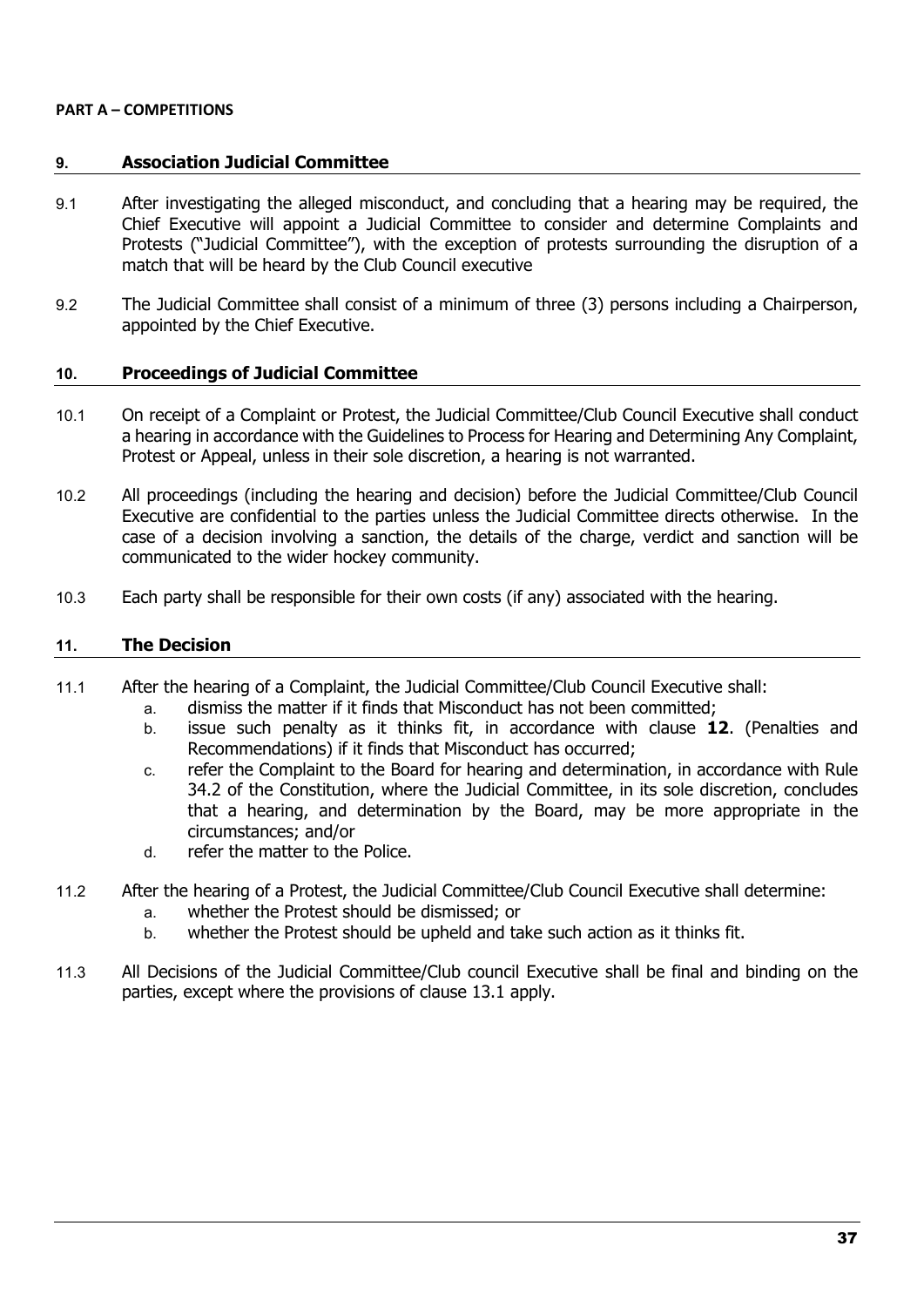#### **PART B – PENALTIES**

#### **12. Penalties Available for Judicial Committee**

- 12.1 If the Judicial Committee finds that Misconduct has occurred, it may impose any one or more of the following penalties:
	- a. a warning or reprimand;
	- b. require the Participant to make a formal apology;
	- c. suspension from such activities of the Association, including competitions (local or national), events, meetings, and other functions, for such period(s) and on such terms and conditions as it thinks fit;
	- d. exclusion from a particular competition activity, meeting, event, or events of Association;
	- e. demotion or removal from any position or function granted by Association or as a representative of Association;
	- f. the cancellation of results of a competition or event (including team results if the Judicial Committee considers it appropriate to do so);
	- g. reparation and/or compensation by way of monetary payment to the complainant and/or other parties involved in the matter, in an amount and in such manner as the Judicial Committee thinks fit;
	- h. fines imposed in such manner, and in such amount(s), as the Judicial Committee thinks fit; and/or
	- i. such other penalty as the Judicial Committee considers commensurate with the offence.
- 12.2 In addition to the penalties set out in clause **12.1a** above, where the Misconduct is a Suspension Offence, the Judicial Committee may award penalty points or suspend for 1-3 weeks or more for participants who, in the Judicial Committee's opinion, have committed a Suspension Offence whether before, during or after a match. Suspensions under this rule include all games that the suspended player was due to play irrespective of grade/s when considering penalties for a Suspension Offence, the Judicial Committee must follow the Guidelines for Suspension Offences outlined in Schedule 1.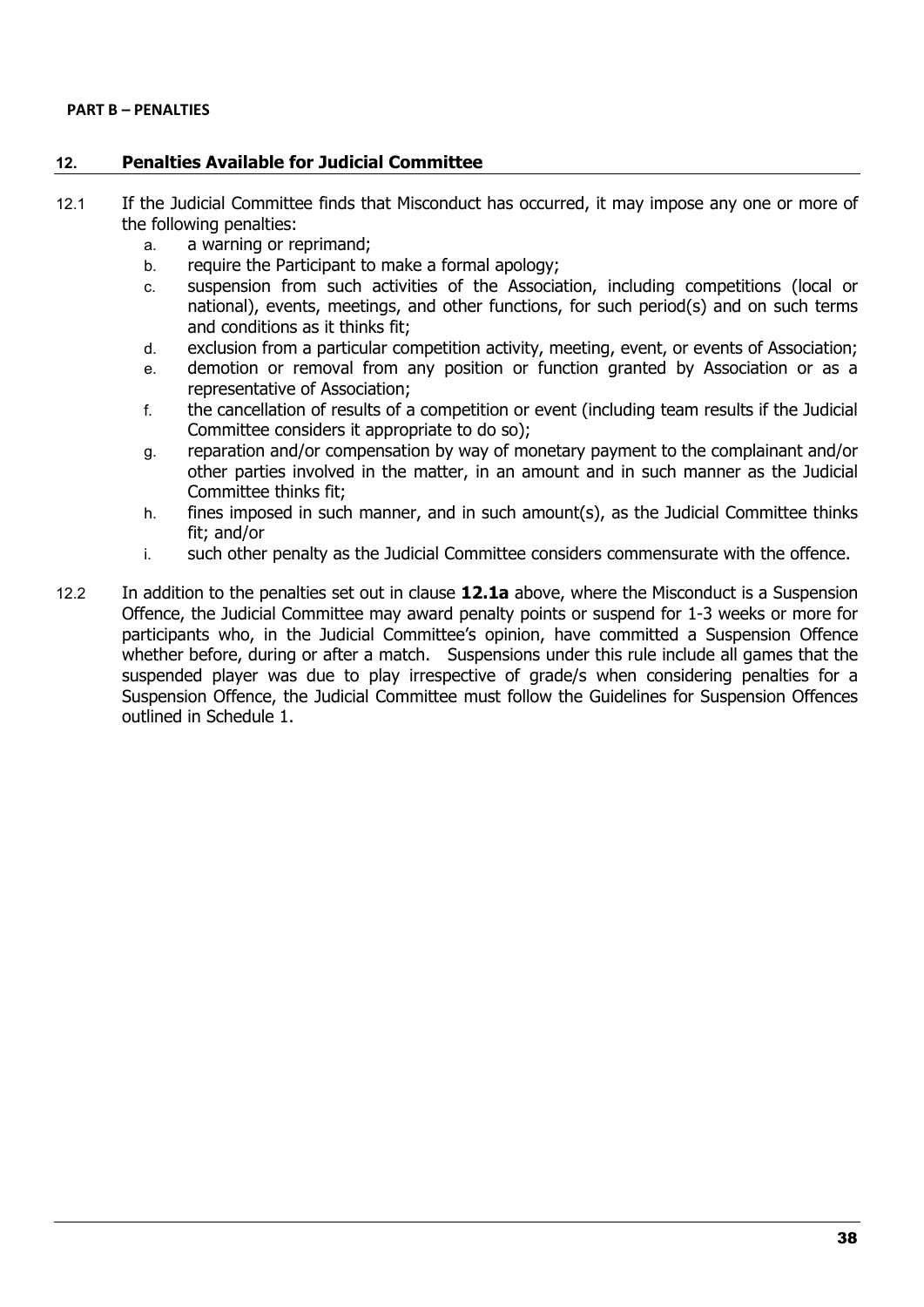#### **PART C – APPEALS**

#### **13. Appeals**

- 13.1 A party to a decision of the Judicial Committee may appeal such decision, to a Jury of Appeal ("Appeal"), only on one or more of the following grounds:
	- a. natural justice was denied:
	- b. the decision-maker or decision-making body acted outside of its powers and/or jurisdiction (i.e. acted ultra vires);
	- c. the sanction imposed by the Judicial Committee was inconsistent with the Guidelines for Suspension Offences.
	- d. substantial new evidence became available after the decision by the Judicial Committee was made.
- 13.2 An Appeal must be made in writing to the Chief Executive of Hockey New Zealand accompanied by a fee of \$300, within one week of the release of the Judicial Committee decision.
- 13.3 Hockey New Zealand will appoint a Jury of Appeal to hear and determine appeals ("Jury of Appeal") of a Judicial Committee where one of the grounds in clause 13.1 exists.
- 13.4 A Jury of Appeal shall consist of three persons, including a chairperson.
- 13.5 Any person who has taken part in any previous proceedings, in relation to the matter under appeal, must not be appointed to the relevant Jury of Appeal.
- 13.6 The Appeal is not by way of a re-hearing of the evidence but is limited to a review of the matters set out in clause 13.1. However, in exceptional circumstances, the Jury of Appeal may choose to re-hear the matter on a de novo basis. In this case, they may re-consider substantive issues at their discretion where they deem this necessary to fulfil the requirements of natural justice.
- 13.7 Appellants need to be clear that clear evidence will need to be provided to substantiate any claims made by the appellant.
- 13.8 Where a player feels that he/she has been unfairly treated in the issuing of a Red card the player may request a hearing to put forward his/her case.

#### **14. Proceedings of the Jury of Appeal**

- 14.1 On receipt of an Appeal, the Jury of Appeal shall conduct a hearing in accordance with the Guidelines to Process for Hearing and Determining Any Complaint, Protest or Appeal.
- 14.2 All proceedings (including the hearing and decision) before the Jury of Appeal are confidential to the parties unless the Jury of Appeal directs otherwise. In the case of a decision involving a sanction, the details of the charge, verdict and sanction will be communicated to the wider hockey community. Each party shall be responsible for their own costs (if any) associated with the hearing.

#### **15. The Decision**

- 15.1 After the hearing of an Appeal, the Jury of Appeal has the power to:
	- a. allow or dismiss the Appeal;
	- b. vary the decision of the Judicial Committee;
	- c. increase, decrease, remit, or otherwise vary, any penalty included in the decision of the Judicial Committee;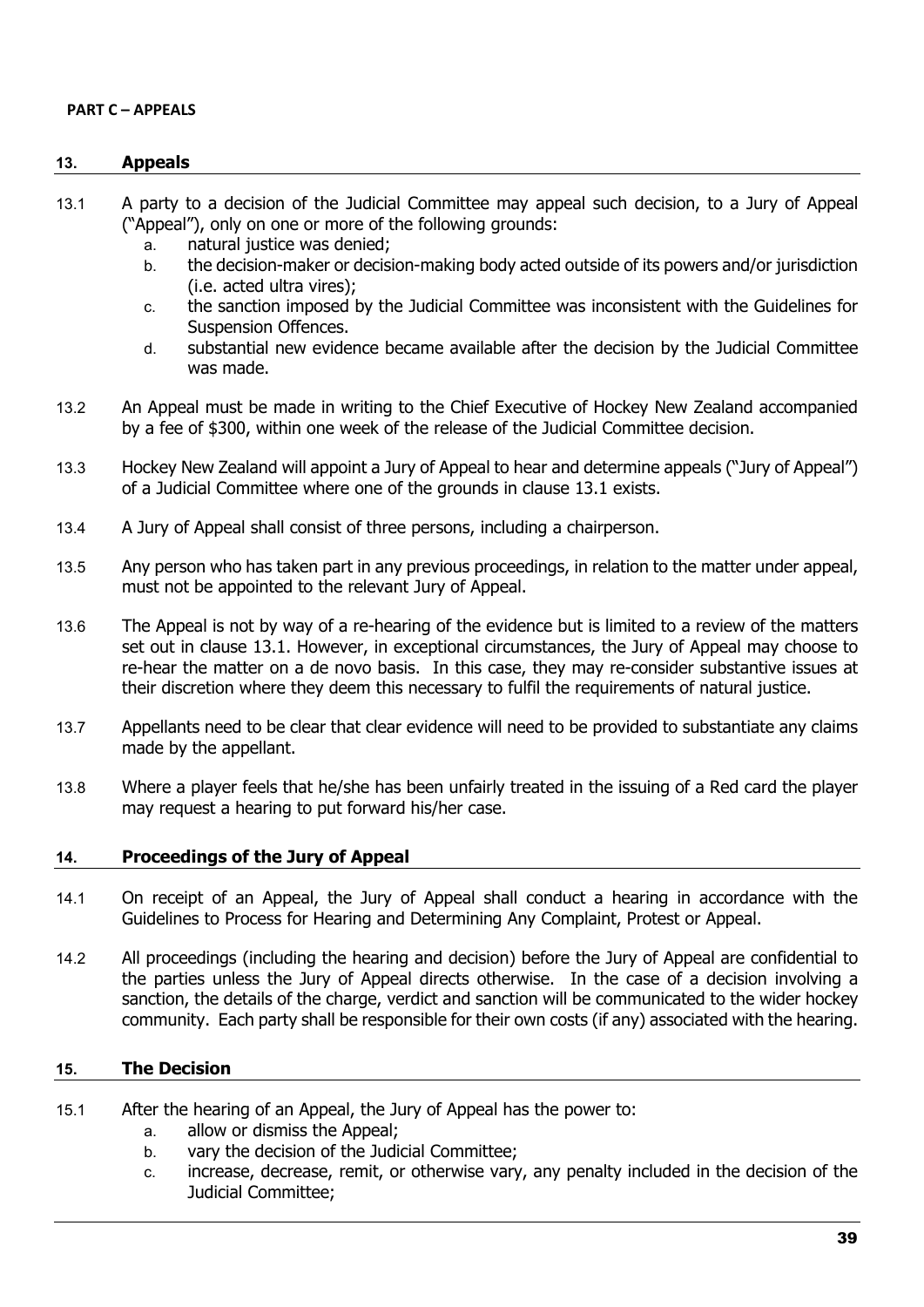- d. impose such other penalty or sanction as it deems fit;<br>e. make an order that the appeal fee be refunded or forf
- e. make an order that the appeal fee be refunded or forfeited; and/or<br>f. make an order for costs against any party.
- make an order for costs against any party.
- 15.2 The decision of the Jury of Appeal is final and binding on all parties and there shall be no further right of appeal.

#### **Adopted by the Association Board on 18th April 2017**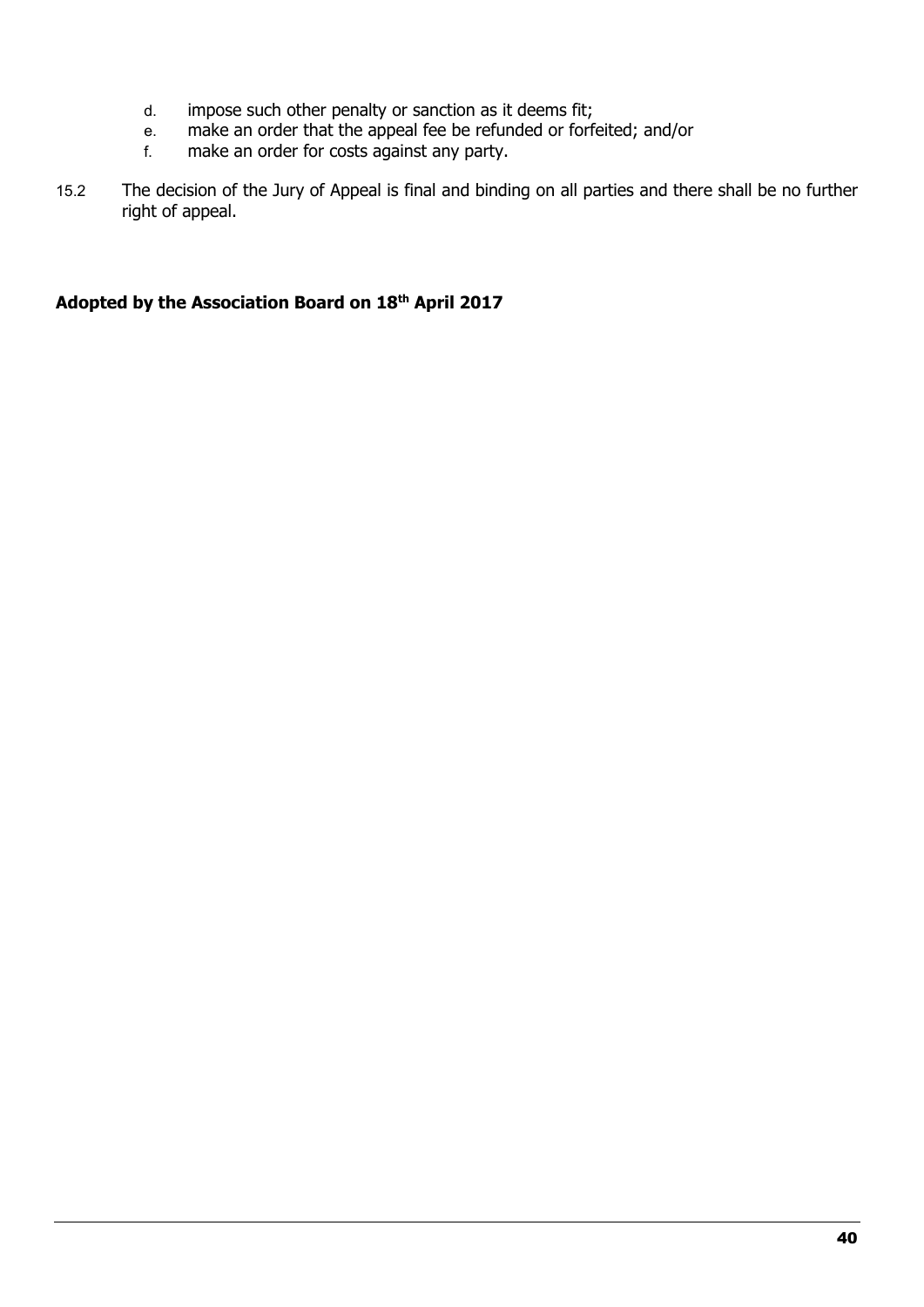#### **SCHEDULE 1 - Guideline for Suspension Offences**

#### <span id="page-40-0"></span>**The purpose of this guideline is to determine appropriate penalties for Judicial Committees to adhere to.**

#### **1. Penalty Point Accumulation System Clubs in agreement at Club Council Forum 01/11/2021**

#### **Intent of amendment**

Addition of Team penalty Point Accumulation System

Teams play a major part in the acceptable levels of on field team culture and conduct of players during a game. We believe by introducing this rule teams will play a major part in the lifting of the on field and off field conduct of players and team management.

This proposed amendment is that the adoption of a point's accumulation system based on the awarding of coloured cards by umpires be in relation to teams also.

#### **Team Penalty Point Accumulation System**

The Association adopts a team penalty point accumulation system based on the awarding of coloured cards by umpires. This proposal is that if players in a team accumulate a combined 15 penalty points based on the awarding of coloured cards by umpires during games in the championship, then a team will be deducted one competition ladder point. Individual penalty points will stay with the player that incurred them but the team penalty points will stay within the grade and team in which the penalty point/s were incurred in.

These accumulated points are not reset after the loss of the initial ladder point but shall continue to accumulate. If a team then accumulates an additional 10 points (total 25 points) they will have another competition ladder point deducted.

Every 10 points accumulated by players in a team after the initial 15 point threshold will incur an additional loss of a Championship ladder points for the team.

As with individual cards the issuing of a card carries points, which can be awarded by umpires to any Participant including team management associated with the team during a

match (which is defined as the period 30 minutes prior to the start of a match until 30 minutes after the match has ended).

| Green  | 1 Point.                                                                                                                                                                                           |
|--------|----------------------------------------------------------------------------------------------------------------------------------------------------------------------------------------------------|
| Yellow | 3 to 6 Points as determined by the umpires at the end of the match.                                                                                                                                |
| Red    | 12 points. Automatic suspension of 3 weeks with no judicial hearing<br>required. The suspension may be increased if additional<br>sanctions are applied through the outcome of a judicial process. |

Each card will carry penalty points as follows for team: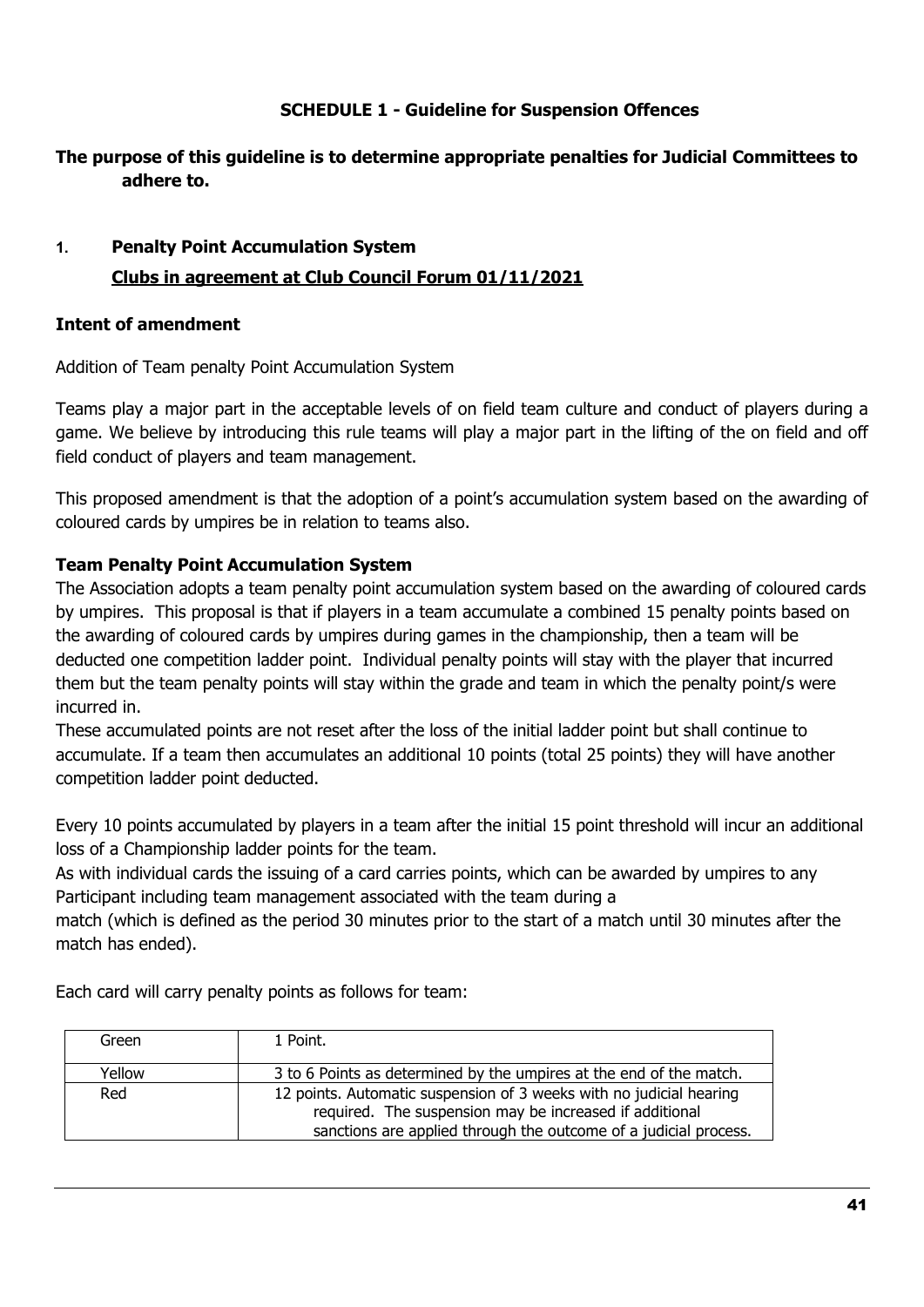Participants accumulating 12 points (through receiving green and/or yellow cards) during a

Competition will automatically be suspended for 7 days and cannot play in all games that the participant would ordinarily play or is scheduled to play within that time frame with no judicial hearing needed. Note: Players that play across multiple grades will not be able to play across any of them until the suspension is deemed to have been served irrespective of points awarded in each grade.

If a game or games are scheduled outside of the 7 day suspension timeframe, or is not played for what ever reason during this timeframe the suspension will be extended until such time as the player serves the intended suspension. The intent is the appropriate penalty is served by the player; it is also felt that a suspended player would not turn out to play in another grade while under suspension.

Further action may be taken at the discretion of the Judicial Committee. Following the suspension, six points will remain credited to the Participant, and shall remain on the record of the Participant for the rest of the calendar year (31 December)."

#### **Team Penalty Point Accumulation System for the Finals Rounds**

Ladder points are not accumulated in any grade finals games, therefore penalty points accumulated during these games by players will carry over to the next season staying with the team in which the penalty point/s were incurred in.

As with the championship games the individual penalty points will also stay with the player who incurred them until the point's expiration date.

Where a red card has been awarded to a Participant, the Judicial Committee may decide a hearing is required and, if so, the offender is invited to attend the hearing. The Tournament Director or Judicial Committee may impose whatever penalty or suspension they consider appropriate. Following the suspension, a minimum of six points will remain credited to the Participant, and shall remain on the record of the Participant, for the rest of the calendar year. If the Participant had accumulated more than six points before the issuing of the red card, then these points will remain on record.

Penalty points are allocated to a particular individual, even when they are participating in a number of grades or competitions within an Association or region. When outlining the details of a sanction to a Participant(s), the Judicial Committee will indicate that the suspension applies to all grades/competitions that the player plays in. In the case of a card being awarded to the wrong player, or any other situation where the Judicial Committee concludes that a gross error or an injustice has occurred, the Judicial Committee may, in its discretion, retract the card and make the appropriate adjustments to the documentation and accumulated points total.

Penalty points accumulated during local Association or regional competitions will not be carried over into national competitions and Vice Versa. A suspension means that a suspended player is suspended from all organised hockey games for the duration of the suspension. A suspended player may still participate in training but may not take part in coaching or be on the bench for the duration of the suspension.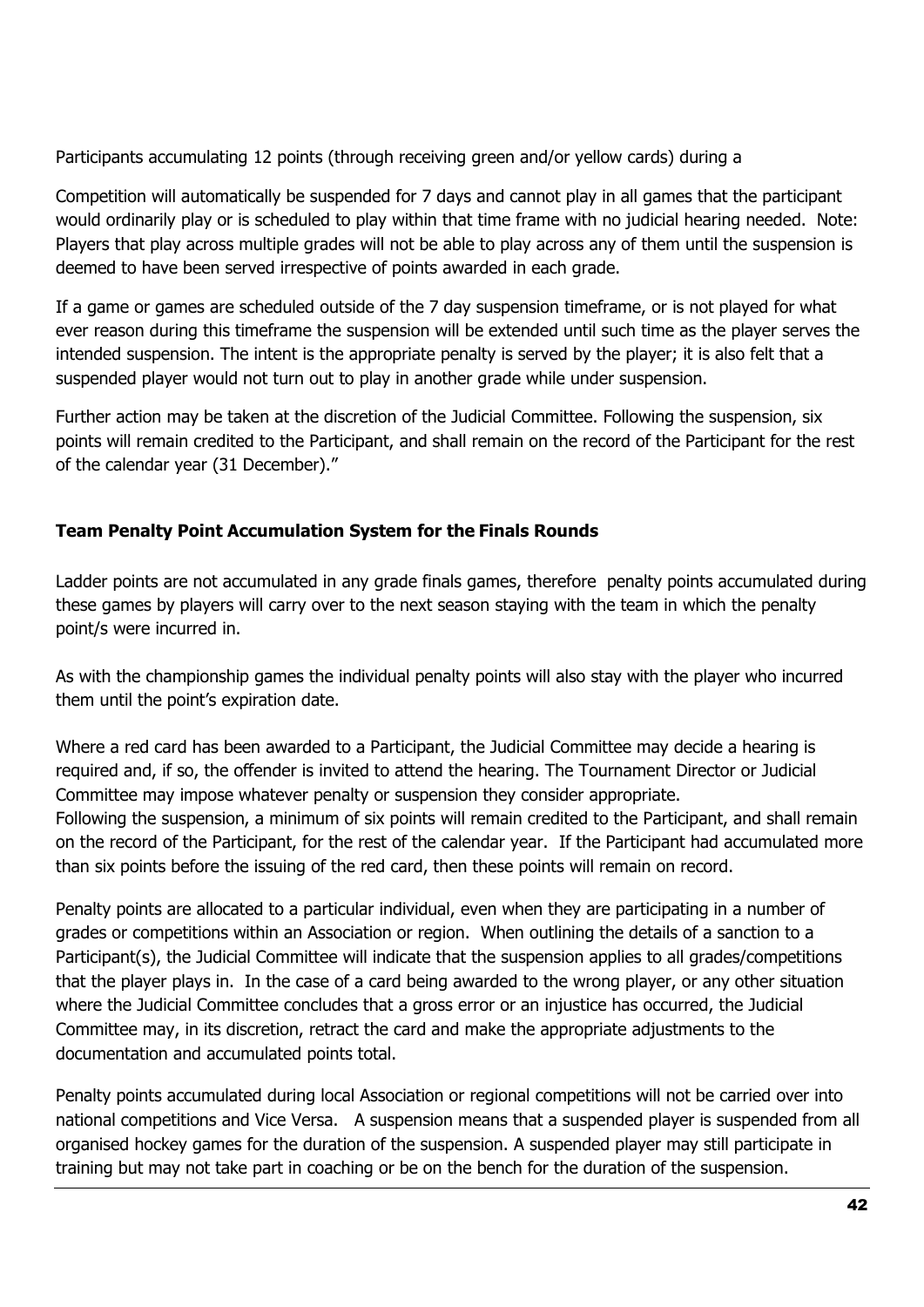#### **2. Level 1 Suspension Offence:**

- 2.1 The penalty for a Level 1 Suspension Offence may be a suspension of the Participant for one to three weeks.
- 2.2 For the purposes of the Code of Conduct "Level 1 Suspension Offence" means but is not necessarily limited to :
	- a. Verbal abuse or hostility towards any other Participant, person or spectator.
	- b. Spitting at another Participant, person or spectator.
	- c. Disputing/protesting, reacting in a provocative or disapproving manner in an inappropriate way toward any decision made by an umpire or official.
	- d. Charging or advancing towards an umpire or technical official in an aggressive manner.
	- e. Excessive appealing of an umpire's decision.
	- f. Throwing a stick or ball at, or near, a player, umpire, or official, in an inappropriate and/or dangerous manner.
	- g. Inappropriate physical contact between players.
	- h. Using rude or abusive language, or gestures that are considered to be obscene, offensive, or insulting.
	- i. Minor sexual harassment, sexual inferences or undertones.
	- j. Racial comments, inferences or undertones.
	- k. Abuse of hockey equipment or clothing, venue equipment or fixtures and fittings.
	- l. Team managers and/or team personnel not taking control of the conduct of their team bench, dugout area, coaching boxes, video towers and other areas specified by the Association to ensure their team and spectator behaviour is appropriate.
	- m. Making public statements that are not fair, constructive or reasonable and involve a personal attack on another player, umpire, appointed official or administrator.
	- n. Engaging in social media activities that are not deemed constructive and/or are offensive, demeaning or intending to belittle Participants, or other members of the hockey community.
- 2.3 Table 1 summarises a range of Level 1 Suspension Offences and gives guidance about the number of matches an offender should stand-down for. Additional considerations should include attitude of the offender, degree of remorse and degree of harm inflicted.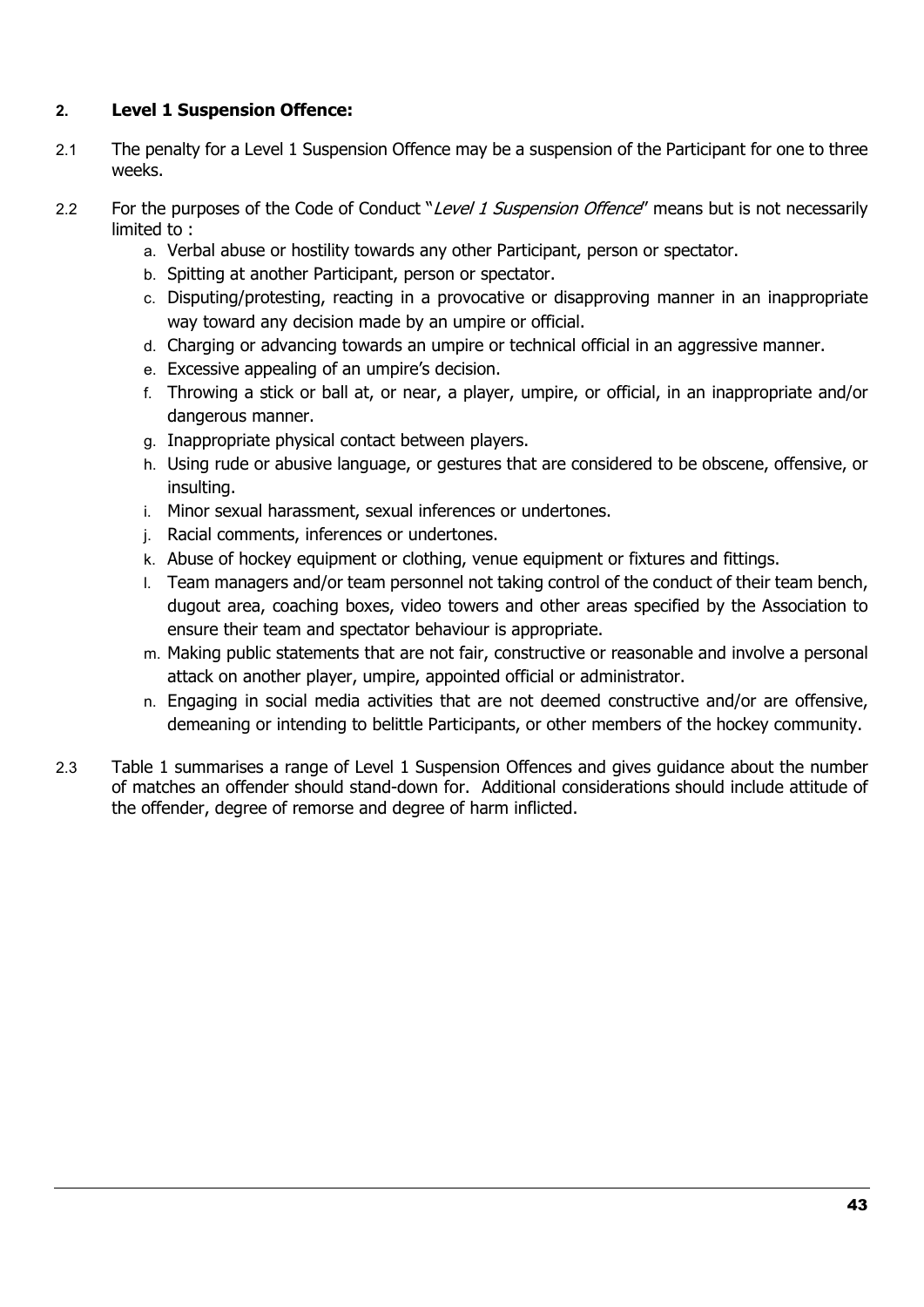#### **Table 1**

| Description of Breach<br>or Misconduct                                                                                                                                                     | <b>Number of match stand-downs</b>                                                                        |                                                                            |                                                                                                                                   |
|--------------------------------------------------------------------------------------------------------------------------------------------------------------------------------------------|-----------------------------------------------------------------------------------------------------------|----------------------------------------------------------------------------|-----------------------------------------------------------------------------------------------------------------------------------|
|                                                                                                                                                                                            | 1-3 weeks<br>e.g. Provoked, high levels<br>of remorse. No harm<br>inflicted.                              | 1-3 weeks<br>e.g. Unprovoked                                               | 1-3 weeks<br>e.g. Intentional with<br>malice. No remorse.                                                                         |
| Verbal<br>abuse,<br>protesting,<br>charging/advancing,<br>appealing,<br>stick<br>throwing,<br>rude<br>language and gestures,<br>harassment.<br>equipment<br>abuse,<br>unsporting behaviour | Without intention<br>to<br>cause harm<br>Evidence<br>of<br>'mischievous'<br>rather<br>than cruel or nasty | Without responsibility<br>and with no care about<br>impact on other people | Intended<br>to<br>cause<br>harm, be hurtful or<br>offensive<br>Coming<br>from<br>a<br>distance<br>repeating<br>words and gestures |
| Spitting (spittle does<br>not connect with target<br>person)                                                                                                                               | With no intent to spit on<br>another person                                                               | Careless<br>and<br>irresponsible                                           | With intent to spit on<br>another person, but<br>unsuccessful                                                                     |
| Inappropriate conduct<br>with<br>regard<br>to<br>Manager's<br>responsibilities, public<br>statements and social<br>media activities and<br>postings                                        | 'Honest' mistake<br>No harm intended<br>Evidence of naivety or<br>lack of understanding                   | Without responsibility<br>and with no care about<br>impact on other people | Malicious negligence<br>and<br>unwilling<br>to<br>accept responsibility<br>Intention to be hurtful<br>or demeaning                |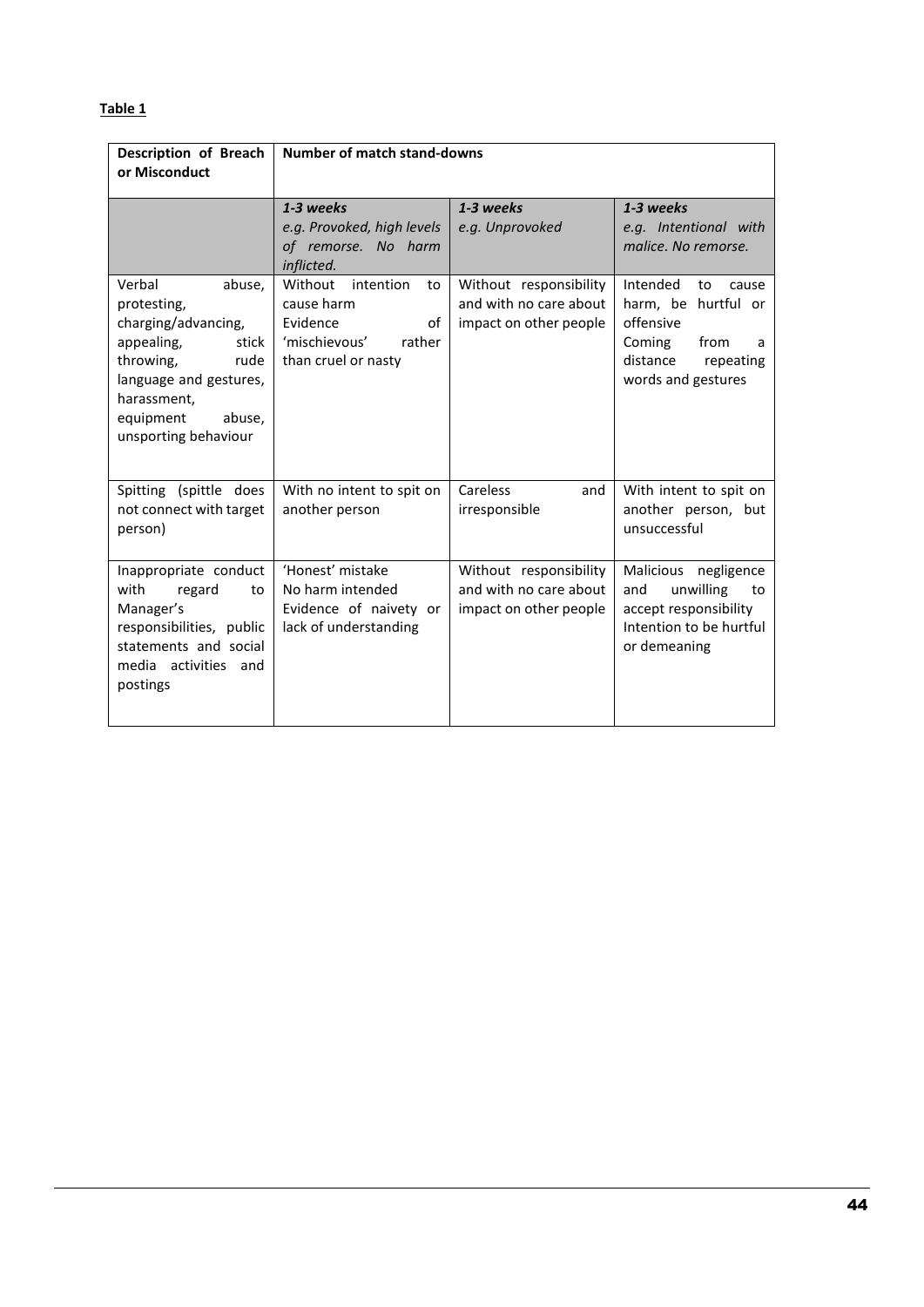#### **3. Level 2 Suspension Offence:**

- 3.1 The penalty for a Level 2 Suspension Offence may be suspension of the Participant for a minimum of three weeks to a maximum of eight weeks.
- 3.2 For the purposes of the Code of Conduct "Level 2 Suspension Offence" means but is not necessarily limited to:
	- a. Threat of assault on an umpire or official.
	- b. Spitting on another player, Participant or spectator.
	- c. Striking and/or physical assault, without serious injury, of another player, umpire, official or spectator.
	- d. Persistent and deliberate breach of the Rules of Hockey (generally considered dangerous and intimidating) following a warning from an umpire.
	- e. Using language or gestures which seriously offends, insults, intimidates, threatens, disparages or vilifies another person on the basis of that person's race, religion, gender, colour, descent or national or ethnic origin.
	- f. Sexual harassment, racial abuse or verbal attacks
	- g. Participating in, or any involvement with any form of betting or gaming activities, including online betting or gaming activities, related to the event in which they are Participants.
	- h. Recurrent breaches of Level 1 Suspension Offence.
- 3.3 Table 2 summarises a range of Level 2 Suspension Offence and gives guidance about the number of matches an offender should stand-down for. Additional considerations should include attitude of the offender, degree of remorse and degree of harm inflicted.

| Description of Breach or<br><b>Misconduct</b>                       | Number of match stand-downs                                                                                      |                                                                                                |                                                                                         |
|---------------------------------------------------------------------|------------------------------------------------------------------------------------------------------------------|------------------------------------------------------------------------------------------------|-----------------------------------------------------------------------------------------|
|                                                                     | $3 - 4$ weeks<br>e.g. Provoked,<br>high<br>levels of remorse. No<br>harm inflicted.                              | 5 - 6 weeks<br>e.g. Unprovoked                                                                 | 7 - 8 weeks<br>e.g. Intentional with<br>malice. No remorse.<br>Harm inflicted           |
| Threatening, dangerous<br>intimidating<br>or<br>behaviour           | Related<br>close<br>to<br>a<br>between<br>contest<br>opposition players and<br>the ball<br>Excessive, relentless | Coming from a distance<br>to incite violence<br>Actions result<br>in<br>escalation of incident | Actions start a brawl<br>nasty,<br>or<br>objectionable scene                            |
| Spitting (spittle connects<br>with target person)                   | Evidence of frustration<br>or provocation                                                                        | Unprovoked<br>Malicious                                                                        | Combined with nasty,<br>hateful,<br>spiteful<br>or<br>repulsive language or<br>gestures |
| Striking, physical assault<br>(without serious injury)              | Evidence of frustration<br>or provocation                                                                        | mid/lower<br>Strike<br>to<br>body region such as<br>stomach or legs                            | Deliberate with intent<br>to harm<br>Strike to the head<br>region with stick or fist    |
| Foul language, gestures,<br>sexual harassment and<br>racial abuse   | Distasteful<br>or<br>unsavoury                                                                                   | Nasty, mean, spiteful<br>or vindictive                                                         | Intended to be hurtful<br>or offensive<br>Inciting violence                             |
| conduct<br>Inappropriate<br>with regard to betting<br>and/or gaming | 'Honest' mistake<br>Evidence of naivety or<br>lack of understanding                                              | Deliberate act<br>Irresponsible<br>and<br>negligent                                            | Involved in organised<br>money<br>making<br>activities                                  |

#### **Table 2**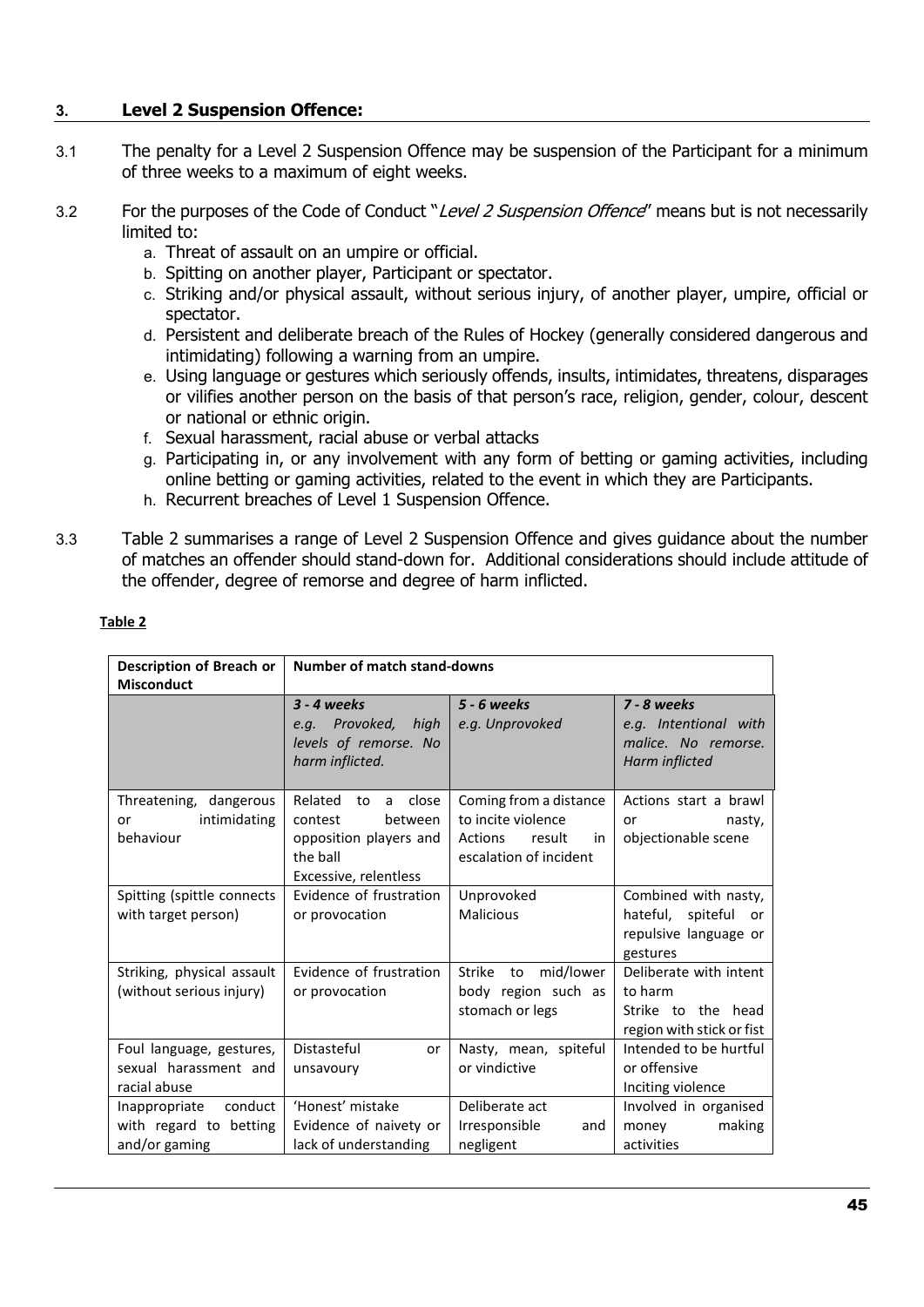#### **4. Level 3 Suspension Offence:**

- 4.1 The penalty for a Level 3 Suspension Offence may be suspension of the Participant for a minimum of eight weeks to a maximum of twenty weeks.
- 4.2 For the purposes of the Code of Conduct "Level 3 Suspension Offence" means but is not necessarily limited to:
	- a. Any act of violence on or off the field of play.
	- b. Physical assault causing serious bodily injury to another player, umpire, official or spectator.
	- c. Match fixing involvement or activities
	- d. Recurrent breaches of Level 2 Suspension Offences.
- 4.3 Table 3 summarises a range of Level 3 Suspension Offences and gives guidance about the number of matches an offender should stand-down for. Additional considerations should include attitude of the offender, degree of remorse and degree of harm inflicted.

#### **Table 3**

| Description of Breach or<br><b>Misconduct</b>          | <b>Number of match stand-downs</b>                                                                      |                                                                                        |                                                                                                                 |  |
|--------------------------------------------------------|---------------------------------------------------------------------------------------------------------|----------------------------------------------------------------------------------------|-----------------------------------------------------------------------------------------------------------------|--|
|                                                        | 8-11 weeks<br>e.g. Provoked, high<br>levels of remorse.                                                 | 12 - 16 weeks<br>e.g. Unprovoked                                                       | 17 - 20 weeks<br><i>Intentional</i><br>with<br>e.q.<br><b>No</b><br>malice.<br>remorse.<br>Harm inflicted       |  |
| Act of violence                                        | Provoked, triggered<br>by on-field incident<br>result<br><b>Actions</b><br>in<br>escalation of incident | Actions start a brawl or<br>objectionable<br>nasty,<br>scene                           | Hostile, brutal, vicious,<br>inhumane<br>Incident off field or after<br>being shown a red card                  |  |
| Striking, physical assault<br>(causing serious injury) | of<br>Evidence<br>frustration<br>or<br>provocation                                                      | Unprovoked<br>mid/lower<br>Strike to<br>body region such as<br>stomach or legs         | Deliberate with intent<br>to harm<br>Strike<br>to<br>the<br>head<br>region with stick or fist                   |  |
| Match<br>fixing<br>involvement or activities           | Evidence of naivety<br>provocation<br>or<br>or<br>pressure to partake                                   | Choices<br>made<br>to<br>without<br>partake<br>pressuring others<br>to<br>also partake | Involved in organised<br>cartel with<br>intent to<br>influence<br>and/or<br>others<br>pressure<br>to<br>partake |  |

#### **5. Serious Suspension Offence:**

- 5.1 In the case of serious, highly dangerous, and/or life-threatening offences ("Serious Suspension Offence") more than a maximum of a twenty-match suspension may be justified. In these cases, the Judicial Committee should consult with the Board.
- 5.2 In the case of repeat offenders being found guilty of a Level 3 Suspension Offence, a one-year through to a life ban may be appropriate.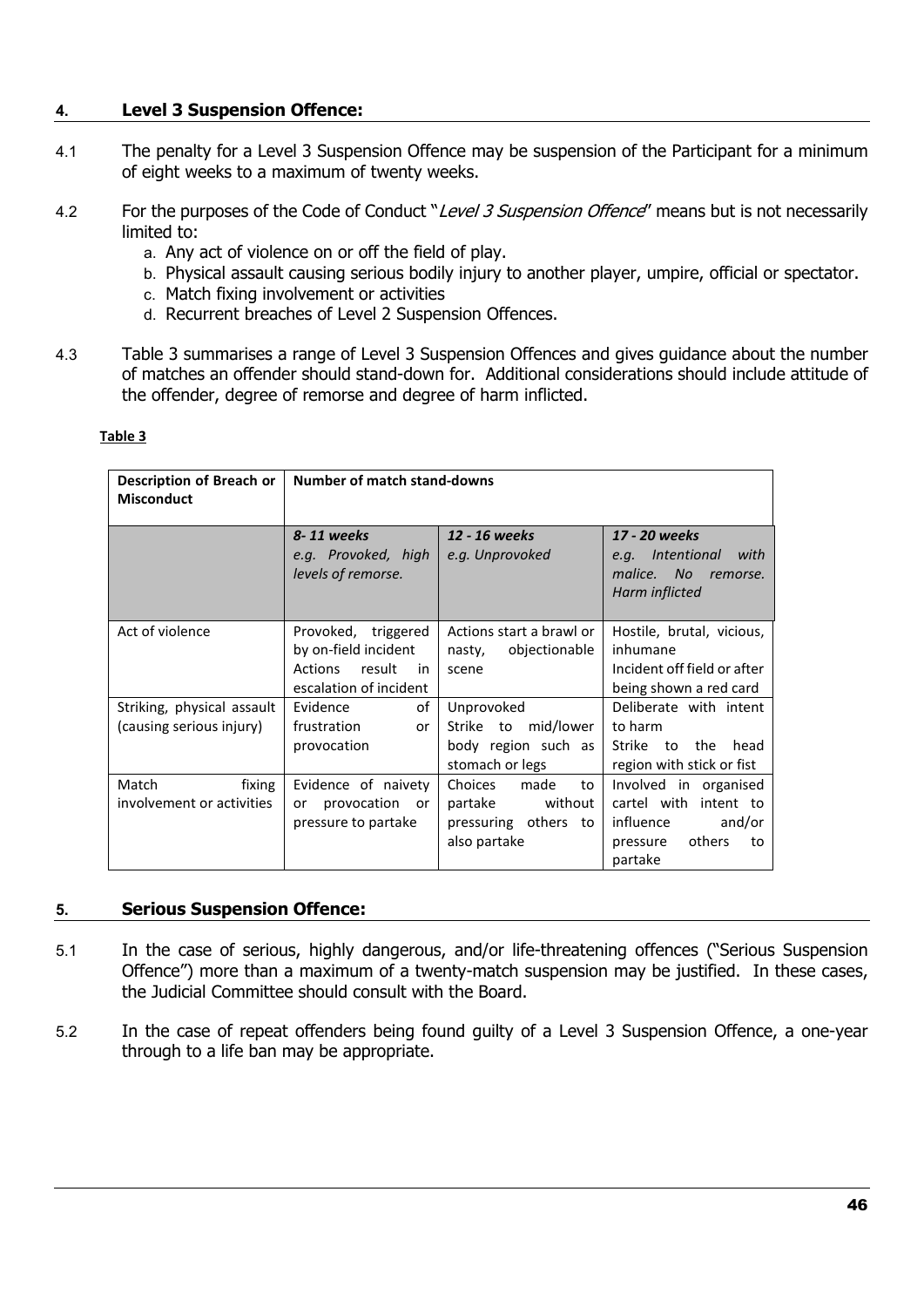#### **SCHEDULE 2 - Guidelines On Process For Hearing and Determining any Complaint, Protest or Appeal**

#### <span id="page-46-0"></span>**The purpose of this guideline is to ensure Judicial Committees/Club Council Executive follow a consistent process and comply with the principles of natural justice.**

#### **1. Receipt of Protest, Complaint or Appeal**

- 1.1 On receipt of a Complaint, Protest or Appeal, the Judicial Committee or Jury of Appeal shall notify the complainant and the Participant against whom the Complaint, Protest or Appeal is made, and any other relevant parties of:
	- a. the details of the Complaint or Protest (as set out in paragraph 2.1 of this Schedule) or Appeal (as set out in paragraph 2.2);
	- b. the time and place of the hearing;
	- c. where relevant, the names of the people who will be serving on the Judicial Committee or Jury of Appeal for the proceedings;
	- d. the right of all parties to be represented (this includes the Participant(s) against whom the Complaint or Protest is made having one representative).
- 1.2 The Judicial Committee/Club Council Executive or Jury of Appeal shall hear and determine the Complaint, Protest or Appeal in whatever manner it considers appropriate in the circumstances (including by way of teleconference, videoconference, in person or otherwise).

#### **2. Details of the Complaint, Protest or Appeal**

- 2.1 The details of the Complaint or Protest will be in writing and include:
	- a. the fact of the report of the Complaint or Protest;
	- b. the identity of the Participant when Misconduct is alleged;
	- c. the Misconduct alleged or the decision that the Participant or team is protesting;
	- d. any evidence provided with the Complaint or Protest.
- 2.2 The details of any Appeal will be in writing and include:
	- a. the fact of the report of the Appeal;
		- b. the grounds on which the Appeal has been made.

#### **3. The Hearing**

- 3.1 The Participant(s) who is the subject of the Complaint or Protest is entitled to be present at the hearing. Should the Participant fail to attend the hearing, the hearing shall take place in the absence of the Participant and the facts around the failure to attend shall be taken into account in the determination of the appropriate penalty in the event that Misconduct is found to have been committed.
- 3.2 At the hearing, the Judicial Committee shall:
	- a. provide the Participant with an opportunity to make a statement or provide evidence in relation to the Complaint, Protest or investigation;
	- b. consider other evidence e.g. umpire reports, technical official reports, witness statements, video evidence etc;
	- c. provide the Participant with an opportunity to make further submissions or provide additional evidence; and
	- d. give due consideration to the allegations and the evidence.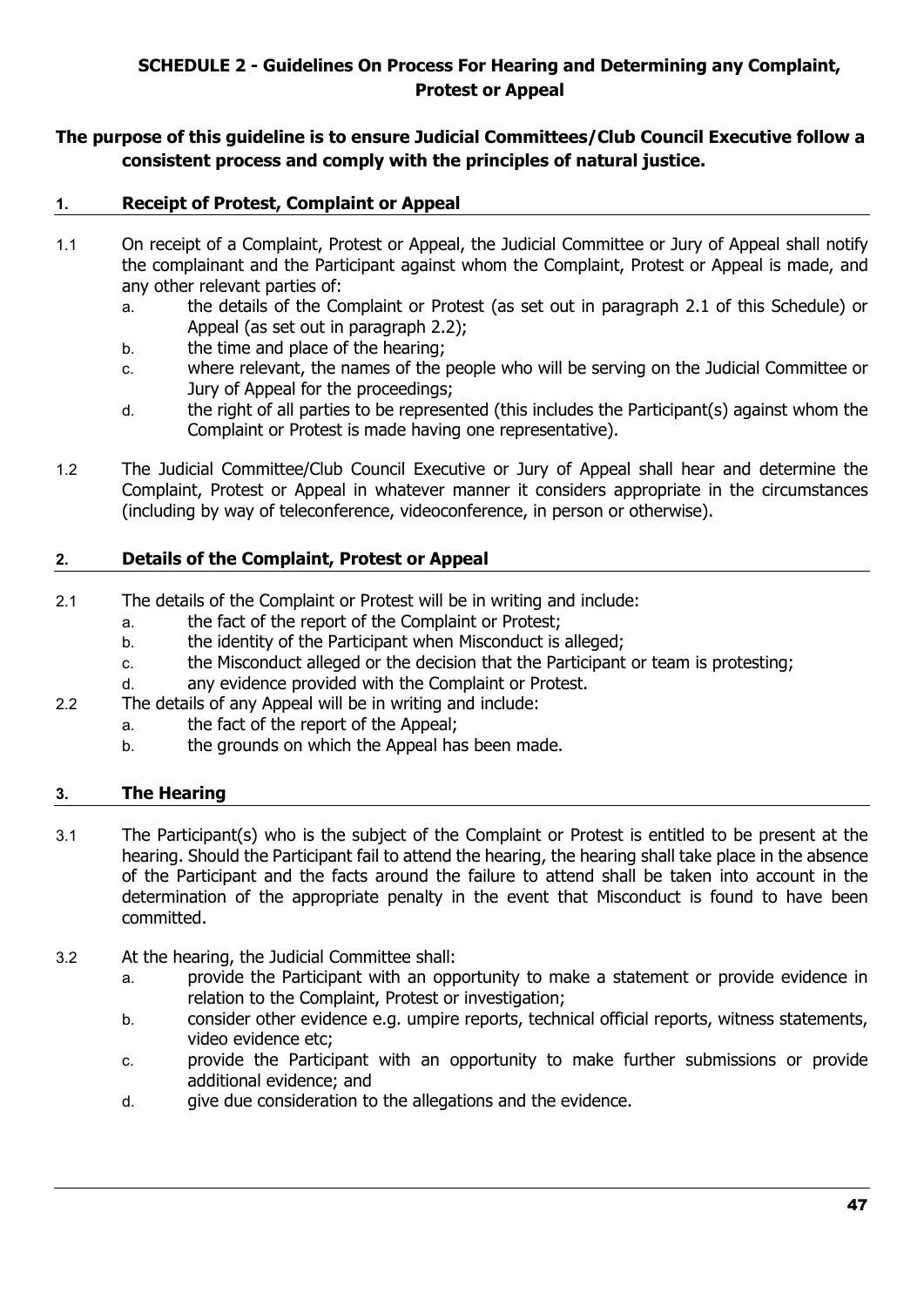- 3.3 At the hearing, the Jury of Appeal shall:
	- a. provide the Participant with an opportunity to make a statement or representation at the hearing;
	- b. if the Appeal has been raised under clause 13.1 (d) of the Code, consider any other evidence which has come to light after the original decision; and
	- c. give due consideration to the Appeal.

#### **4. Proof**

- 4.1 The onus of proof will be on the person who has made the Complaint, Protest or Appeal.
- 4.2 The standard of proof is on the balance of probabilities. The Judicial Committee or Jury of Appeal need only be satisfied on the balance of probabilities (more likely than not).
- 4.3 Where there is a direct conflict between evidence of the Participant and other relevant parties and no corroborative supporting evidence exists either way then the Judicial Committee or Jury of Appeal may in their absolute discretion, give a presumptive but not conclusive weight, to an official's account without in any way pre-determining the final decision.
- 4.4 Greater significance should be placed on the Participant's intention than on the actual outcome in reaching any decision. The consequences of the action may however, influence the penalty.
- 4.5 In any case in which it is claimed a Participant was guilty of an offence by reason of provocative conduct on the part of another Participant or person, such provocative conduct shall be no defence for any incident but may be taken into account in determining the penalty or suspension.
- 4.6 A Participant's previous history should not be considered when determining guilt. However, their history should be considered when determining a penalty or suspension. Repeat offenders should expect more severe penalties.

#### **5. The Decision**

- 5.1 Any decision in relation to a Complaint or investigation should be in writing and deal with the following matters:
	- a. Whether the Participant(s) accepts that Misconduct has occurred resulting in a breach of this Code of Conduct.
	- b. If the Participant does not accept the breach, a finding as to whether a breach has occurred and why.
	- c. The penalty for any breach.
- 5.2 Any decision in relation to a Protest or Appeal should be in writing and deal with the following matters:
	- a. The outcome of the Protest or Appeal.
	- b. Any implications for other Participants or teams in the Competitions.
	- c. If the Protest or Appeal is upheld, whether the fee for lodgement of the Protest will be returned.
- 5.3 When a decision by the Judicial Committee involves a suspension, such a suspension period shall include all games that the suspended player would have played during the duration of the suspension unless otherwise directed by the Judicial Committee.
- 5.4 While serving a suspension period a Participant shall not participate at any level, nor be involved in hockey in another capacity at any level until completion of the match or matches comprising the suspension period, unless otherwise directed by the Judicial Committee.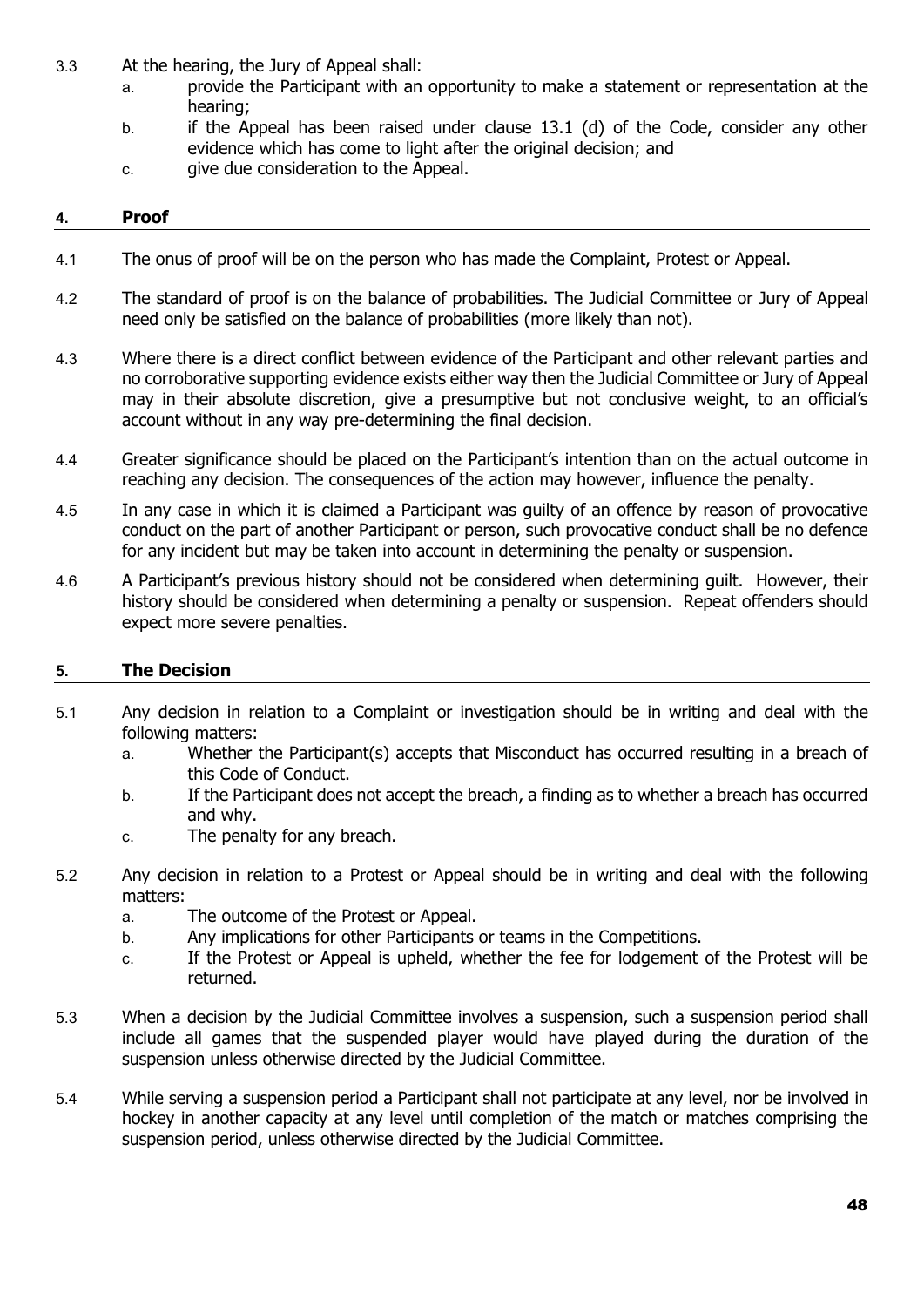5.5 A Participant shall not participate in any match if they have been issued a red card, or if they are the subject of a formal complaint, protest or appeal, until the case has been heard and determined before the Judicial Committee, unless specifically authorised to do so by the Judicial Committee.

#### **6. The Penalty**

- 6.1 A clear definition of the penalty will include:
	- a. The penalty imposed;
	- b. Where a penalty imposed contains a suspension period:
		- (i) The number of matches and/or timeframe for which the Participant is suspended;<br>(ii) The date of commencement of the suspension; and
		- (ii) The date of commencement of the suspension; and<br>(iii) The match or matches to which the suspension will
		- The match or matches to which the suspension will apply.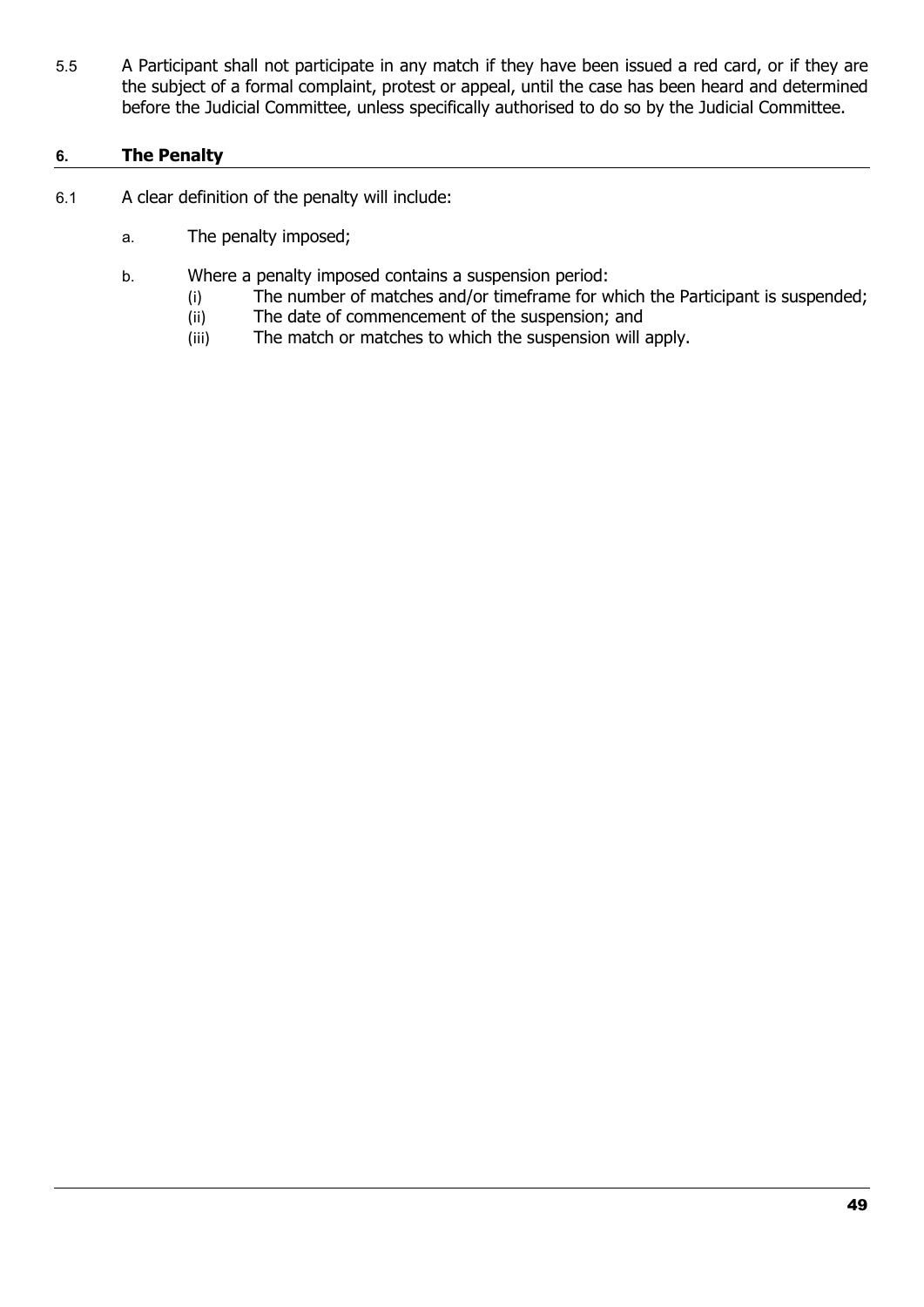#### **SCHEDULE 3 - Guideline for Jurisdiction**

<span id="page-49-0"></span>The purpose for this guideline is to ensure that all hockey played in New Zealand has the relevant Code of Conduct aligned to its competitions, events and activities. In cases where jurisdiction is not clear, Hockey New Zealand, together with the relevant Association or region will decide on appropriate jurisdiction.

| Type of match or event                           | <b>Jurisdiction</b> | <b>Relevant Code</b>        |
|--------------------------------------------------|---------------------|-----------------------------|
| FIH sanctioned tournament                        | Appointed TD        | <b>FIH Code of Conduct</b>  |
| FIH sanctioned test series                       |                     |                             |
| Other matches involving international teams      |                     |                             |
| National Competitions with an appointed TD       | Appointed TD        | Hockey NZ Code of Conduct   |
| National Competitions without an appointed<br>TD | Hockey NZ           | Hockey NZ Code of Conduct   |
| Other national events including but not          | Appointed TD        | Hockey NZ Code of Conduct   |
| limited to: Masters, Maori, Indian, University,  |                     |                             |
| <b>Armed Forces</b>                              |                     |                             |
| Hockey NZ squad games, practices and             | Hockey NZ           | Memorandum of               |
| events                                           |                     | Understanding /Hockey NZ    |
|                                                  |                     | Code of Conduct             |
| All other related events and activities not      | Hockey NZ           | Hockey NZ Code of Conduct   |
| under the control or jurisdiction of an          |                     |                             |
| Association or region                            |                     |                             |
| Association, school or regional match, event     | Association,        | Association Code of Conduct |
| or activity                                      | school or region    |                             |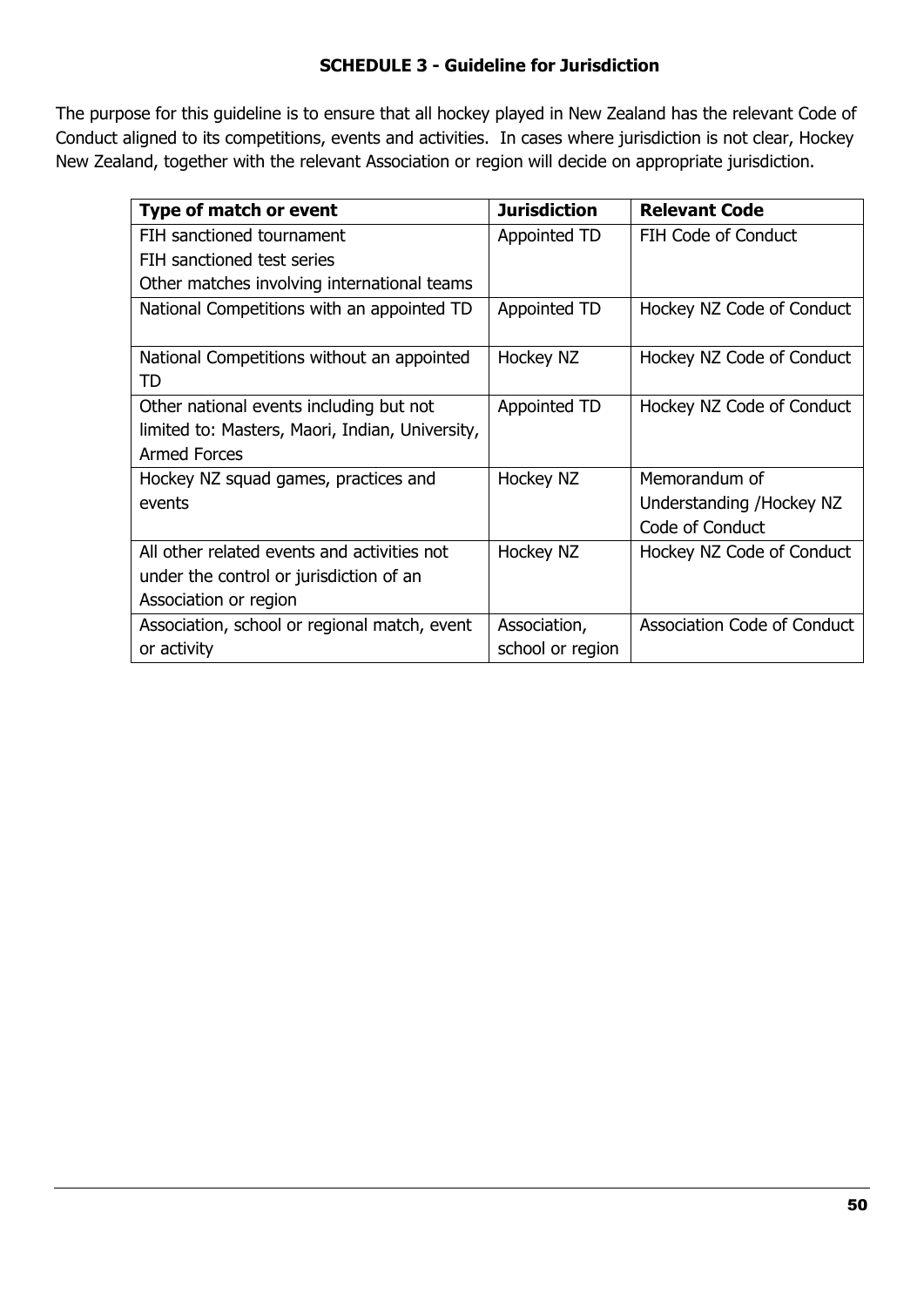#### **SCHEDULE 4 - Checklists for use of this Code of Conduct**

<span id="page-50-0"></span>The following lists are provided as a guide for those involved in a judicial process. Their use should be seen to assist a fair process and to ensure the spirit of natural justice is followed. It is not intended that an omission or oversight would result in the basis of an appeal, unless the provisions of clause 13.1 apply.

#### **For Chief Executives and Judicial Committees:**

- The details of Schedule 2 should be considered carefully
- Note that accused Participant(s) involved in judicial proceedings should not partake in hockey until the judicial process has been completed
- The complainant, and the accused should be notified of the details of the complaint or protest. If appropriate, ensure other affected parties are advised
- Advise a timeline for the process
- Initiate an investigation (this task may be delegated egg judicial commissioner)
- Ensure no conflicts of interest or perceived conflicts. Be vigilant with professionalism, confidentiality and privacy. Ensure no pre-judgements are made by people privy to information
- If a hearing is required, the Chief Executive will appoint a judicial committee (a minimum of 3 persons including a chairperson) in accordance with Clause 9
- Complete a formal notification of charge form (Form 5d from Schedule 5)
- Notify all parties that a hearing will take place
- Outline the details of the time and place of the hearing to relevant parties
- Detail the names of the judicial committee members
- Invite the accused to the hearing. Note that the hearing will still proceed in the absence of the accused
- Indicate that a support person may be present
- Provide any reports or evidence that is available at the time of notification
- Indicate the alleged misconduct and charge if appropriate

#### **For Participants or those lodging a protest or complaint:**

- Complaints should be lodged within a 2 week timeframe. See Clause 6.2. (Use Form 5b Allegation of Misconduct)
- Protests regarding a particular match or competition should be lodged within 24 hours. No protest will be heard regarding an umpire's on-field decision (see 4.1 Definitions). See 7.3 and 7.4 (Use Form 5c Protest relating to a match or competition)
- \$100 fee must accompany a written protest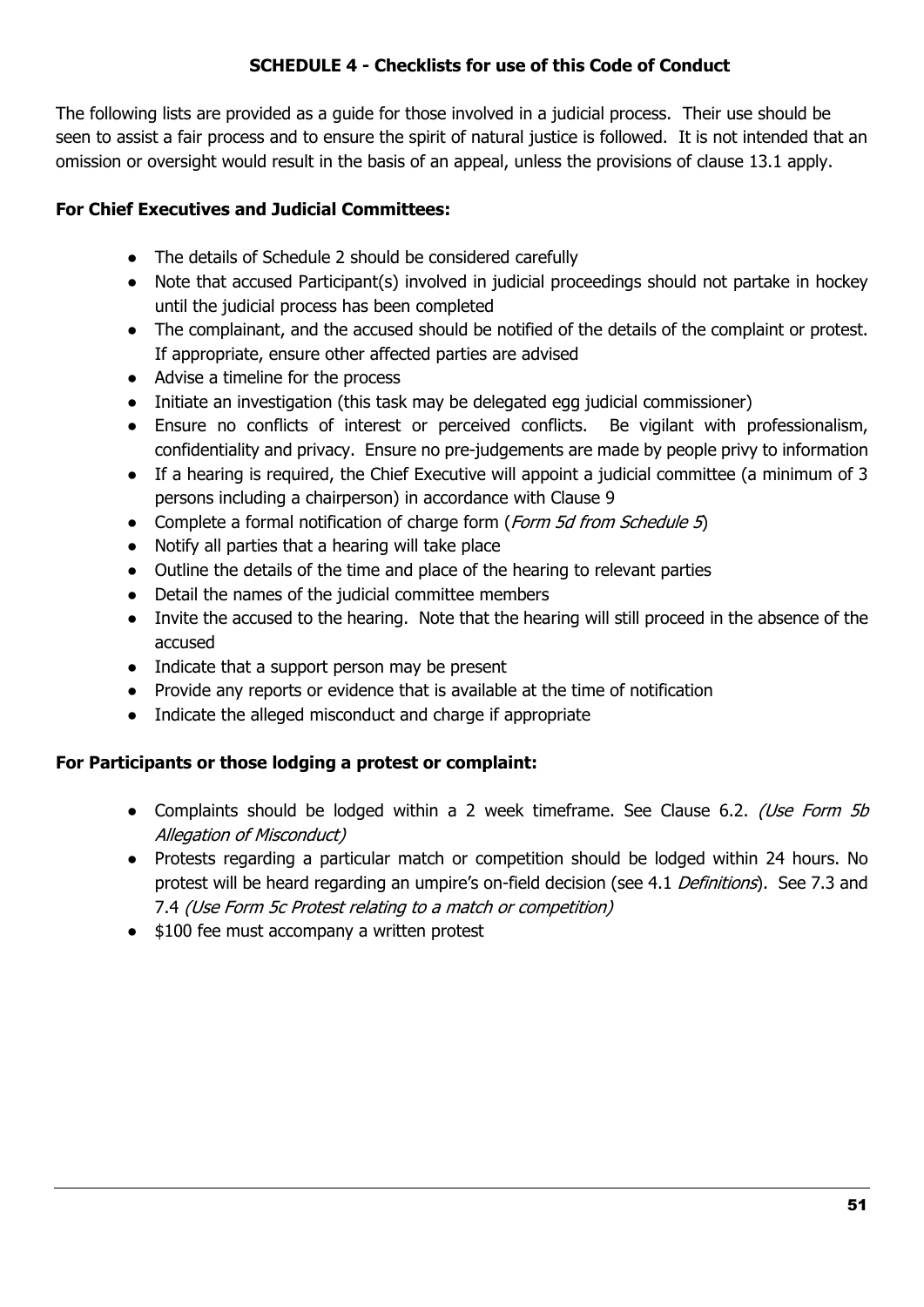- The judicial committee should be introduced and the chairperson identified. Accurate minutes of the meeting should be taken by a committee member
- The accused, and support person acknowledged and introduced
- The Chairperson should outline the alleged misconduct and indicate the charge
- The Chairperson should give the accused an opportunity to make an opening statement, and to make a plea
- The accused should then be given the opportunity to give evidence relevant to the alleged misconduct
- The committee should consider all other evidence relevant e.g. reports, video footage, witness accounts (following Clause 3.2 of Schedule 2). At any stage, individuals or parties may be asked to leave the room
- The accused should be given opportunity to make further submissions
- The committee should consider the allegations and evidence
- The committee should make a decision and impose any sanction(s). Note Clause 4 of Schedule 2
- The right to appeal as per Clause 13 should be stated
- The decision should be communicated verbally at the meeting, then in writing as soon as practicable after the completion of the meeting
- The accused and other parties involved in the alleged misconduct should be informed of the decision and sanction. Ensure that this communication is acknowledged as received by all parties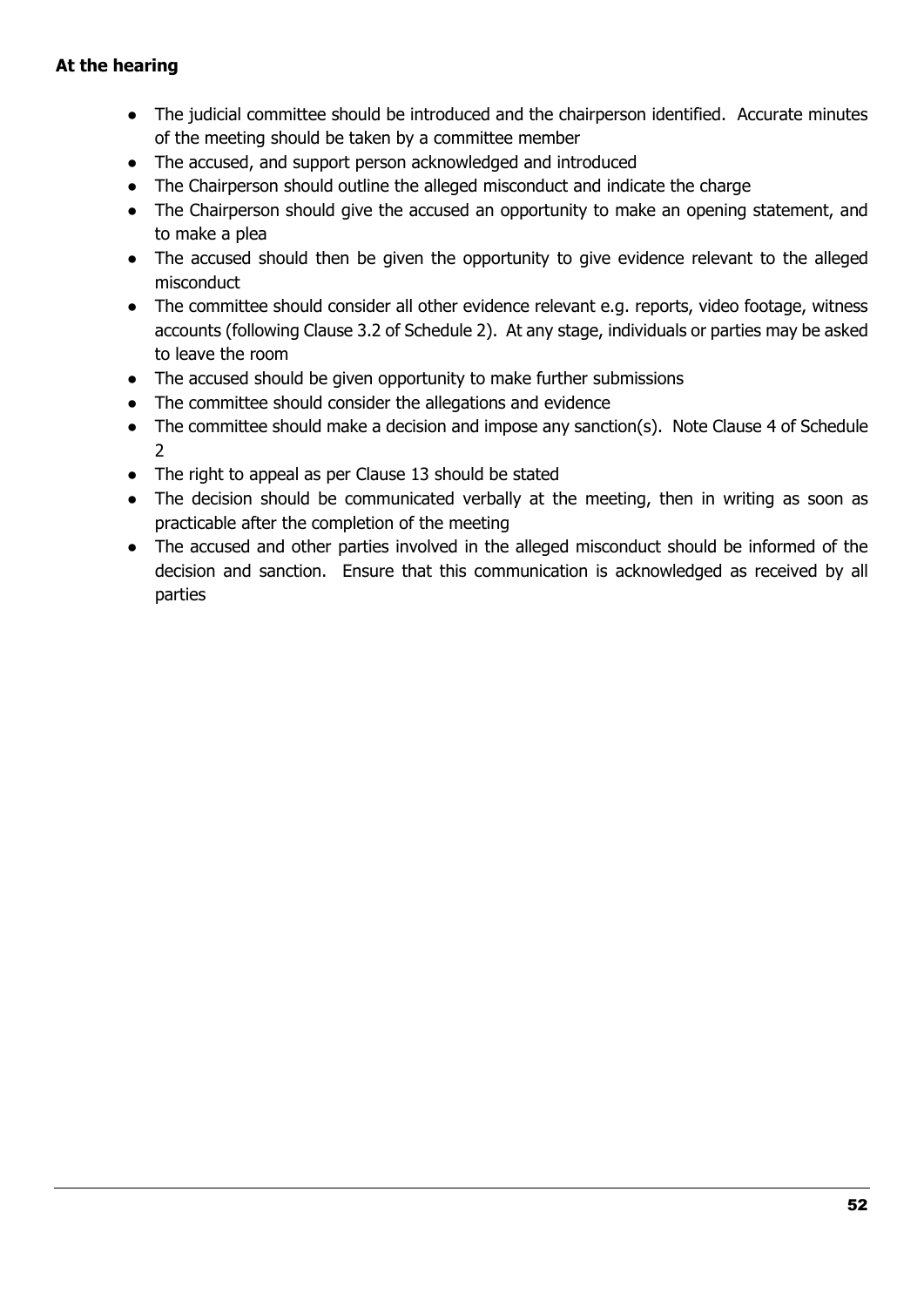#### **SCHEDULE 5 - Complaints, Protests and Judicial Process Templates**

<span id="page-52-0"></span>The following templates are designed to allow correct flow of information between the various parties involved with a judicial process. It is not compulsory to use these forms (i.e. a process would not be deemed invalid if alternative documentation was used), but it is recommended so that the correct information flow and communication between parties result in a fair and open process.

#### **Templates listed:**

| 5a |  | <b>Red Card Awarded</b> |
|----|--|-------------------------|
|    |  |                         |

- 5b Allegation of Misconduct (Complaint)
- 5c Protest relating to a match or competition
- 5d Formal Notification of a Charge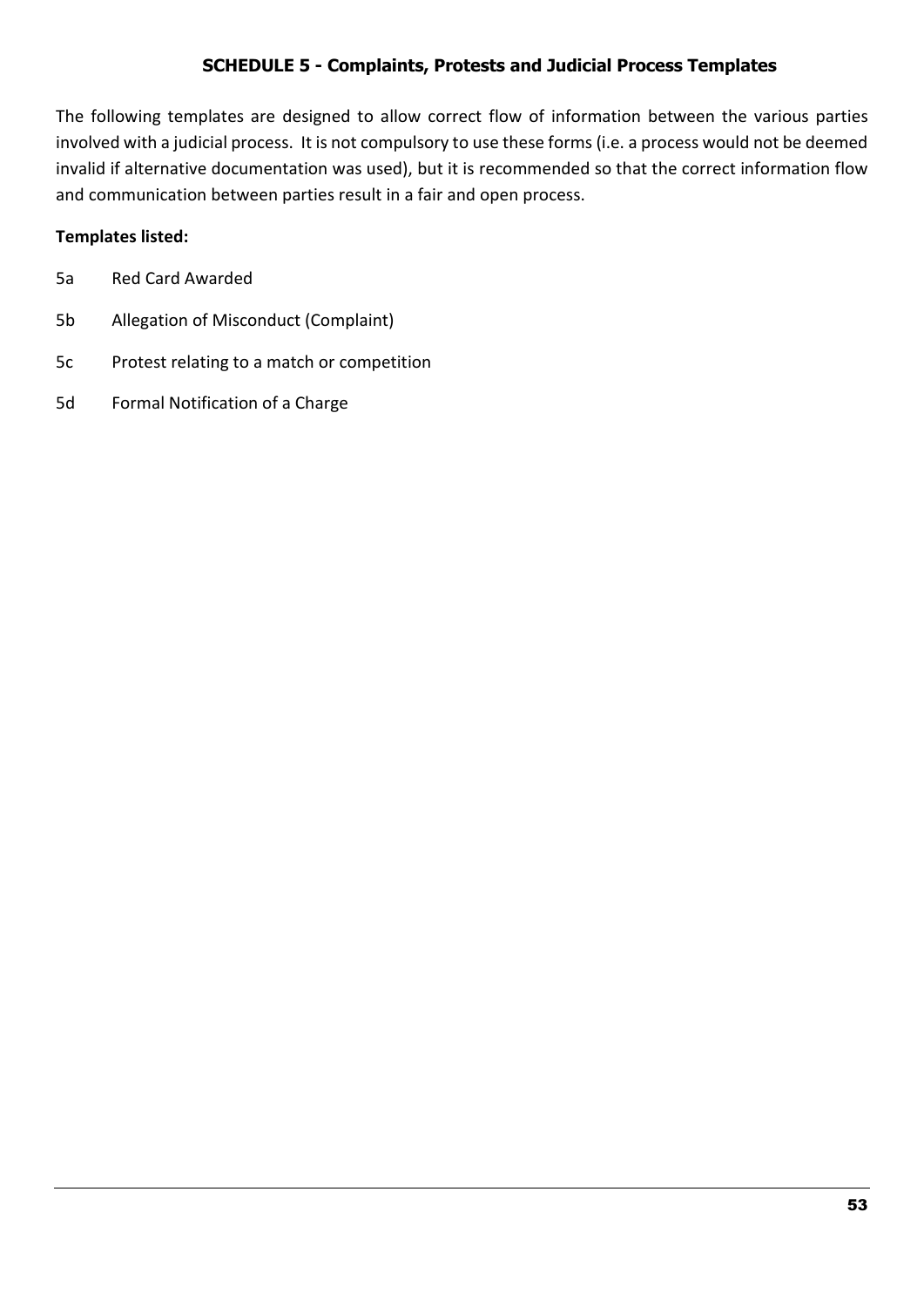<span id="page-53-0"></span>Introduction *(Detail the time, date, location, turf/field/pavilion etc., match details, umpires.*

Time:

Date:

Location:

Match between:

Participants:

Umpires:

Name and number of player awarded the red card:

Describe the nature of the incident: *(A detailed factual account of the event including anything leading up to the event and anything occurring afterwards (if applicable), and any verbal comments made surrounding the incident).*

List other potential witnesses:

Signed: Date:

Name: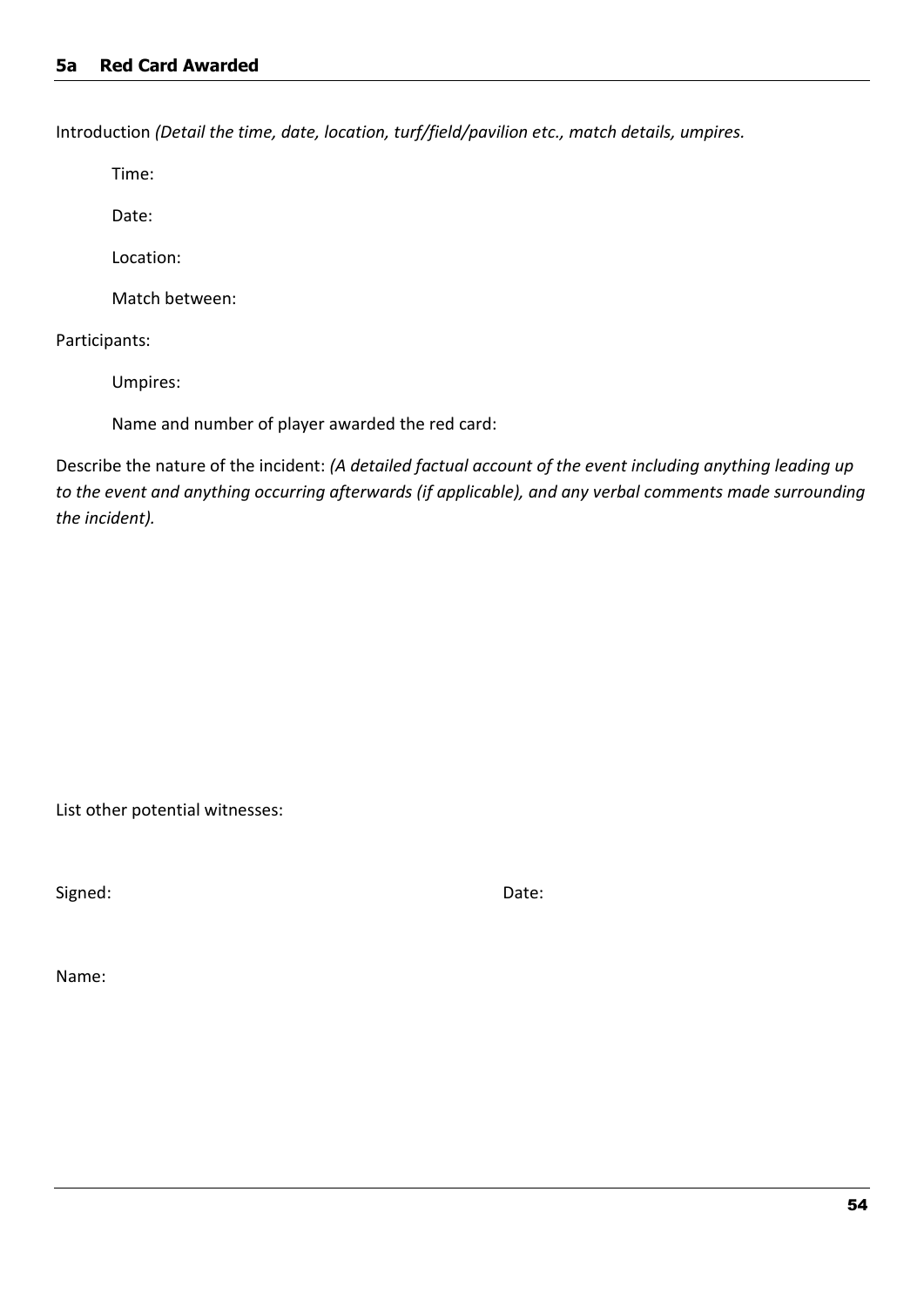<span id="page-54-0"></span>Introduction *(Detail the time, date, location, turf/field/pavilion etc., match details (if applicable), umpires (if applicable).*

Time:

Date:

Location:

Other details:

Participants: *(identify the person(s) involved, their player number and role as defined by the Code of Conduct Clause 3.1).*

Describe the nature of the incident: *(A detailed factual account of the event including anything leading up to the event and anything occurring afterwards (if applicable), and any verbal comments made surrounding the incident).*

List potential witnesses:

Signed: Date: Date: Date: Date: Date: Date: Date: Date: Date: Date: Date: Date: Date: Date: Date: Date: Date: Date: Date:  $\sim$  Date:  $\sim$  Date:  $\sim$  Date:  $\sim$  Date:  $\sim$  Date:  $\sim$  Date:  $\sim$  Date:  $\sim$  Date:  $\sim$  Date:

Name: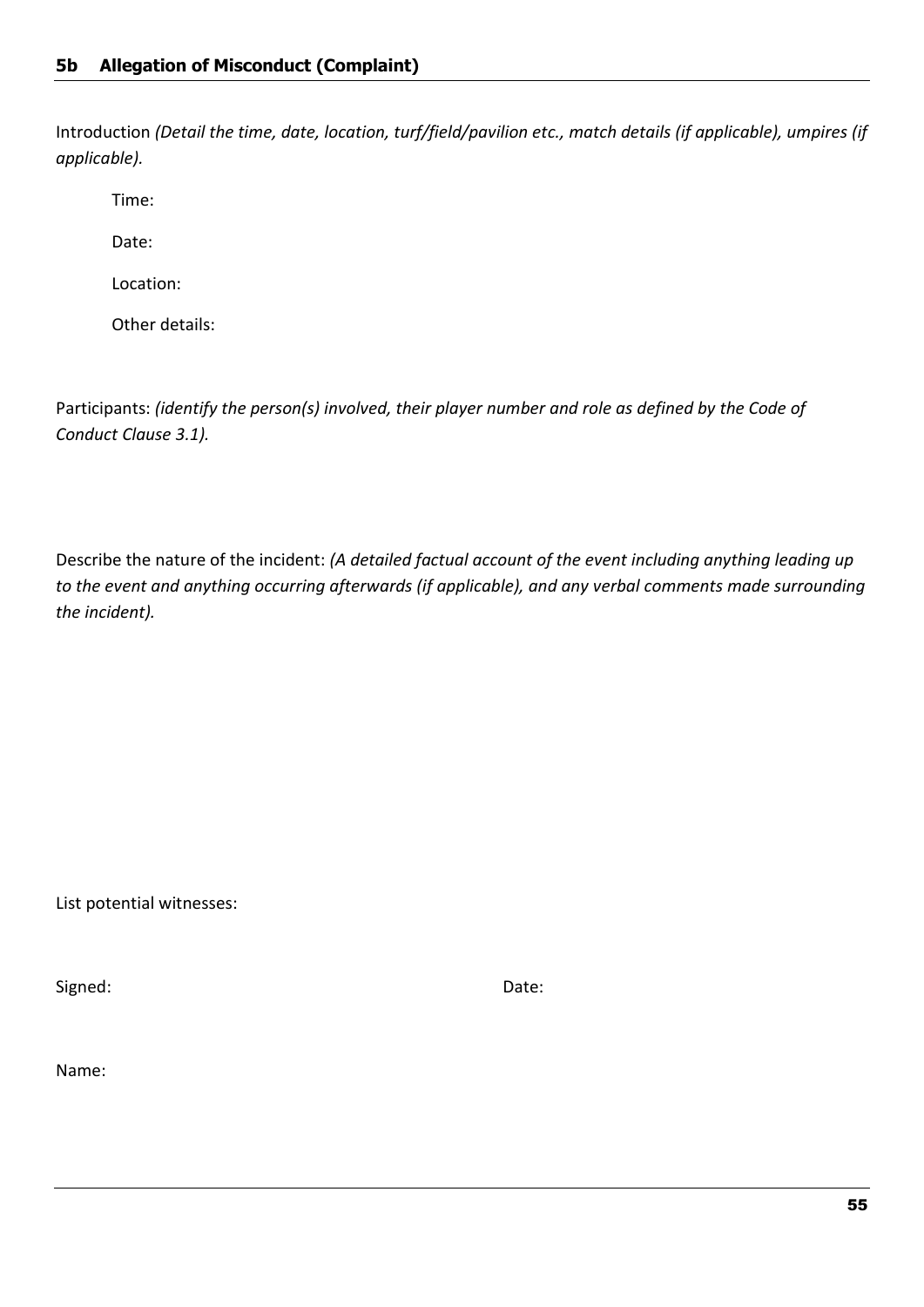<span id="page-55-0"></span>Protest to be lodged within 24 hours of the completion of the match.

Fee: \$100

Grounds for legitimate protests are listed in clause 4.1

Note: Clause 7.4 of the Code of conduct: *no protest may be considered regarding an umpires on-field decision.*

Introduction *(Detail the time, date, location, turf/field/pavilion etc., match details, umpires.*

Time:

Date:

Location:

Match between:

Grounds for protest:

Signed: Date: Date: Date: Date: Date: Date: Date: Date: Date: Date: Date: Date: Date: Date: Date: Date: Date: Date: Date: Date:  $\sim$  0.075  $\mu$  0.075  $\mu$  0.075  $\mu$  0.075  $\mu$  0.075  $\mu$  0.075  $\mu$  0.075  $\mu$  0.075  $\mu$  0

Name: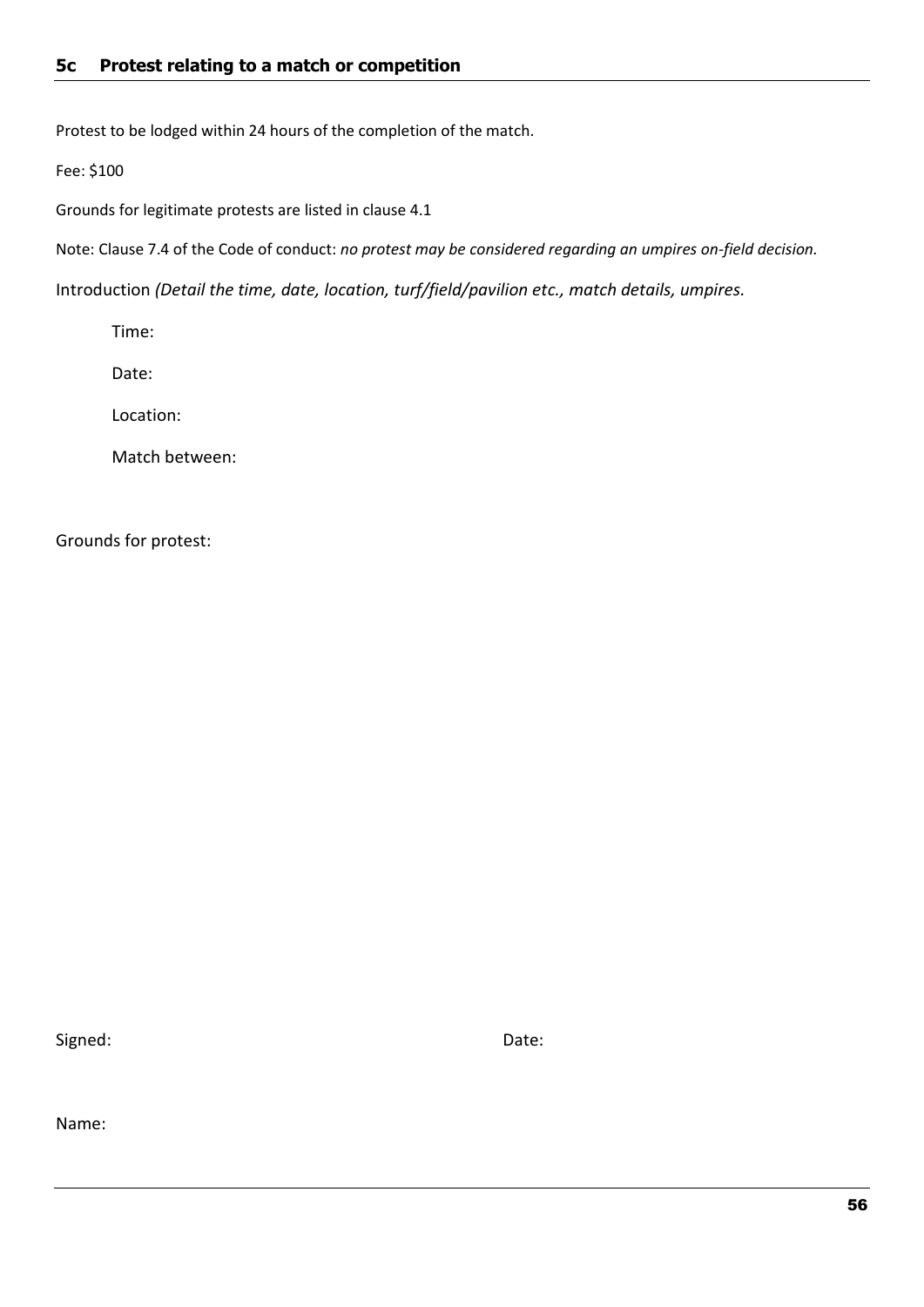<span id="page-56-0"></span>Date:

Name of participant: *(person charged)*

#### **Charge:**

On the \_\_\_\_\_\_\_\_ (day) of \_\_\_\_\_\_\_\_ (month) \_\_\_\_\_\_ (year)

(description of the charge to ensure the participant is fairly informed)

Examples (delete examples and wording that are not relevant)

(egg did excessively appeal an umpire decisions by repeatedly crowding and verbally challenging the umpire \_\_\_\_\_\_\_\_\_\_ (name))

(egg did abuse hockey equipment, namely dugout by throwing their hockey stick)

(egg did use language, namely \_\_\_\_\_\_\_\_\_\_ (words used) which seriously offended \_\_\_\_\_\_\_ (name person) on the basis that is was racially offensive)

(egg did threaten \_\_\_\_\_\_\_\_\_\_ (umpire or official name) by using the words \_\_\_\_\_\_\_\_\_.)

(egg did spit at \_\_\_\_\_\_\_\_\_(name) which connected with that person or another)

(Egg did strike a person \_\_\_\_\_\_ (namely) with a hockey stick causing an injury namely \_\_\_\_\_\_(give injury).)

Signed:

Name:

Role: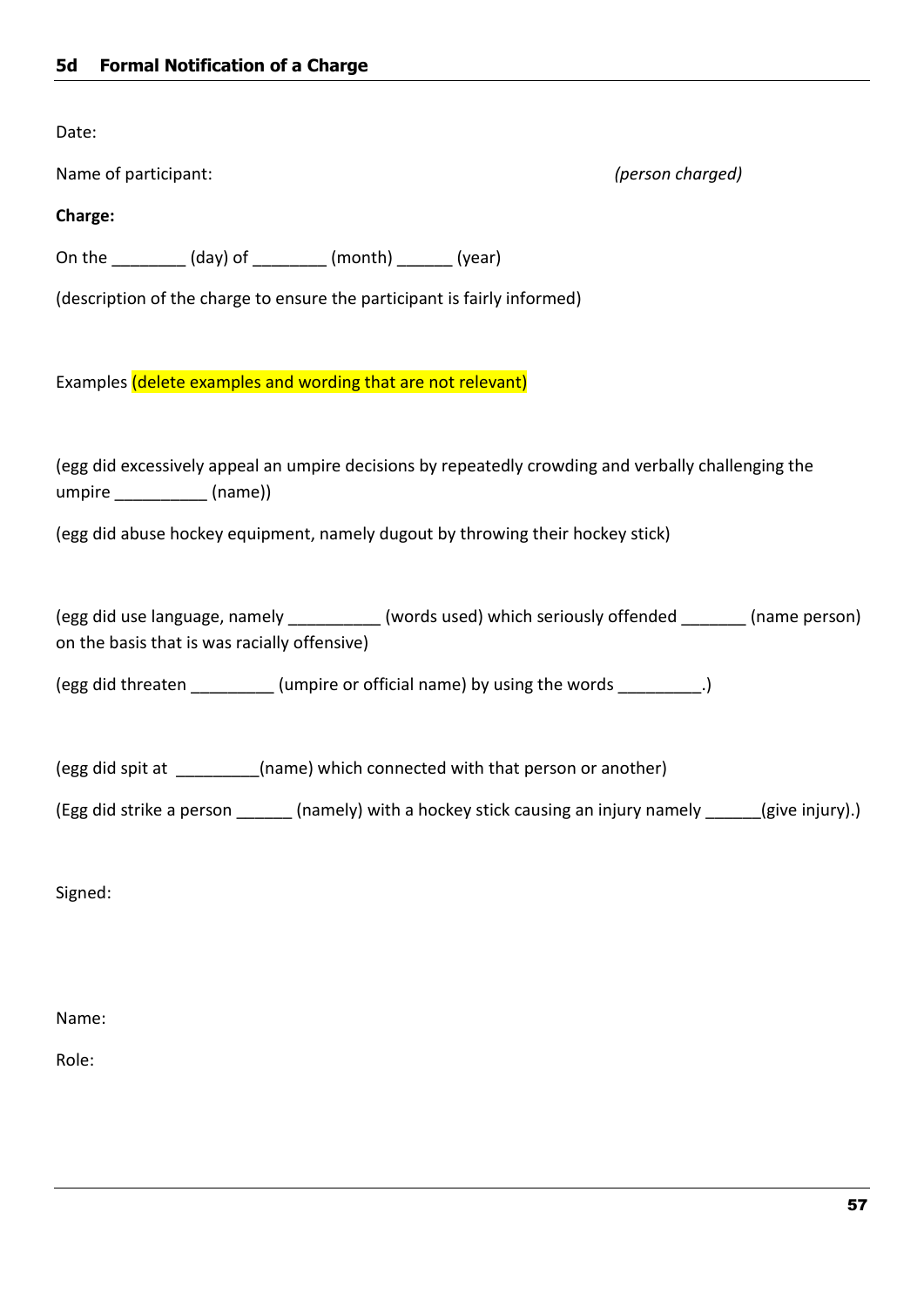<span id="page-57-0"></span>The following resources provide useful further information regarding sports concussion. It is suggested that they are used and referred to.

#### <span id="page-57-1"></span>**Appendix 1 – FIH Tournament Regulations – Outdoor Competition October 2012**

Clubs can use this for the format of the shoout out procedure. <http://www.fih.ch/files/Sport/Regulations/FIH%20Tournament%20Regulations%20-%20October%202012.pdf>

#### <span id="page-57-2"></span>**Appendix 2 – Consensus Statement on Concussion in Sport:**

Conference on Concussion in Sport held in Berlin, November 2016 (McCrory et al), found here: <https://bjsm.bmj.com/content/51/11/838>

#### <span id="page-57-3"></span>**Appendix 3 – Concussion Tools**

- 1. The Pocket Concussion Recognition Tool (CRT): <http://bjsm.bmj.com/content/51/11/872>
- 2. The ACC SportSmart Concussion Wallet Card : <https://accsportsmart.co.nz/assets/Uploads/files/Sportsmart-Concussion-card.pdf>

#### <span id="page-57-4"></span>**Appendix 4 – ACC National Guidelines**

Sport Concusssion in New Zealand. ACC National Guidelines, found here: [http://www.acc.co.nz/PRD\\_EXT\\_CSMP/groups/external\\_communications/documents/reference\\_tools/wpc13](http://www.acc.co.nz/PRD_EXT_CSMP/groups/external_communications/documents/reference_tools/wpc136118.pdf) [6118.pdf](http://www.acc.co.nz/PRD_EXT_CSMP/groups/external_communications/documents/reference_tools/wpc136118.pdf)

#### <span id="page-57-5"></span>**Appendix 5 – Concussion Assessment Tool**

- 1. SCAT 5 Sport Concussion Assessment Tool 5th Edition, found here:<https://bjsm.bmj.com/content/bjsports/early/2017/04/26/bjsports-2017-097506SCAT5.full.pdf>
- 2. Child-SCAT5- Sport Concussion Assessment Tool (for children ages 5-12 years), found here: <https://bjsm.bmj.com/content/bjsports/early/2017/04/28/bjsports-2017-097492childscat5.full.pdf>

| <b>Return to Hockey Stage</b>        | <b>Functional Exercise at each stage of rehabilitation</b>                                                                                                                                                                                                                                                                                  | Objective                                                     |
|--------------------------------------|---------------------------------------------------------------------------------------------------------------------------------------------------------------------------------------------------------------------------------------------------------------------------------------------------------------------------------------------|---------------------------------------------------------------|
| No activity                          | Physical and cognitive rest                                                                                                                                                                                                                                                                                                                 | Recovery                                                      |
| Light aerobic exercise               | Walking, swimming or stationary cycling keeping<br>intensity 70% of maximum predicted heart rate. No<br>resistance (weights) training. Light individual drills<br>with gentle change of direction                                                                                                                                           | Increase heart rate                                           |
| Hockey specific exercise             | Running, aerobic exercise with stick and ball, cone<br>work, shooting in the circle unopposed                                                                                                                                                                                                                                               | Add movement                                                  |
| Low impact training drills           | Low risk interactive drills preferably under parental<br>or coach supervision,<br>Goalkeeper to use helmet and defend lower shots and<br>there should be no lifted balls at the keeper.                                                                                                                                                     | Heart rate, movement,<br>co-ordination and concentration load |
| <b>Higher impact training drills</b> | Higher risk plays, preferably under parental or coach<br>supervision, increasingly interactive drills and<br>introduce small games. Increase duration & intensity<br>of play in a stepwise manner during this period.<br>Goal keeper Helmet use compulsory<br>Movement, coordination and concentration drills<br>with more difficult tasks. | Restore player confidence.                                    |
| <b>Normal pre-injury Hockey</b>      | Return to Hockey events                                                                                                                                                                                                                                                                                                                     | Full return to Hockey                                         |

#### <span id="page-57-6"></span>**Appendix 6 – Concussion - Return to Hockey**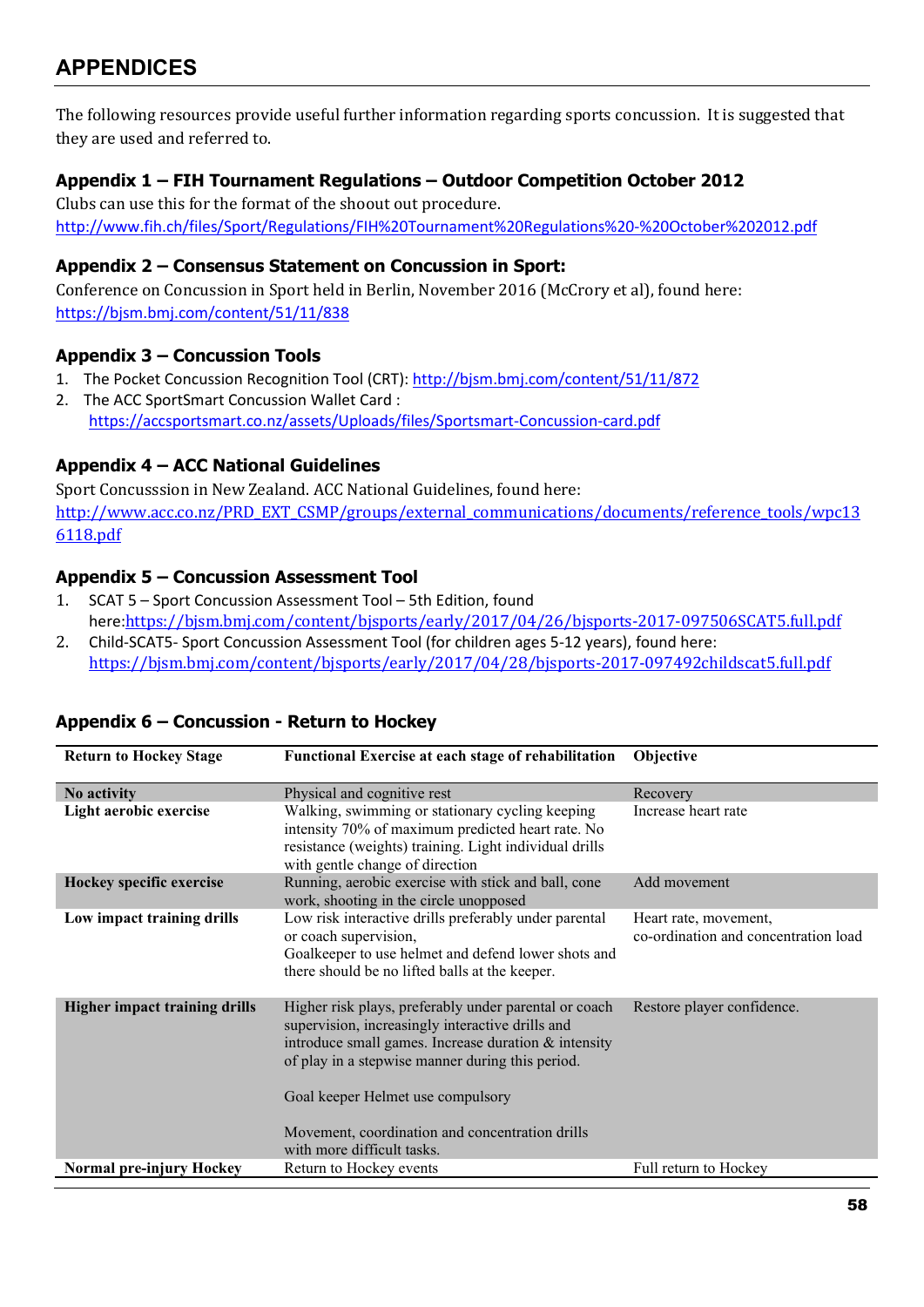#### <span id="page-58-0"></span>**Appendix 7 - HNZ Concussion Awareness Policy**

**BACKGROUND** The purpose of this document is to provide:

- 1. an increased awareness of concussion in of those involved in hockey players, officials, supporters and their families
- 2. guidance on the identification and management of concussion to those involved in hockey in New Zealand.

This summary is prepared specifically for the New Zealand hockey public and is not a medical document. It incorporates the best practice guidelines developed at the 5th International Conference in Concussion in Sport held in Berlin in 2016. Refer Appendix 1.

This guideline primarily pertains to adults and whilst the principals of the document may be applied to children and adolescents, we would advise that all hockey players of this age group with suspected concussion be assessed by a medical professional.

Concussion (and hockey player welfare in general) is everyone's responsibility. Players, parents, coaches and officials need to act in the best interest of hockey player safety and welfare by taking responsibility for the *recognition***,** *remova***l** and *referral* of hockey player to a medical doctor. They should then ensure that concussion is appropriately managed as per these guidelines.

It is acknowledged that concussion is not well understood and more research is required to identify both the short and long term consequences of this brain injury. This policy is based on the current best practice guidelines and will be reviewed every 4 years in line with international consensus statements.

#### **Guideline Summary:**

- **Recognise and Remove.** If concussion is suspected, remove the player from activity immediately and refer for assessment by the on-site event designated First Aider and seek an urgent assessment by a medical doctor
- Concussions often occur without loss of consciousness ('knocked out')
- Extra caution is required for child and adolescent athletes
- It may take several hours (or even days) post injury for some or all of the symptoms of concussion to emerge
- Non-medical personnel have an important role to play in recognising the signs and symptoms of concussion
- Concussion can present in a similar manner to other catastrophic conditions with delayed onset of symptoms
- A medical doctor must provide assessment and diagnosis of concussion because diagnosis may be difficult and relies on clinical judgement
- No hockey player should return to sport/activity on the day of a suspected or confirmed concussive injury.
- The effects of concussion can interfere with the player's ability to learn in the classroom or to function well at work. Return to school/work may need to be graduated and demands altered to reflect level of function, guided by a medical practitioner experienced in this area. Return to school/work and social activities should be achieved before return to hockey.